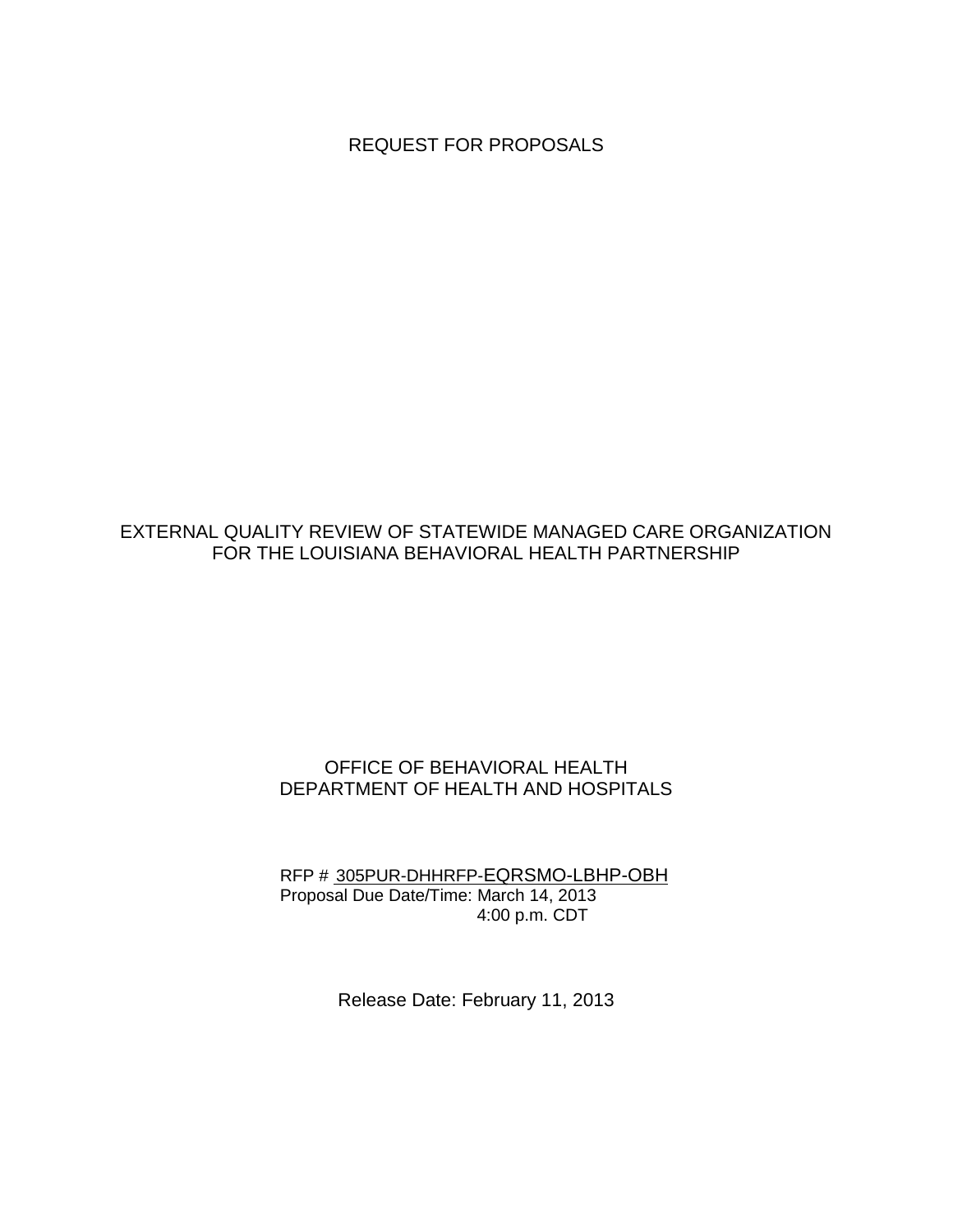# TABLE OF CONTENTS

| Section               | Content                                     | Page            |
|-----------------------|---------------------------------------------|-----------------|
|                       | Glossary                                    |                 |
| I                     | <b>General Information</b>                  |                 |
| A                     | Background                                  | 16              |
| B                     | Purpose of RFP                              | 22              |
| $\overline{\text{C}}$ | <b>Invitation to Propose</b>                | 22              |
| D                     | <b>RFP Coordinator</b>                      | 22              |
| E                     | Proposer Inquiries                          | 23              |
| F                     | <b>Pre-Proposal Conference</b>              | 23              |
| G                     | Schedule of Events                          | 23              |
| H.                    | <b>RFP Addenda</b>                          | 23              |
| $\mathbf{I}$          | <b>Scope of Work</b>                        | 24              |
| A                     | <b>Project Overview</b>                     | 24              |
| B                     | Deliverables                                | 24              |
| C                     | <b>Liquidated Damages</b>                   | 30              |
| D                     | <b>Fraud and Abuse</b>                      | 30              |
| E                     | <b>Technical Requirements</b>               | 31              |
| F                     | Subcontracting                              | $\overline{31}$ |
| G                     | <b>Insurance Requirements</b>               | 31              |
| H.                    | <b>Resources Available to Contractor</b>    | 33              |
| L                     | <b>Contact Personnel</b>                    | 33              |
| J                     | <b>Term of Contract</b>                     | 33              |
| K.                    | <b>Payment Terms</b>                        | 34              |
| $\mathbf{III}$        | <b>Proposals</b>                            | 34              |
| A                     | <b>General Information</b>                  | 34              |
| B                     | <b>Contact After Solicitation Deadlines</b> | 34              |
| C                     | Code of Ethics                              | 34              |
| D                     | <b>Rejection and Cancellation</b>           | 34              |
| E                     | <b>Award Without Discussion</b>             | 35              |
| F                     | Assignments                                 | 35              |
| G                     | <b>Proposal Cost</b>                        | 35              |
| H.                    | <b>Errors and Omissions</b>                 | 35              |
| I                     | Ownership of Proposal                       | 35              |
| J                     | Procurement Library/Resources for Proposer  | $\overline{35}$ |
| ĸ.                    | <b>Proposal Submission</b>                  |                 |
|                       | Proprietary and/or Confidential Information | 36              |
| Μ                     | <b>Proposal Format</b>                      | 36              |
| N                     | <b>Requested Proposal Outline</b>           | 36              |
| O                     | <b>Proposal Content</b>                     | 37              |
| P                     | <b>Evaluation Criteria</b>                  | 41              |
| Q                     | On Site Presentation/Demonstration          | 42              |
| R.                    | Announcement of Award                       | 42              |
| IV                    | <b>Contractual Information</b>              | 42              |
|                       | <b>Attachments</b>                          | 45              |
|                       | Veteran and Hudson Initiatives<br>I.        |                 |
|                       | <b>Certification Statement</b><br>Ш.        |                 |
|                       | III.<br>DHH Standard Contract Form (CF-1)   |                 |
|                       | IV.<br><b>HIPAA BAA</b>                     |                 |
|                       | V.<br><b>Cost Template</b>                  |                 |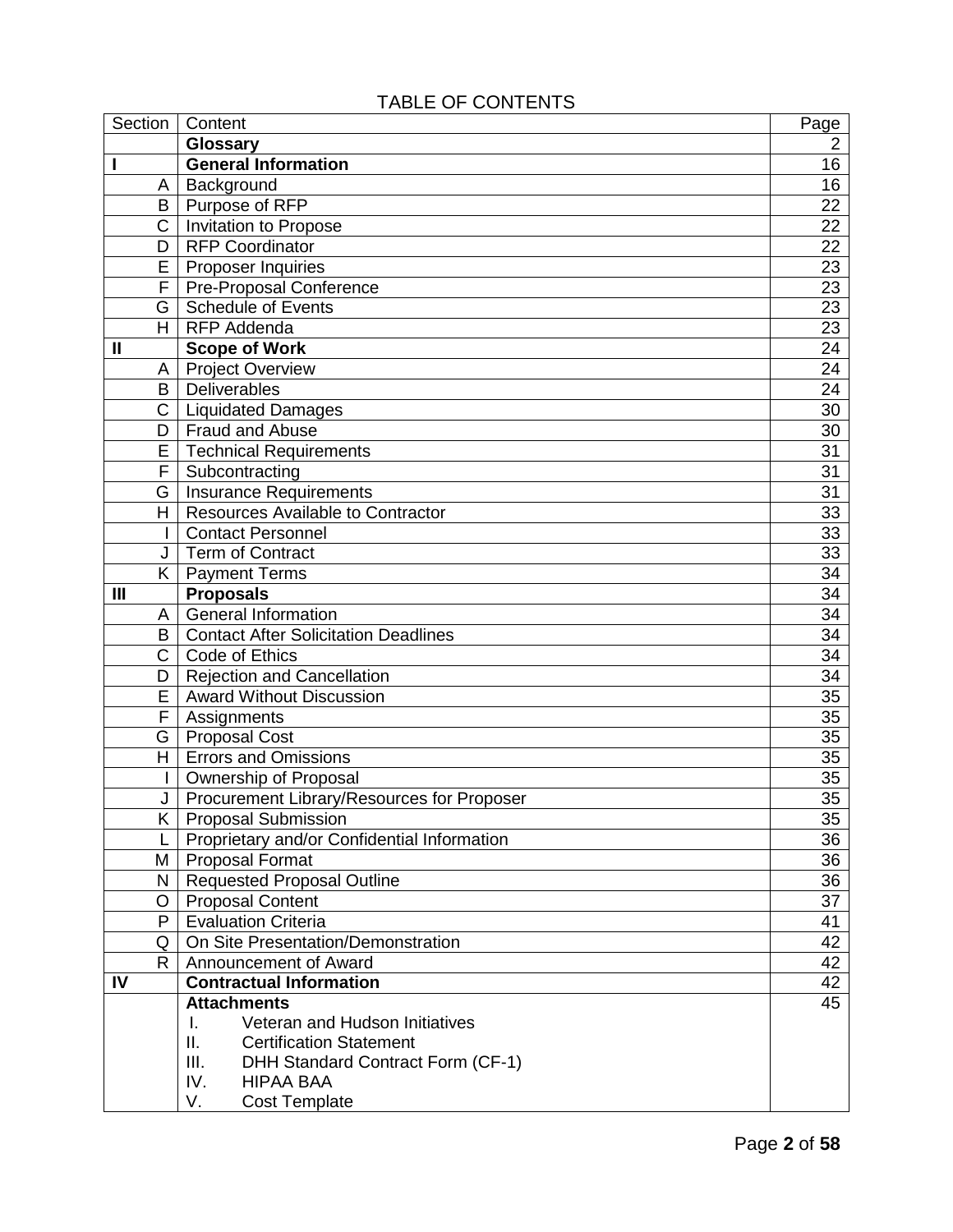## **Glossary**

**BHSF/DHH**: Bureau of Health Services Financing, Department of Health and Hospitals.

**Bureau of Health Services Financing (BHSF)**: The agency within the Louisiana Department of Health & Hospitals, Office of Management & Finance that has been designated as Louisiana"s single state Medicaid agency to administer the Medicaid and CHIP programs.

**Business Day**: Traditional workdays include Monday, Tuesday, Wednesday, Thursday, and Friday. State holidays are excluded and traditional work hours are 8:00 a.m. – 4:30 p.m.

**Calendar Days**: All seven days of the week. Unless otherwise specified, the term "days" in this document refers to calendar days.

**CAHSD**: Capital Area Human Services District.

**Care Coordination**: Deliberate organization of Member care activities by a person or entity formally designated as primarily responsible for coordinating services furnished by providers involved in a Member"s care. This coordination may include care provided by network or non-network providers. Organizing care involves the marshaling of personnel and other resources needed to carry out all required Member care activities; it is often facilitated by the exchange of information among participants responsible for different aspects of the Member"s care.

**Centers for Medicare & Medicaid Services (CMS)**: The agency within the U.S. Department of Health & Human Services that provides administration and funding for Medicare under Title XVIII, Medicaid under Title XIX, and the Children"s Health Insurance Program under Title XXI of the Social Security Act. This agency was formerly known as the Health Care Financing Administration (HCFA).

**Children's Health Insurance Program (CHIP):** A program created by Title XXI of the Social Security Act in 1997 which provides health care coverage for uninsured children up to age 19 through a Medicaid expansion program for children at or below 200% FPL (federal poverty level) and a separate state CHIP program for the unborn prenatal option and for children with income from 200% up to and including 250% FPL. Louisiana"s name for this program is LaCHIP.

**Community Mental Health Clinic (CMHC)**: Facilities providing outpatient behavioral health services throughout the Office of Behavioral Health"s geographic regions and service districts. Services include screening and assessment, emergency crisis care, individual evaluation and treatment, medication administration and management, clinical casework services, specialized services for children and adolescents, specialized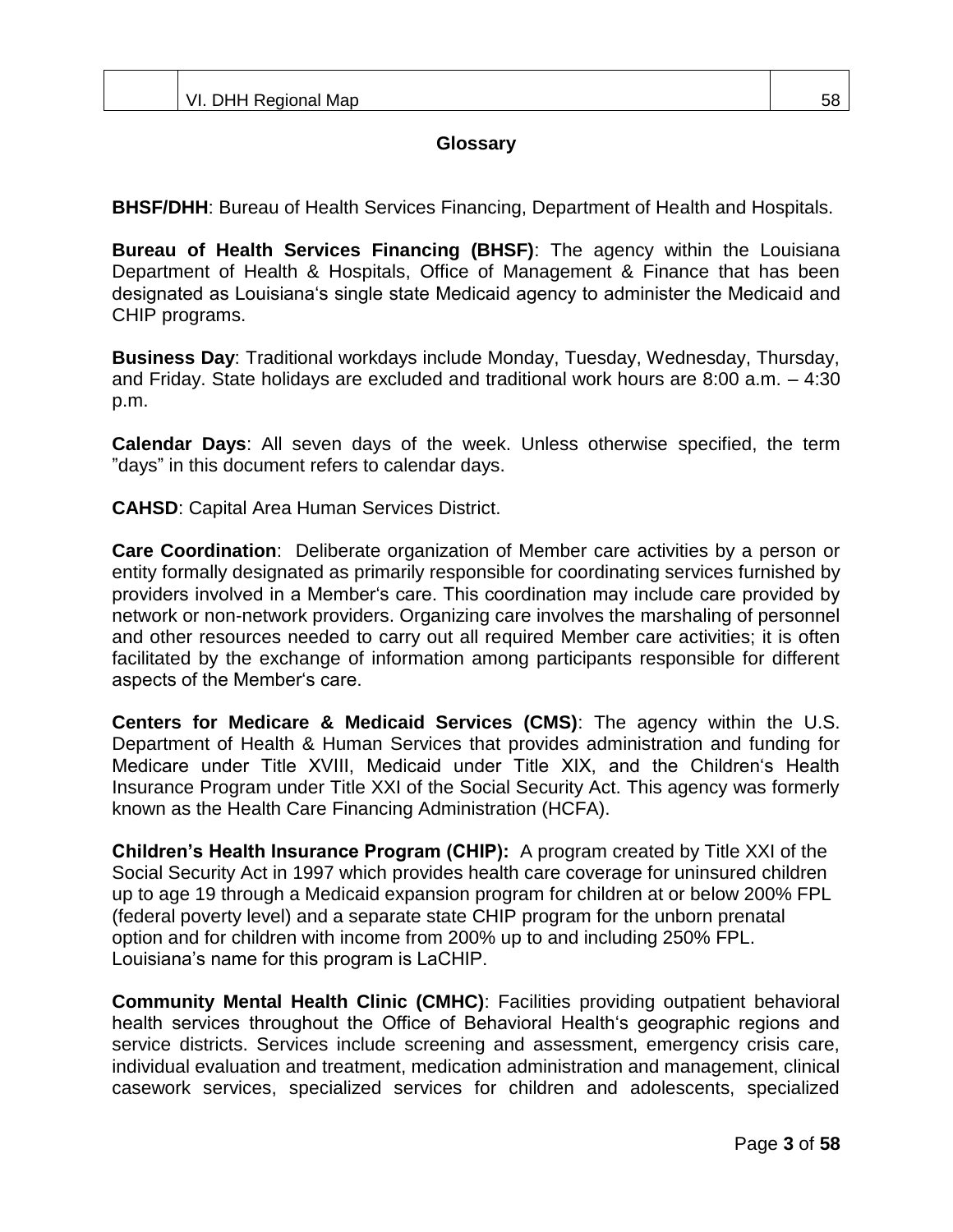services for individuals in the criminal justice system, specialized services for the elderly, and pharmacy services.

**Co-occurring disorders (COD)**: Refers to any combination of mental health and another primary disorder. Includes MH + SA; MH + DD; MH + Medical disorder.

**Coordinated Care Network (CCN)**: An entity designed to improve performance and health outcomes through the creation of a cost-effective integrated health care delivery system, which provides a continuum of evidence-based, quality-driven health care services for Medicaid/CHIP eligibles.

**Coordinated Care Network–Prepaid (CCN-P)**: A prepaid entity that participates in the Louisiana Medicaid Program. The entity is regulated by the Louisiana Department of Insurance, with respect to licensure and financial solvency, pursuant to Title 22 of the Louisiana Revised Statues. With respect to its products and services offered, pursuant to the Louisiana Medicaid Program, it is regulated by the Louisiana Department of Health and Hospitals.

**Coordinated Care Program**: The program within the Louisiana Medicaid Program that provides statewide leadership to promote the health and well-being (through effective utilization of resources) of Louisianans in DHH"s CommunityCARE, Shared Savings Coordinated Care Network and Prepaid Coordinated Care Network programs.

**Corrective Action Plan (CAP)**: A plan that is designed to ameliorate an identified deficiency and prevent recurrence of that deficiency. The CAP outlines all steps/actions and timeframes necessary to address and resolve the deficiency.

**CSoC**: Coordinated System of Care. A group of stakeholders from across interest groups who provide leadership, strategic planning, support, sanction, and accountability to the wraparound process. Members of the community team typically include representatives of child serving systems, provider organizations, family advocacy organizations, community and business groups, and representatives of the children and families served by the system or wraparound initiative.

**CSoC Eligible**: Children and youth eligible for services under the CSoC.

**DCFS**: Department of Children and Family Services.

**Department (DHH)**: Department of Health and Hospitals, referred to as DHH throughout this document.

**Department of Health and Human Services (DHHS; also HHS)**: The U.S. government"s principal agency for protecting the health of all Americans and providing essential human services, especially for those who are least able to help themselves. DHHS provides oversight for more than 300 programs, covering a wide spectrum of activities, including medical and social science research; preventing outbreak of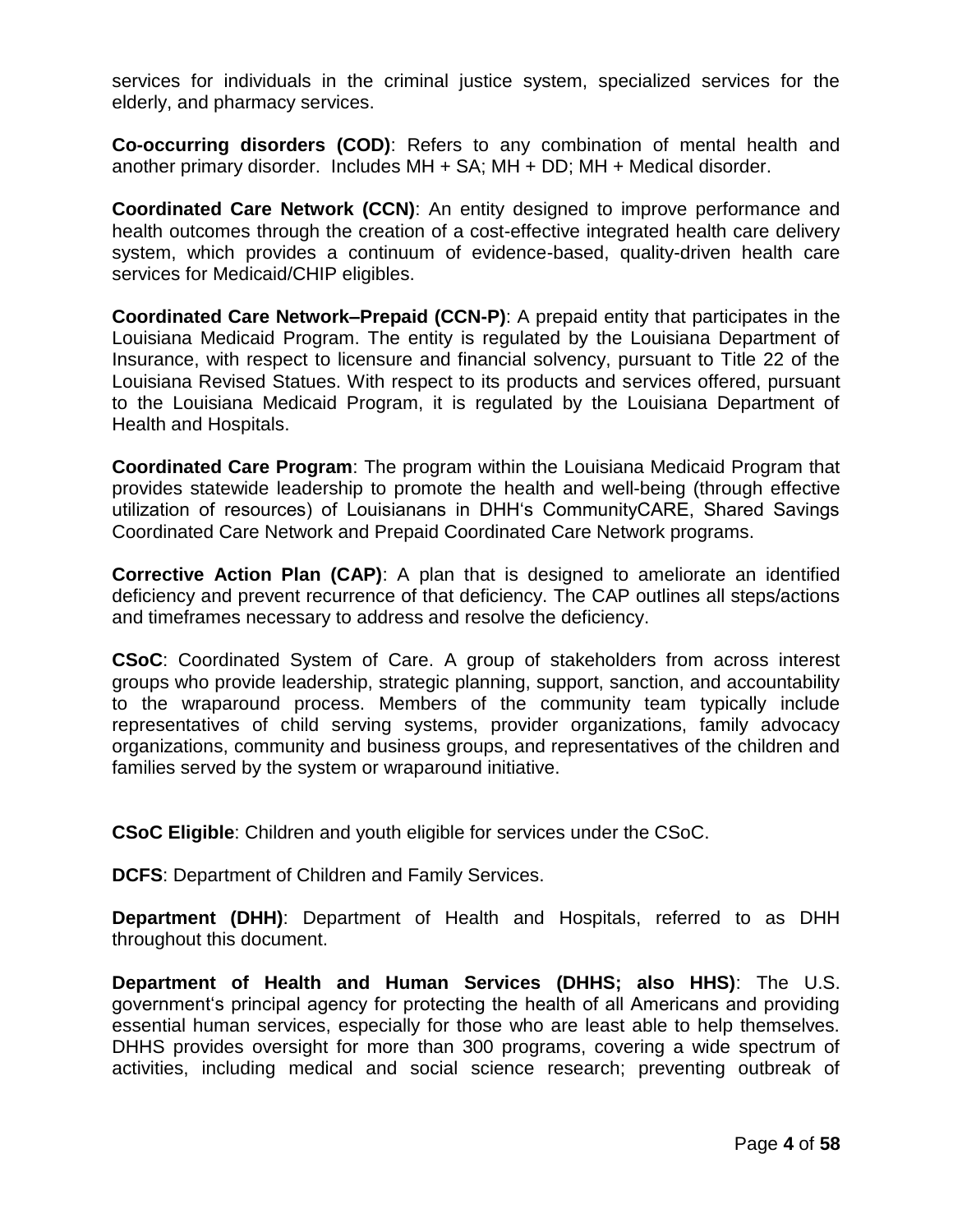infectious disease; assuring food and drug safety; overseeing Medicare, Medicaid and CHIP; and providing financial assistance for low-income families.

**DHH: Department of Health and Hospitals** 

- **DOE**: Department of Education.
- **EBD**: Emotional Behavioral Disorders.
- **EBP**: Evidenced-Based Practices.

**Electronic Health Records (I)**: A computer-based record containing health care information. This technology, when fully developed, meets provider needs for real-time data access and evaluation in medical care. Implementation of EMR increases the potential for more efficient care, speedier communication among providers, and management of SMOs.

**Encounter Data**: Records of medically-related services rendered by a provider to a SMO Member on a specified date of service. This data is inclusive of all services for which the SMO has any financial liability to a provider.

**Evidence-Based Practice**: Clinical interventions that have demonstrated positive outcomes in several research studies to assist individuals in achieving their desired goals of health and wellness.

**External Quality Review Organization (EQRO)**: An organization that meets the competence and independence requirements set forth in 42 CFR 438.354, and performs EQR and/or other related activities for State"s with Medicaid managed care programs.

**Family**: For the purpose of the CSoC, family is defined as the primary care giving unit and is inclusive of the wide diversity of primary care giving units in our culture. Family is a biological, adoptive or self-created unit of people residing together consisting of adult(s) and/or child(ren) with adult(s) performing duties of parenthood for the child(ren). Persons within this unit share bonds, culture, practices and a significant relationship. Biological parents, siblings and others with significant attachment to the individual living outside the home are included in the definition of family. For the purposes of the psycho-education service―, "family" is defined as the persons who live with or provide care to a person served on the waiver, and may include a parent, spouse, sibling, children, relatives, grandparents, guardians, foster parents or others with significant attachment to the individual. Services may be provided individually or in a group setting.

**Federal Financial Participation (FFP)**: Also known as federal match or the percentage of federal matching dollars available to a state to provide Medicaid and CHIP services. The Federal Medical Assistance Percentage (FMAP) is calculated annually based on a formula designed to provide a higher federal matching rate to states with lower per capita income.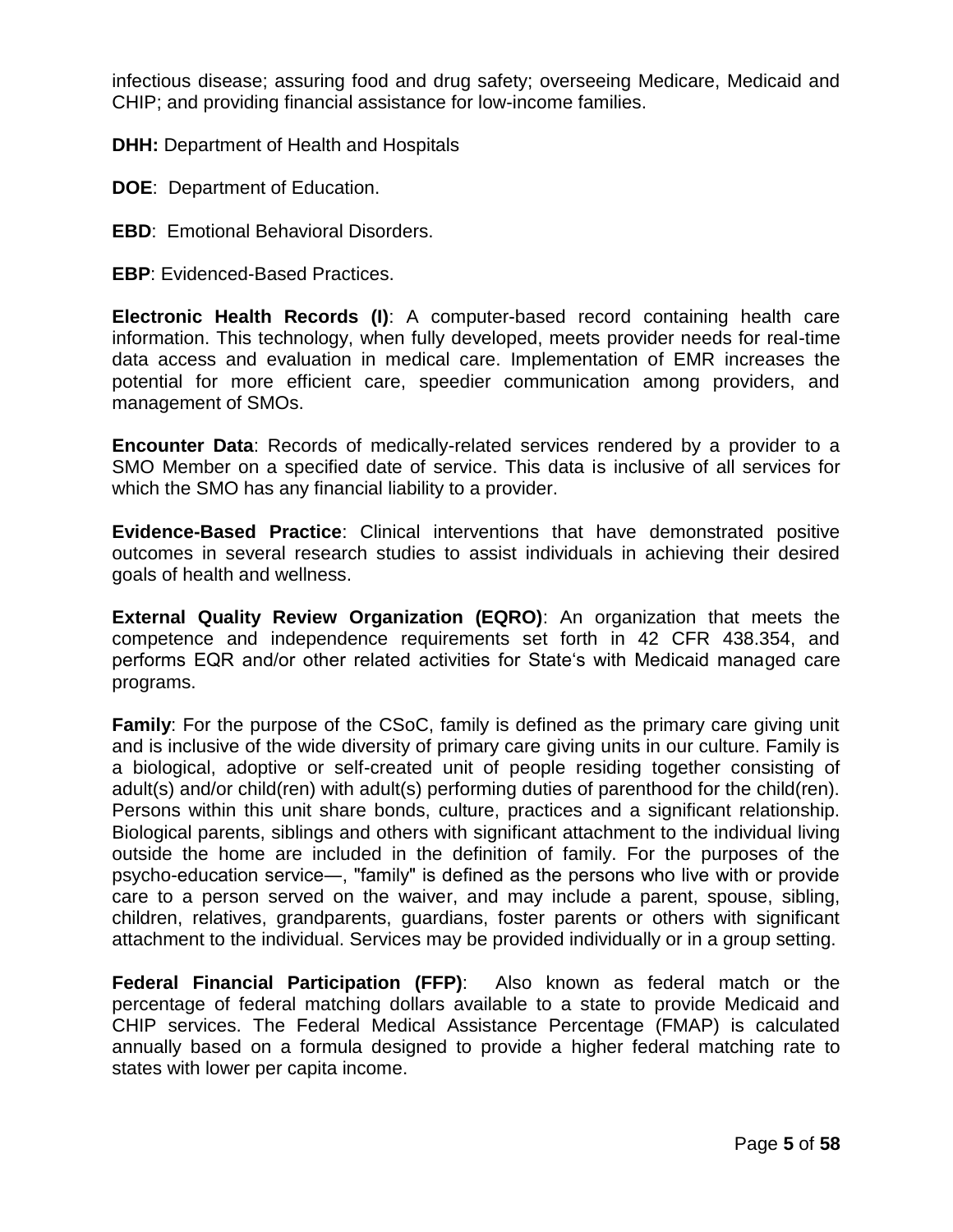**Fiscal Year (FY)**: Refers to budget year. The federal fiscal year (FFY) is October 1 through September 30, and the State fiscal year (SFY) is July 1 through June 30.

**Full-Time Equivalent Position (FTE)**: Refers to the equivalent of one individual fulltime employee who works 40 hours per week. The definition can also include a full-time primary care physician who delivers outpatient preventive and primary (routine, urgent, and acute) care for 32 hours or more per week (exclusive of travel time), during a minimum of four days per week.

**Health Care Professional**: A physician or other health care practitioner licensed, accredited, or certified to perform specified health services consistent with State law.

**Health Care Provider**: A health care professional or entity that provides health care services or goods.

**Healthcare Effectiveness Data and Information Set (HEDIS)**: A set of performance measures developed by the National Committee for Quality Assurance (NCQA). The measures were designed to help health care purchasers understand the value of health care purchases and measure plan (e.g., SMO) performance.

**HIPAA**: **Privacy Rule (45 CFR Parts 160 & 164):** Federal regulations imposing standards for the privacy of individually-identifiable health information.

**HIPAA Security Rule (45 CFR Parts 160 & 164):** Federal regulations requiring covered entities to maintain reasonable and appropriate administrative, physical, and technical safeguards to protect the confidentiality, integrity, and availability of their electronic protected health information against any reasonably anticipated risks.

**Home and Community Based Services Waiver (HCBS)**: Under Section 1915 (c) of the Social Security Act, states may request waivers of state-wideness, comparability of services, and community income and resource rules for the medically needy in order to develop Medicaid-financed community-based treatment alternatives. Non-state plan services that may be offered include case management, homemaker/home health aide services, personal care services, adult day health, habilitation, and respite care. Current HCBS waivers in Louisiana are New Opportunities Waiver (NOW), Children"s Choice, Elderly and Disabled Adult Waiver, Adult Day Health Care, Supports Waiver, Adult Residential Options, and the pending Coordinated System of Care (CSoC) Severely Emotionally Disturbed (SED) Children's Waiver.

**Incurred But Not Reported (IBNR)**: Services rendered for which a claim/ encounter has not been received by the SMO.

**Information Systems (IS)**: A combination of computing hardware and software that is used in: (a) the capture, storage, manipulation, movement, control, display, interchange, and/or transmission of information, i.e., structured data (which may include digitized audio and video) and documents; and/or (b) the processing of such information for the purposes of enabling or facilitating a business process or related transaction.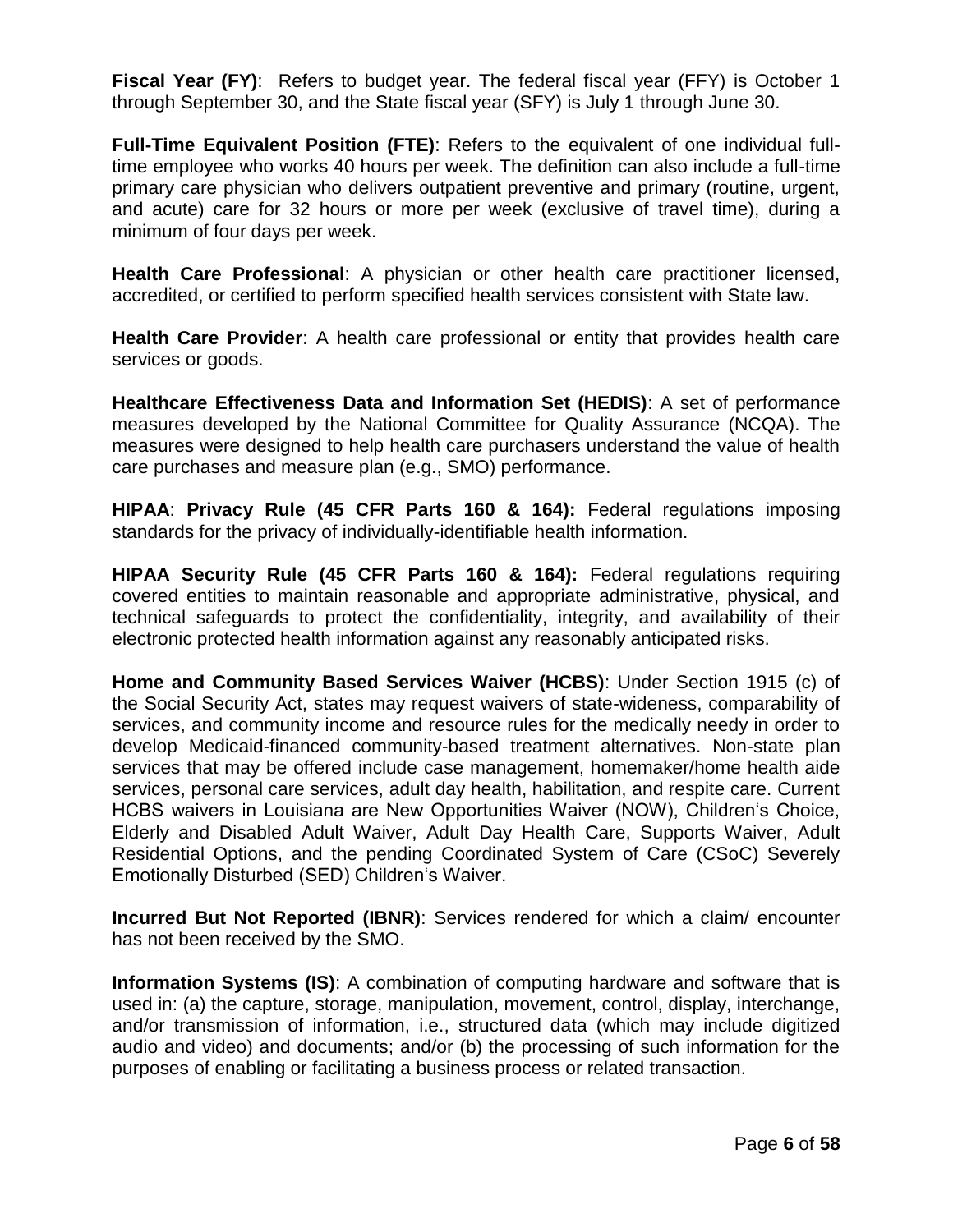**IT**: Information Technology.

**JPHSA**: Jefferson Parish Human Services Authority.

**LMHP**: A Licensed Mental Health Practitioner (LMHP) is an individual who is licensed in the State of Louisiana to diagnose and treat mental illness or substance abuse acting within the scope of all applicable state laws and their professional license. A LMHP includes individuals licensed to practice independently:

 $\Box$  Medical Psychologists

□ Licensed Psychologists

□ Licensed Clinical Social Workers (LCSWs)

□ Licensed Professional Counselors (LPCs)

 $\Box$  Licensed Marriage and Family Therapists (LMFTs)

□ Licensed Addiction Counselors (LACs)

 $\Box$  Advanced Practice Registered Nurses (must be a nurse practitioner specialist in Adult Psychiatric & Mental Health, and Family Psychiatric & Mental Health or a Certified Nurse Specialists in Psychosocial, Gerontological Psychiatric Mental Health, Adult Psychiatric and Mental Health, and Child-Adolescent Mental Health and may practice to the extent that services are within the APRN"s scope of practice). In addition to licensure, service providers that offer addiction services must demonstrate competency as defined by the Department of Health and Hospitals, state law (ACT 803 of the Regular Legislative Session 2004) and regulations. Anyone providing addiction or behavioral health services must be certified by DHH, in addition to their scope of practice license. LMFTs and LACs are not permitted to diagnose under their scope of practice under state law. LPCs are limited by scope of practice under state law to diagnosing conditions or disorders requiring mental health counseling and may not use appraisal instruments, devices or procedures for the purpose of treatment planning, diagnosis, classification or description of mental and emotional disorders and disabilities, or of disorders of personality or behavior, which are outside the scope of personal problems, social concerns, educational progress and occupations and careers. Per the State"s practice act and consistent with State Medicaid Regulation, Medical and Licensed Psychologists may supervise up to two Clinical Psychologists.

**LEA**: Local Education Agency.

**LGE**: Local Governing Entities.

**LMMIS**: Louisiana Medicaid Management Information System.

**Louisiana Behavioral Health Partnership**: The behavioral health program managed by DHH-OBH that includes behavioral health services for a special target population of children eligible for the Coordinated System of Care (CSoC); adults with serious mental illness (SMI); and the SMO child/adult population (e.g., the rest of the noninstitutionalized Medicaid population). The benefit package for this third population includes inpatient psychiatric care, emergency room care, substance abuse services and care by psychiatrists for all adults and children. It also includes all EPSDT behavioral health care services for all Medicaid children. This population could be referred to as a traditional behavioral health carve-out program. The Louisiana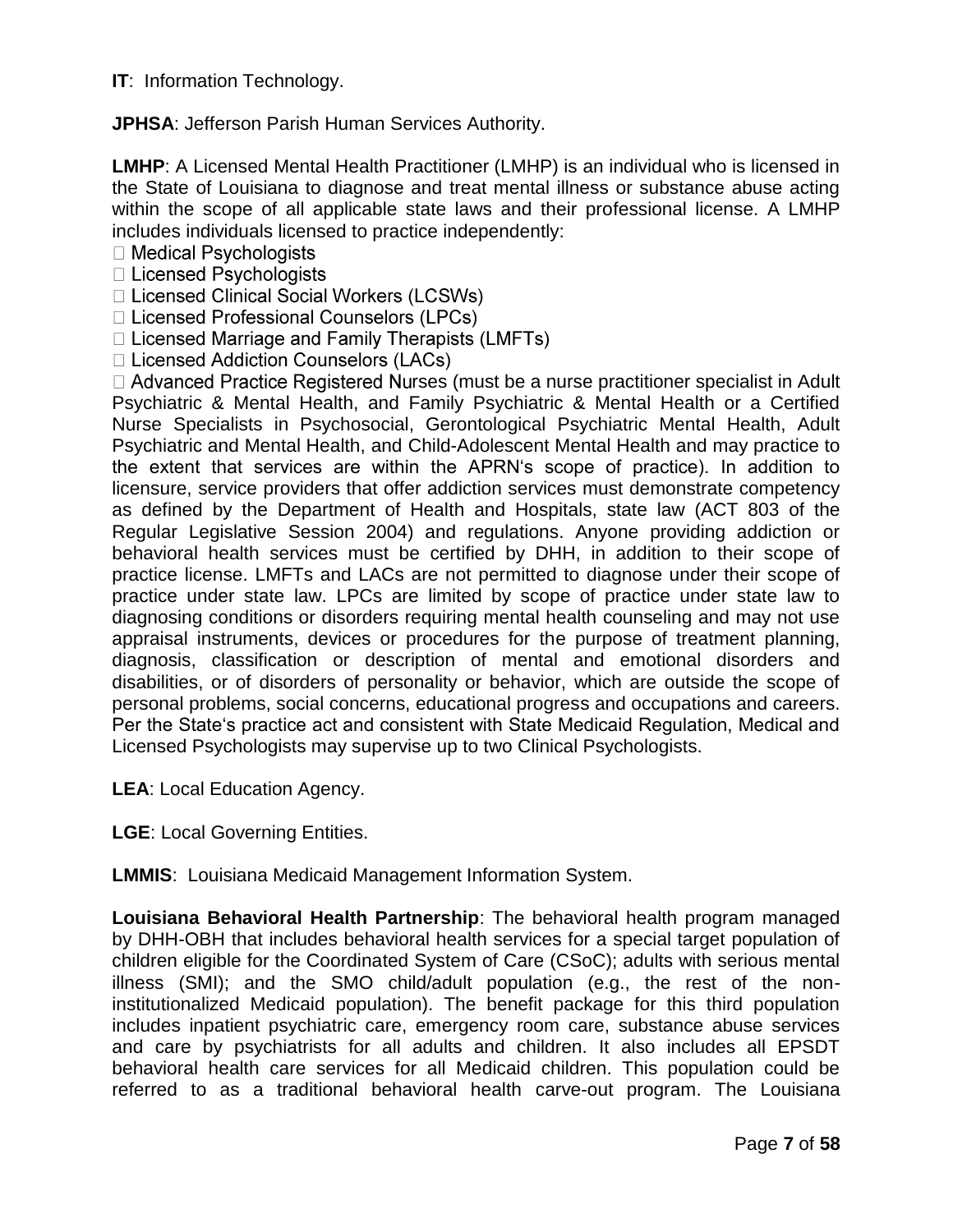Behavioral Health Partnership managed by DHH-OBH oversees the Behavioral Statewide Management Organization (SMO), the prepaid inpatient health plan (PIHP) that implements the 1) 1915(b) waiver; 2) the 1915(i) Adult Mental Health Rehabilitation services for the Severely Mentally Ill; and 3) the CSoC –1915(c) SED Children"s waiver. The SMO is at-risk for adult services including adults with limited mental health and substance abuse benefits and is paid on a non-risk basis for children's services and any individual with retroactive eligibility and spend-down beneficiaries in the month they meet their spend-down. Adults are eligible under the SMO for State Plan services including care by psychiatrists, inpatient psychiatric care, emergency rooms, and substance abuse rehabilitation services. Children are eligible under the SMO for those State Plan services as well as all medically necessary EPSDT services. The SMO will also manage behavioral health services for Non-Medicaid eligible populations served by OBH, DCFS, and OJJ, and funded through state general funds and block grants, including services for individuals with co-occurring mental health and addictive conditions.

**Louisiana Medicaid State Plan**: This is the binding written agreement between DHH and CMS that describes how the Medicaid program is administered and determines the covered services for which DHH will receive federal financial participation.

**Material Change**: Material Changes are changes affecting the delivery of care or services provided under the Provider Agreement. Material changes include, but are not limited to, changes in composition of the provider or contractor network, SMO"s complaint and grievance procedures; health care delivery systems, services, or expanded services; benefits; geographic service areas; enrollment of a new population; procedures for obtaining access to or approval for health care services; any and all policies and procedures that required DHH approval prior to implementation; and the SMO"s capacity to meet minimum enrollment levels. DHH shall make the final determination as to whether a change is material.

**Medicaid**: A means tested federal-state entitlement program enacted in 1965 by Title XIX of the Social Security Act. Medicaid offers federal matching funds to states for costs incurred in paying health care providers for serving eligible individuals.

**Medicaid/CHIP Recipient**: An individual who has been determined eligible for the Medicaid or CHIP program that may or may not be currently enrolled in the Program, and on whose behalf payment is made.

**Medicaid Eligibility Determination**: The process by which an individual may be determined eligible for Medicaid or Medicaid-expansion CHIP program.

**Medicaid FFS Provider**: An institution, facility, agency, person, corporation, partnership, or association that has signed a PE 50 provider agreement, been approved by DHH, and accepts payment in full for providing benefits to Medicaid eligibles. The amounts paid are described in approved Medicaid reimbursement provisions, regulations, and schedules.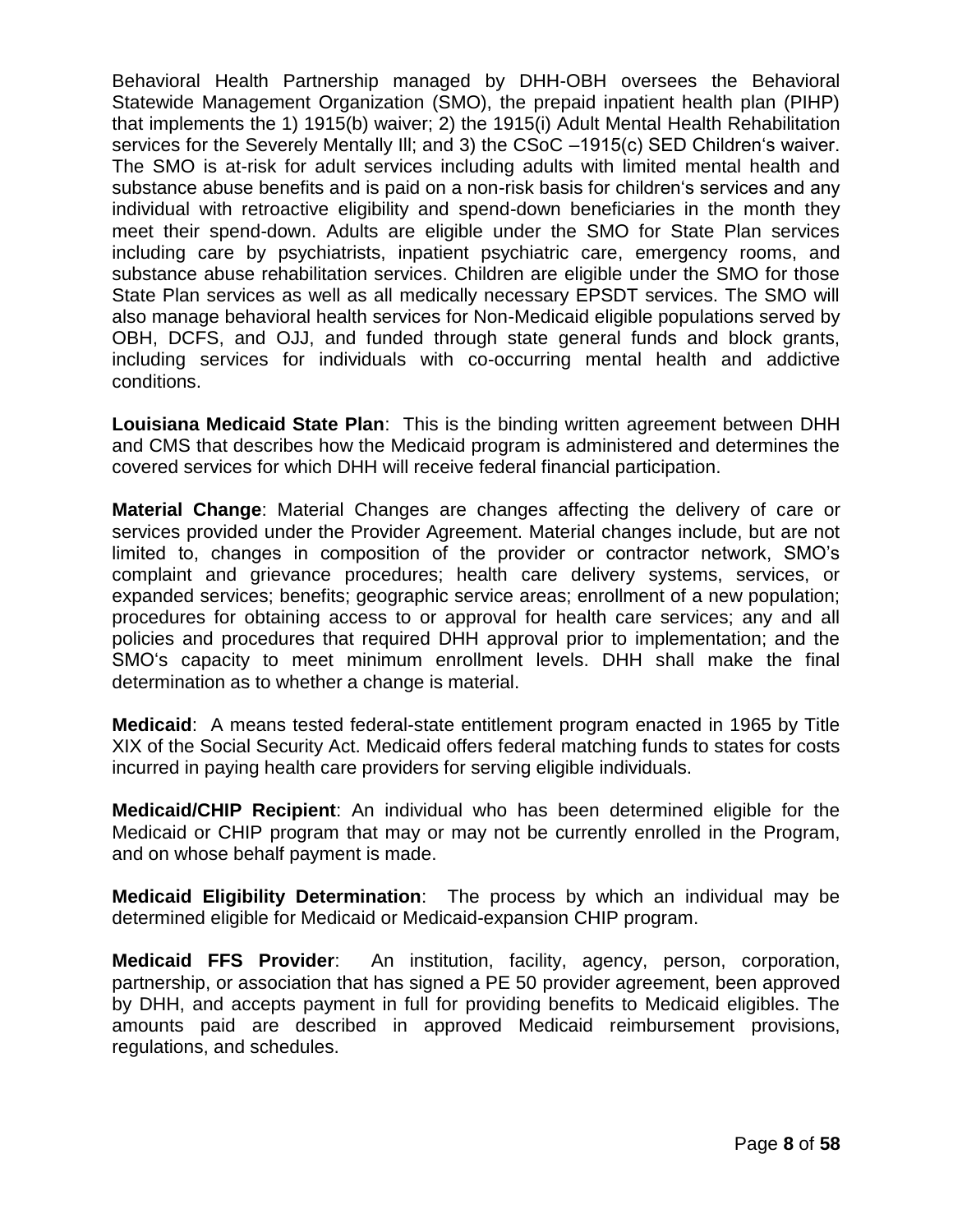**Medicaid Management Information System (MMIS)**: Mechanized claims processing and information retrieval system, which all state Medicaid programs are required to have and must be approved by the Secretary of DHHS. This system pays claims for Medicaid services and includes information on all Medicaid providers and enrollees.

**Medical Loss Ratio**: The percentage of Per-Member-Per-Month (PMPM) payments received by SMOs from DHH used to pay Medicaid Members' medical claims.

**Medical Record:** A single complete record kept at the site of the Member's treatment(s) or care management entity, which documents all treatment plans developed, including, but not limited to, outpatient and emergency medical health care services, provided by the SMO, its contractor, or any out-of-network providers. The records may be electronic, paper, magnetic material, film or other media. In order to qualify for reimbursement, the records must be dated, legible and signed or otherwise attested to, as appropriate to the media, and meet the requirements of 42 CFR §456.111 and 42 CFR §456.211.

**Medical Vendor Administration (MVA)**: The name for the budget unit specified in the Louisiana state budget that contains the administrative component of the Bureau of Health Services Financing (Louisiana"s single state Medicaid agency).

**Medically Necessary Services**: Health care services that are in accordance with generally accepted evidence-based medical standards, or that are considered by most physicians (or other independent licensed practitioners) within their respective professional organizations to be the standard of care. In order to be considered medically necessary, services must be: 1) deemed reasonably necessary to diagnose, correct, cure, alleviate, or prevent the worsening of a condition or conditions that endanger life; cause suffering or pain; or have resulted or will result in a handicap, physical deformity, or malfunction; and 2) not be more costly than an alternative service or sequence of services at least as likely to produce equivalent therapeutic or diagnostic results as to the diagnosis or treatment of that patient's illness, injury, or disease. Any such services must be clinically appropriate, individualized, specific, and consistent with symptoms or confirmed diagnosis of the illness or injury under treatment, and neither more nor less than what the recipient requires at that specific point in time. Services that are experimental, non-FDA approved, investigational, or cosmetic are specifically excluded from Medicaid coverage and will be deemed ―not medically necessary. The Medicaid Director, in consultation with the Medicaid Medical Director, may consider authorizing services at his discretion on a case-by-case basis.

**Medicare**: The federal medical assistance program in the United States, authorized in 1965 by Title XVIII of the Social Security Act, to address the medical needs of U.S. citizens 65 years of age and older and some people with disabilities under the age of 65.

**Member**: Persons enrolled in the SMO.

**Member Month**: A month of coverage for a Medicaid/CHIP eligible who is enrolled in the SMO.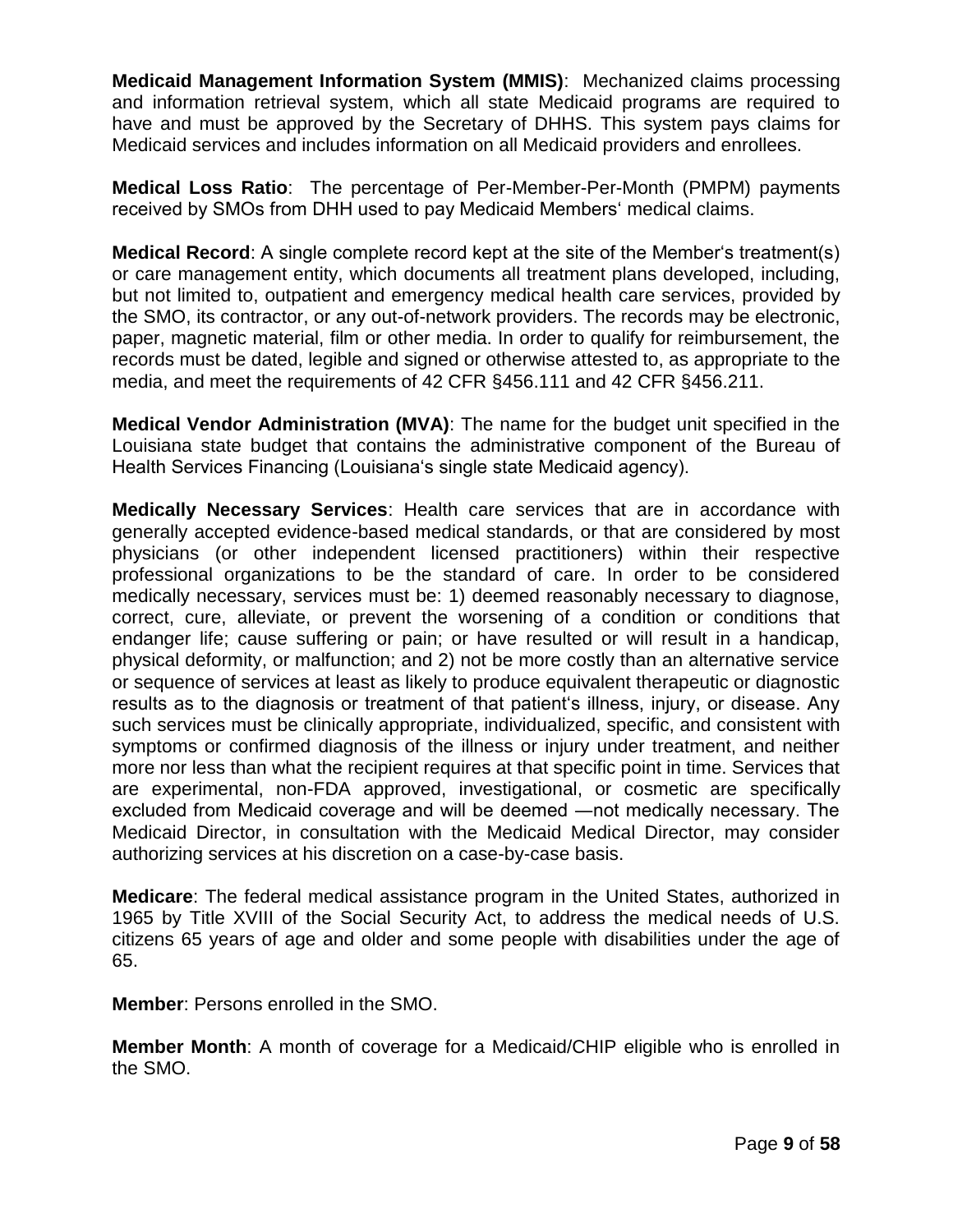**Mercer Government Human Services Consulting**: The consulting firm that the state has contracted with to provide expertise in specific aspects of health care management such as actuarial rate development and analysis, encounter reporting and analysis, health care reform and risk adjustment.

**MH/BH**: Mental Health/Behavioral Health.

**MHSD**: Metropolitan Human Services District.

**Monetary Penalties**: Monetary sanctions that may be assessed whenever the SMO, its providers, or its contractors fail to achieve certain performance standards and other requirements defined in the terms and conditions of the provider agreement.

**Must**: Denotes a mandatory requirement.

**National Committee for Quality Assurance (NCQA)**: A not-for-profit organization that performs quality-oriented accreditation reviews on health maintenance organizations and other managed care plans.

**Network**: As used in the Contract, network may be defined as a group of participating providers linked through contractual arrangements to the SMO to supply a range of behavioral health care services. The term provider network may also be used.

Network Adequacy: Refers to the network of behavioral health care providers for the SMO that is sufficient in numbers and types of providers/facilities to ensure that all services are accessible to Members without unreasonable delay. Adequacy is determined by a number of factors, including, but not limited to, provider/patient ratios, geographic accessibility and travel distance, waiting times for appointments, and hours of provider operations.

**OAAS**: Office of Aging and Adult Services, Department of Health and Hospitals.

**OAD**: Office for Addictive Disorders (OAD became part of OBH on July 1, 2010). OAD and OBH may be used interchangeably in the document.

**OBH**: Office of Behavioral Health, Department of Health and Hospitals; formerly the Office of Mental Health.

**OBH-AD:** Office of Behavioral Health, Addictive Disorders may be used to identify resources for individuals with addictive disorders.

**OBH-MH**: Office of Behavioral Health, Mental Health.

**OCDD**: Office for Citizens with Developmental Disabilities, Department of Health and Hospitals.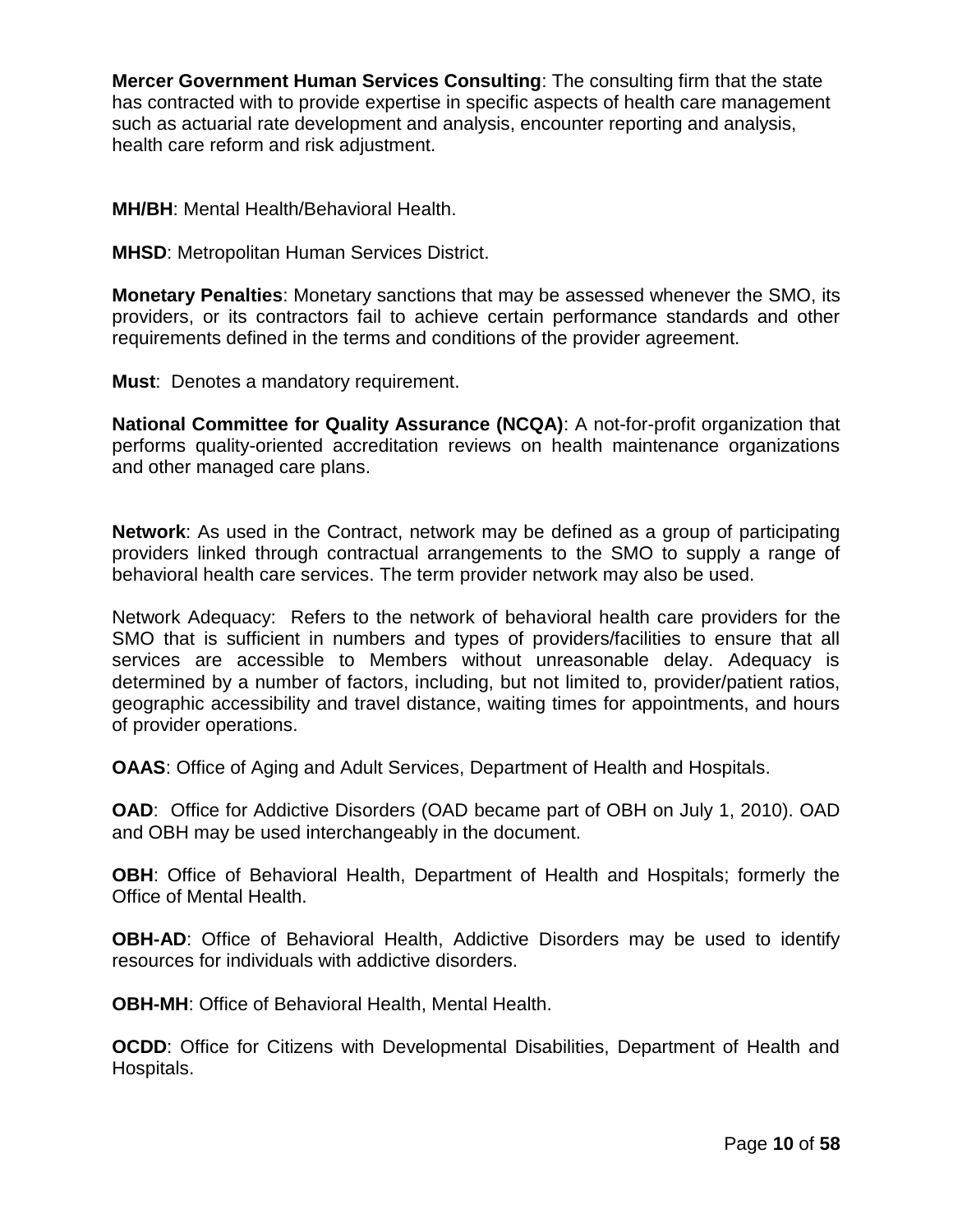**Office of Behavioral Health Integrated Information System (OBH-IIS)**: DHH-OBH Web-based information system operating over the OBH wide-area network on a central SQL server. This system, planned to be comprehensive in scope, has undergone a series of enhancements to sequentially replace the remaining separate, non-integrated LAN-based legacy systems now operated by OBH statewide.

**OJJ**: Office of Juvenile Justice.

**OMF**: Office of Management and Finance, Department of Health and Hospitals

**OMH**: Office of Mental Health; now Office of Behavioral Health, Department of Health and Hospitals.

**OPH**: Office of Public Health, Department of Health and Hospitals.

**Original:** Denotes must be signed in ink.

**Out-of-Home Placements**: Arrangements for children and youth that have significant behavioral health challenges or co-occurring disorders that are in, or at imminent risk of, placement in: 1) detention, 2) secure care facilities, 3) psychiatric hospitals, 4) residential treatment facilities, 5) developmental disabilities facilities, 6) addiction facilities, 7) alternative schools, 8) homeless, as identified by DOE, and 9) foster care.

**Ownership Interest**: The possession of stock, equity in the capital, or any interest in the profits of the SMO. For further definition see 42 CFR §455.101 (2005).

**Performance Improvement Projects (PIPs):** Projects to improve specific quality performance measures through ongoing measurements and interventions that result in significant improvement, sustained over time, with favorable effect on health outcomes and Member satisfaction.

**Performance Measures**: Specific operationally-defined performance indicators utilizing data to track performance and quality of care and to identify opportunities for improvement dimensions of care and service.

**PIHP**: Prepaid Inpatient Health Plan is an entity that: 1) provides medical services to enrollees under contract with the State agency, on the basis of prepaid capitation payments, or other payment arrangements that do not use State plan payment rates; 2) provides, arranges for, or otherwise has responsibility for the provision of any inpatient hospital or institutional services for its enrollees; and 3) does not have a comprehensive risk contract.

**Per Member Per Month (PMPM) Rate**: The PEPM PRPM rate paid to the SMO for the provision of behavioral health services to SMO Members. PMPM refers to the amount of money paid or received on a monthly basis for each enrolled individual.

**Prepaid Model**: A method of paying the SMO in advance for the cost of predetermined benefits for a population group, through premiums, dues, or contributions.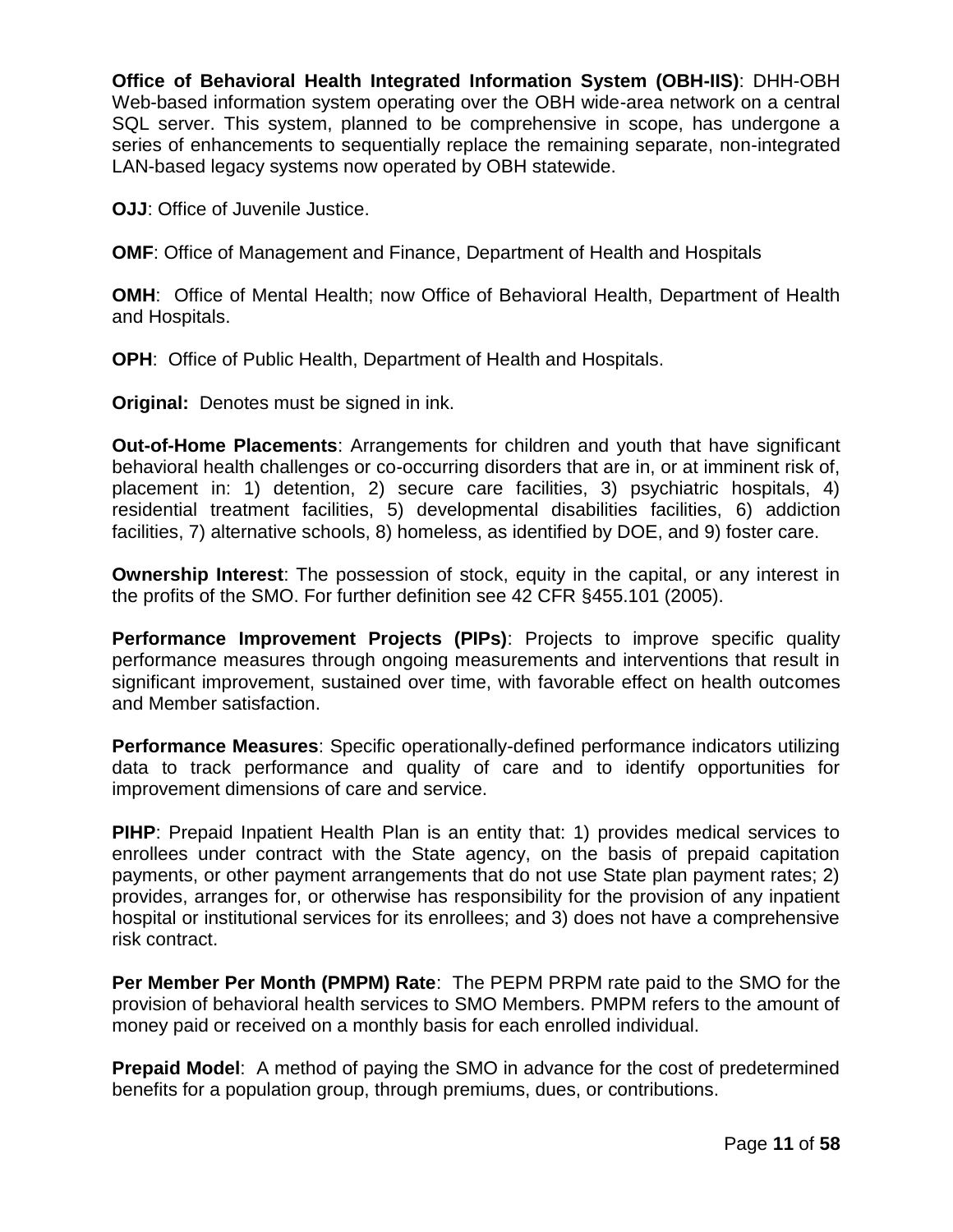**Proposer**: Entity or company seeking a contract to provide stated deliverables and services identified within a Request for Proposal document.

**Protected Health Information (PHI):** Individually-identifiable health information that is maintained or transmitted in any form or medium and for which conditions for disclosure are defined in the HIPAA Privacy Rule.

**PRTF: Psychiatric Residential Treatment Facility.** 

**QA/QI**: Quality assurance/quality improvement.

**Quality**: As it pertains to external quality review, the degree to which the SMO increases the likelihood of desired health outcomes of its enrollees through its structural and operational characteristics and through the provision of health services that are consistent with current professional knowledge.

**Quality Management (QM)**: The ongoing process of assuring that the delivery of covered services is appropriate, timely, accessible, available, medically necessary, in keeping with established guidelines and standards, and reflective of the current state of medical and behavioral health knowledge.

**Redacted Proposal**: The removal of confidential and/or proprietary information from one copy of a proposal for public records purposes.

**Related Party**: A party that has, or may have, the ability to control or significantly influence a contractor; or a party that is, or may be, controlled or significantly influenced by a contractor. Related parties include, but are not limited to, agents, management employees, persons with an ownership or controlling interest in the entity, and their immediate families, contractors, wholly-owned subsidiaries or suppliers, parent companies, sister companies, holding companies, and other entities controlled or managed by any such entities or persons.

**Relationship**: For the purposes of any business affiliations discussed in § 5, a director, officer, or partner of the SMO; a person with beneficial ownership of 5% or more of the SMO's equity; or a person with an employment, consulting or other arrangement (e.g., providers) with the SMO obligations under its contract with the State.

**Representative**: Any person who has been delegated the authority to obligate or act on behalf of another. Also known as the authorized representative.

**RFP**: Request for Proposal.

**Risk**: The chance or possibility of loss. Risk is also defined in insurance terms as the possibility of loss associated with a given population.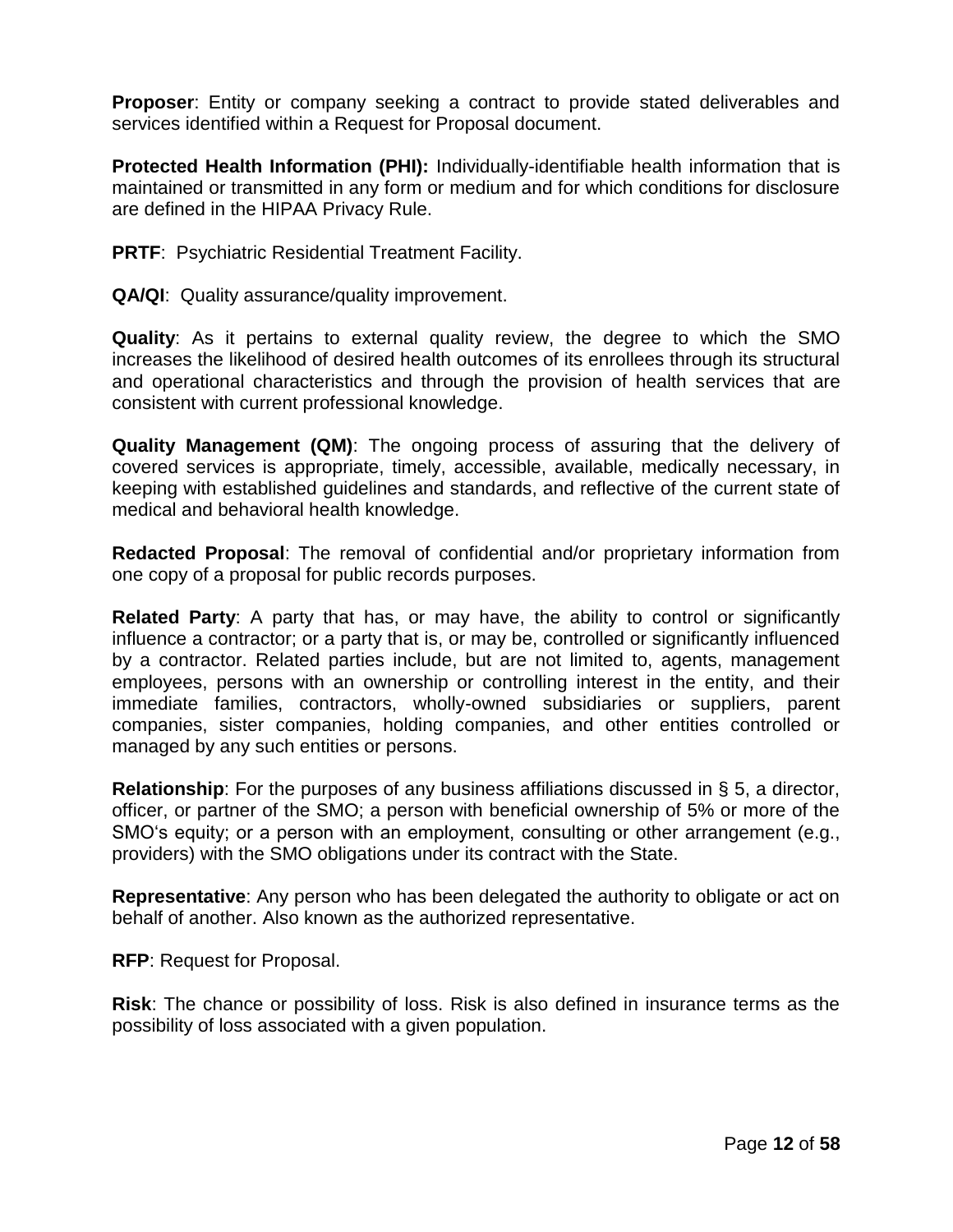**Risk Adjustment**: A method for determining adjustments of the PMPM rate that accounts for variation in health risks among participating SMOs when determining per capita prepaid payment.

**SA:** Substance Abuse.

**SCLHSA**: South Central Louisiana Human Services Authority.

**Section 1915(b)(3)**: Part of the Social Security Act which provides States with the authority to share (through provision of additional services) with recipients of Medical Assistance under the State Plan cost savings resulting from use by the recipient of more cost effective medical care.‖ 1915(b)(3) services that could be covered under the State Plan: Examples include offering optional State Plan services, such as chiropractor services, intermediate care facility services, etc., to managed care enrollees but not to Medicaid beneficiaries in the fee-for-service (FFS) program. In other words, the State Plan would not reflect these services, but they would be provided in the managed care program. States also use 1915(b)(3) authorities to reduce or eliminate limits that exist in the State Plan on the amount, duration, and scope of covered services.

**Section 1931**: Category of Medicaid eligibility for low-income parents who do not receive cash assistance, but whose income is below Louisiana"s 1996 Aid to Families with Dependent Children income threshold. Louisiana's name for this program is Low Income Families with Children (LIFC).

**Secure File Transfer Protocol (SFTP)**: Software protocol for transferring data files from one computer to another with added encryption.

**Shall:** Denotes a mandatory requirement.

**Should, May, Can**: Denotes a preference but not a mandatory requirement.

**SMI: Serious Mental Illness.** 

**Social Security Act**: The current version of the Social Security Act of 1935 (42 U.S.C.A. § 301 et seq.) as amended, which encompasses the Medicaid Program (Title XIX) and CHIP Program (Title XXI).

**Solvency**: The minimum standard of financial health for the SMO, in which assets exceed liabilities and timely payment requirements can be met.

**State**: The State of Louisiana

**State General Fund (SGF):** Refers to funding appropriated by the State of Louisiana from non–federal sources.

**State Plan**: Refers to the Louisiana Medicaid State Plan.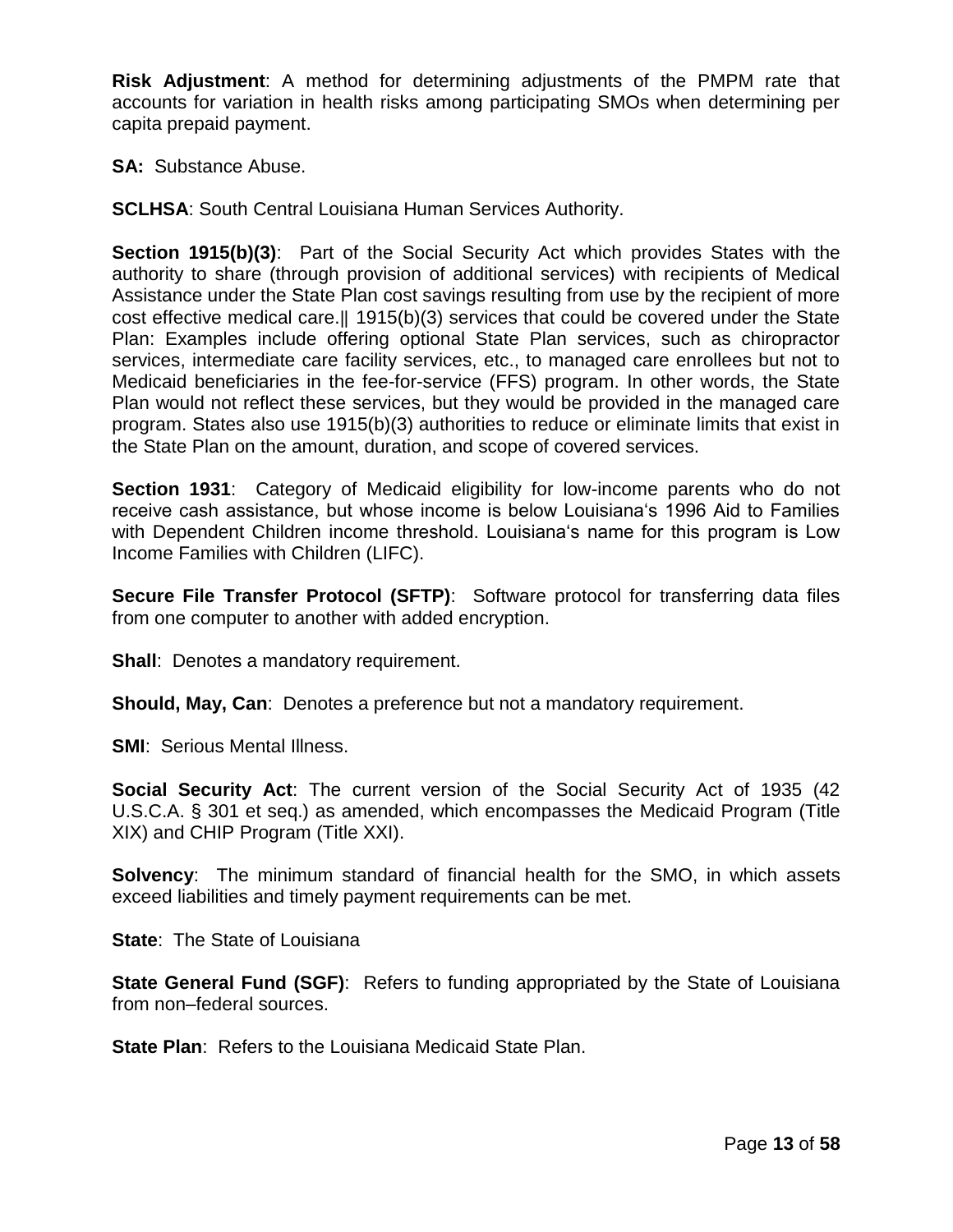**Statewide Management Organization (SMO)**: Magellan Health Services of Louisiana. Manager of statewide behavioral health services.

**Timely**: Existing or taking place within a designated period; or within the time required by statue or rules and regulations, contract terms, or policy requirements.

**Title IV-E**: Section of the Social Security Act of 1935, as amended, that encompasses medical assistance for foster children and adoption assistance.

**Title V**: Section of the Social Security Act of 1935, as amended, that encompasses maternal child health services.

**Title X**: Section of the Social Security Act of 1935, as amended, that encompasses and governs family planning services.

**Title XIX:** Section of the Social Security Act of 1935, as amended, that encompasses and governs the Medicaid Program.

**Title XXI**: Section of the Social Security Act of 1935, as amended, that encompasses and governs the Children"s Health Insurance Program (CHIP).

**Utilization Management (UM)**: Refers to the process of evaluation of medical necessity, appropriateness, and efficiency of health care services, procedures, and facilities. UM is inclusive of utilization review and service authorization.

**Validation**: The review of information, data, and procedures to determine the extent to which data is accurate, reliable, free from bias, and in accordance with standards for data collection and analysis.

**Waivers**: 1915(b)(3) 1915(c) 1915(i)

**Wi**ll: Denotes a mandatory requirement.

**Wraparound Agency (WAA)**: WAAs are the locus of accountability for developing a single plan of care and providing intensive care coordination for children within the CSoC needing such supports, with the goal of ―one family, one plan of care, and one wraparound facilitator.

Glossary of Acronyms

AAHSA – Acadiana Human Services District ACT – Assertive Community Treatment AD – Addictive Disorders BBA - Balanced Budget Act BH – Behavioral Health BHSF/MVA – Bureau of Health Services Financing/Medical Vendor Administration, Department of Health and Hospitals BESE – State Board of Elementary and Secondary Education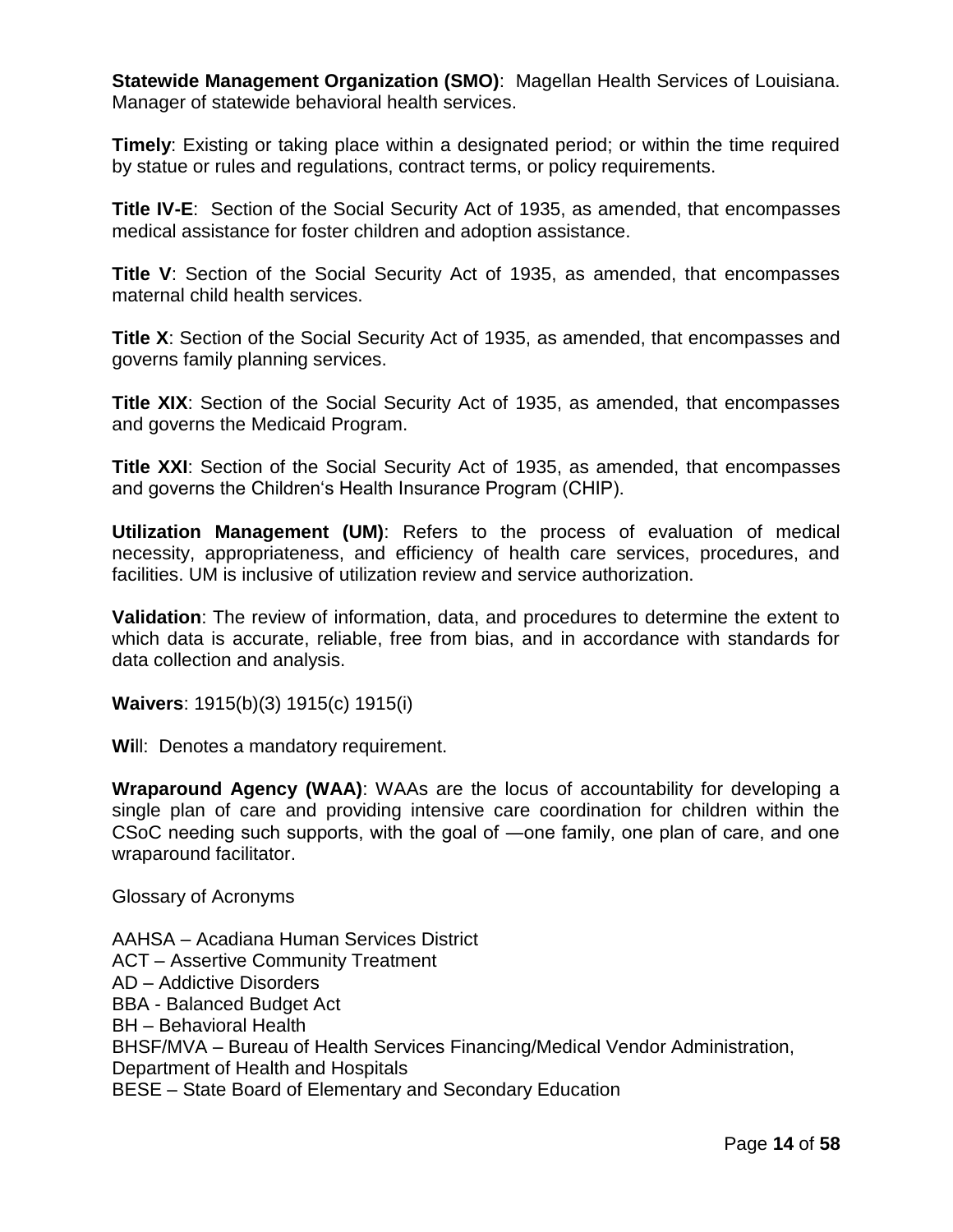CAHSD – Capital Area Human Services District

CANS – Child and Adolescent Needs and Strengths assessment tool

CFR – Code of Federal Regulations

CLHSD – Central Louisiana Human Services District

CLSH – Central Louisiana State Hospital

CMS – Centers for Medicare & Medicaid Services

COB – Close of Business

COD – Co-occurring Disorders of Mental and Addictive Disorders as well as other combinations

CSoC – Coordinated System of Care

DCFS – Department of Children and Family Services

DHH – Department of Health and Hospitals

DHH-OBH – Department of Health and Hospitals-Office of Behavioral Health

DHH-OBH-AD – Department of Health and Hospitals-Office of Behavioral Health-Addictive Disorders

DHH-OBH-MH – Department of Health and Hospitals-Office of Behavioral Health-Mental Health

DHH-OPH – Department of Health and Hospitals-Office of Public Health

DOE – Department of Education

EBD – Emotional Behavioral Disorders

EBP – Evidenced-Based Practices

ELMHS – Eastern Louisiana Mental Health System

EQR – External Quality Review

EQRO – External Quality Review Organization

FPHSA – Florida Parishes Human Services Authority

HEDIS – Healthcare Effectiveness Data and Information Set

HIPAA – Health Insurance Portability and Accountability Act

HMO – Health Maintenance Organization

ImCaHSA – Imperial Calcasieu Human Services Authority

IMD – Institutions for Mental Disease

IT – Information Technology

JPHSA – Jefferson Parish Human Services Authority

LBHP – Louisiana Behavioral Health Partnership

LEA – Local Education Agency

LGE – Local Governing Entities

LMMIS – Louisiana Medicaid Management Information System

MH – Mental Health

MH/BH – Mental Health/Behavioral Health

MHSD – Metropolitan Human Services District

MST – Multisystemic Therapy

NDSHS – Northeast Delta Human Services Authority

NLHSD – Northwest Louisiana Human Services District

OAD – Office for Addictive Disorders

OBH – Office of Behavioral Health

OAAS – Office of Aging and Adult Services

OCDD – Office for Citizens with Developmental Disabilities

OJJ – Office of Juvenile Justice

OMF – Office of Management and Finance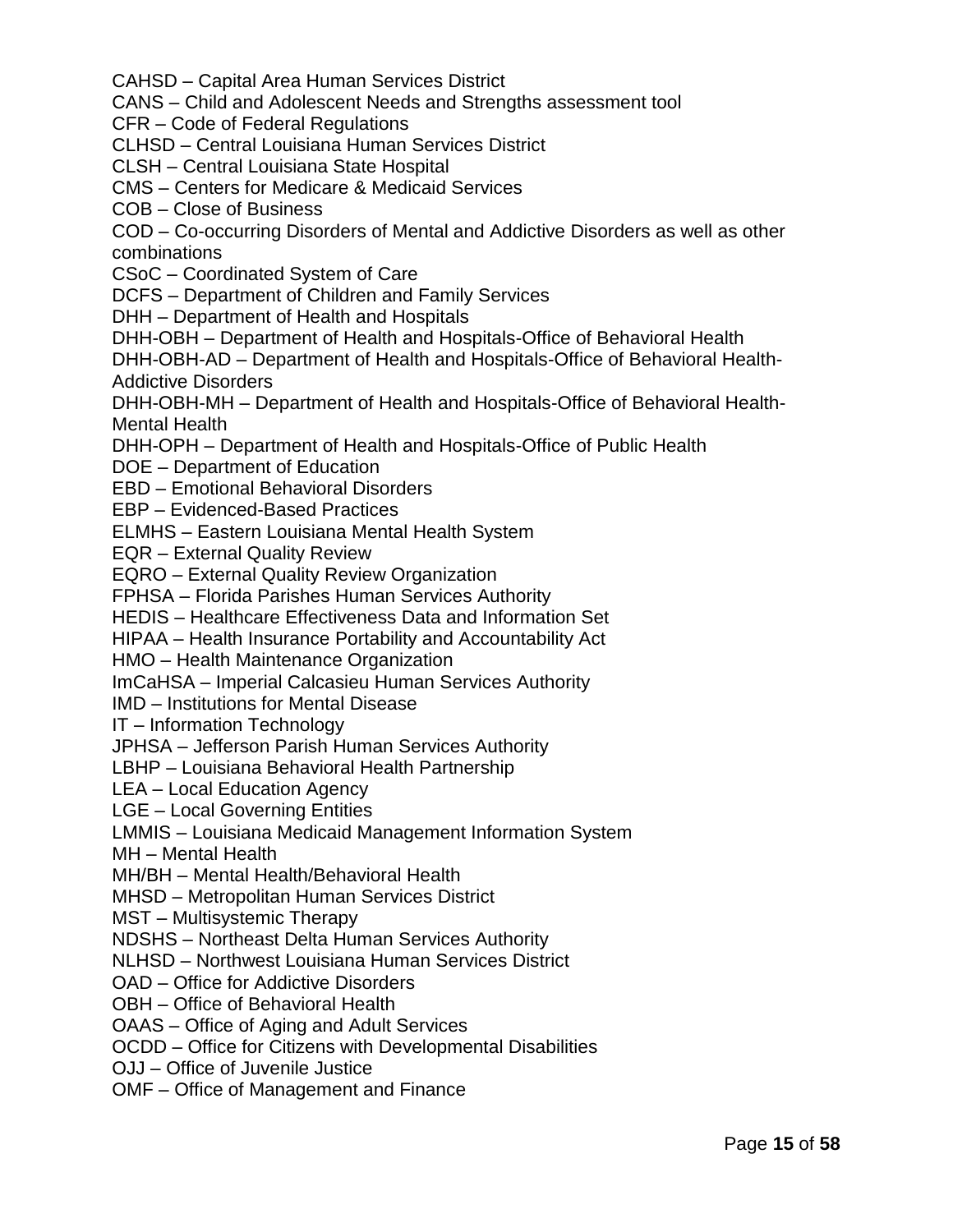- OMH Office of Mental Health PHI – Protected Health Information PIHP – Prepaid Inpatient Health Plan PIP – Performance Improvement Plan PM – Performance Measure PRTF – Psychiatric Residential Treatment Facility QM – Quality Management QA/QI – Quality Assurance/Quality Improvement RFP – Request for Proposal SCLHSA – South Central Louisiana Human Services Authority SDM - Services Definition Manual SED – Serious Emotional Disturbance
- SMO Statewide Management Organization
- SPOE Single Point of Entry
- TFC Therapeutic Foster Care
- TGH Therapeutic Group Home
- WAA Wraparound Agency

#### **I. GENERAL INFORMATION**

#### **A. Background**

- 1. The mission of the Department of Health and Hospitals (DHH) is to protect and promote health and to ensure access to medical, preventive, and rehabilitative services for all citizens of the State of Louisiana. The Department of Health and Hospitals is dedicated to fulfilling its mission through direct provision of quality services, the development and stimulation of services of others, and the utilization of available resources in the most effective manner.
- 2. DHH is comprised of Medical Vendor Administration (Medicaid), Office for Citizens with Developmental Disabilities, Office of Behavioral Health, Office of Aging and Adult Services, and the Office of Public Health. Under the general supervision of the Secretary, these principal offices perform the primary functions and duties assigned to DHH.
- 3. DHH, in addition to encompassing the program offices, has an administrative office known as the Office of the Secretary, a financial office known as the Office of Management and Finance, and various bureaus and boards. The Office of the Secretary is responsible for establishing policy and administering operations, programs, and affairs.
- 4. DHH has designated the DHH-Office of Behavioral Health (DHH-OBH) as the issuing agency for this request for proposal (RFP) and oversight of the Louisiana Behavioral Health Partnership. The mission of DHH-OBH is to promote recovery and resiliency in the community through services and supports that are preventive, accessible, comprehensive, and dynamic. The former Office of Mental Health (OMH) and the Office for Addictive Disorders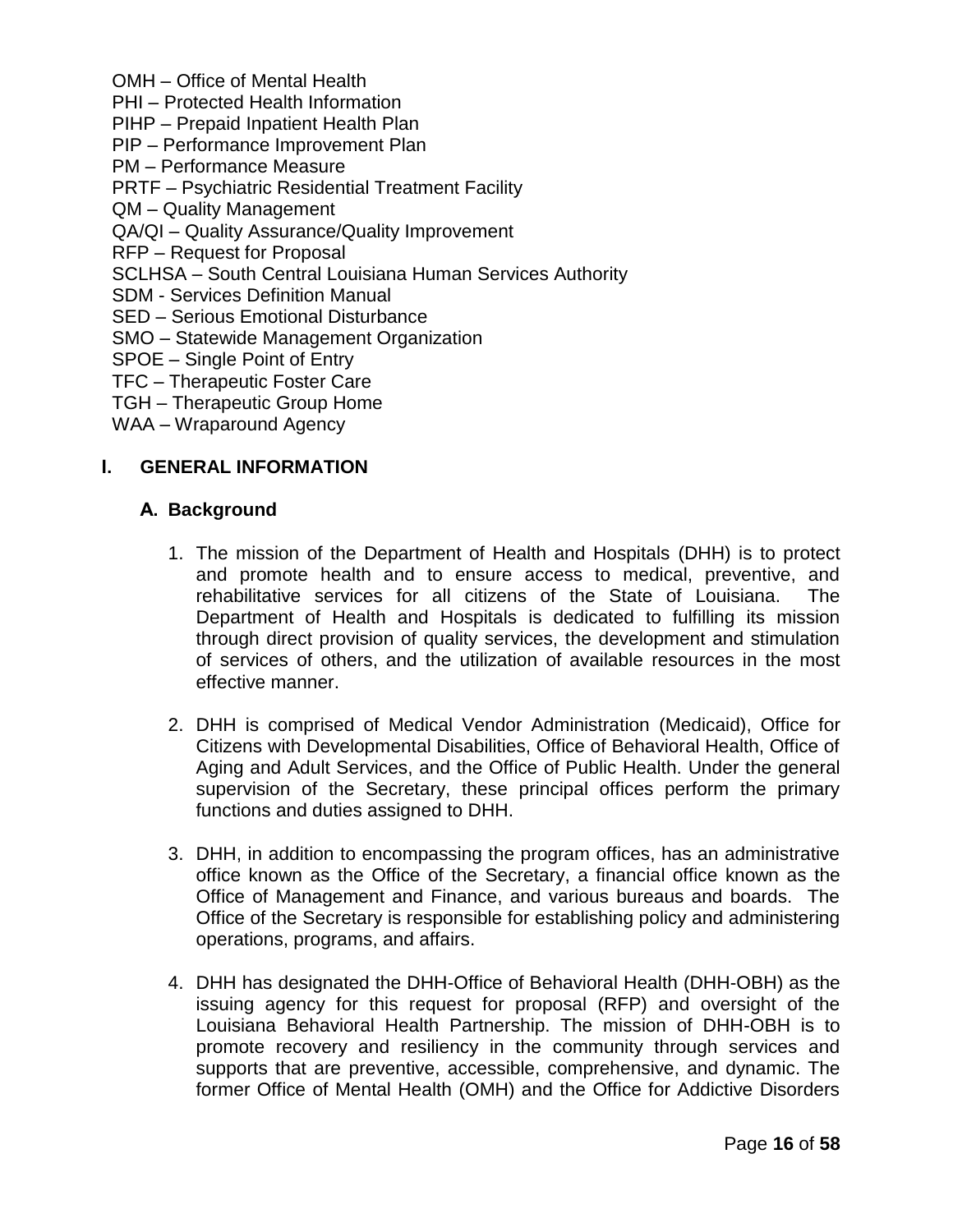(OAD) have recently been statutorily merged into the DHH-OBH, under the leadership of an Assistant Secretary within DHH. DHH-OBH and BHSF/MVA have been collaborating to restructure Medicaid behavioral health services. DHH-OBH serves adults with a severe mental illness, children and adolescents with a serious emotional/behavioral disorder, and all people experiencing an acute mental illness, as well as individuals of all ages with addictive disorders (AD). DHH-OBH is responsible for planning, developing, operating, and evaluating public mental health (MH) and AD services for the citizens of the State through 10 geographic areas. Legislation has mandated that the administration of the Louisiana behavioral health (BH) care system transition from inter-related geographic regions to a system of independent health care districts or authorities (also referred to as local governing entities or LGEs) under the general administration of DHH-OBH. As of January 1, 2012, there are five districts in full operation and five that are in transition to becoming LGEs. The DHH-OBH Regions, LGE Districts/Authorities are listed in Table 1 below.

## **Table 1. DHH-OBH Regions, LGE Districts/Authorities**

|           | Region 1: Metropolitan Human Services District (MHSD)               |
|-----------|---------------------------------------------------------------------|
|           | Region 2: Capital Area Human Services District (CAHSD)              |
| Region 3: | South Central Louisiana Human Services Authority (SCLHSA)           |
|           | Region 4: Lafayette: Acadiana Human Services District (AAHSA)*      |
|           | Region 5: Lake Charles: Imperial Calcasieu Human Services Authority |
|           | (ImCaHSA)*                                                          |
|           | Region 6: Alexandria: Central Louisiana Human Services District     |
|           | (CLHSD)*                                                            |
|           | Region 7: Shreveport: Northwest Louisiana Human Services District   |
|           | (NLHSD)*                                                            |
|           | Region 8: Monroe: Northeast Delta Human Services Authority (NDHSA)* |
|           | Region 9: Florida Parishes Human Services Authority (FPHSA)         |
|           | Region 10: Jefferson Parish Human Services Authority (JPHSA)        |
|           | * Indicates current OBH regions in process of becoming LGEs         |

Indicates current OBH regions in process of becoming LGEs.

- 5. DHH-OBH is responsible for setting policy, establishing standards for the operation of the Louisiana Behavioral Health Partnership (LBHP), establishing expectations for service utilization and outcomes, and measuring outcomes.
- 6. The BHSF/MVA has oversight responsibilities for all Medicaid programs. DHH-OBH, as the designated purchaser of managed behavioral health services for the LBHP, including children and adults, works under the oversight of BHSF/MVA to assure compliance with federal programmatic and financing requirements.
- 7. The Louisiana Behavioral Health Partnership serves: 1) a special target population of children eligible for the Coordinated System of Care (CSoC); 2) adults with serious mental illness (SMI) and addictive disorders (AD) and children with Serious Emotional Disorder (SED) and/or AD without Medicaid,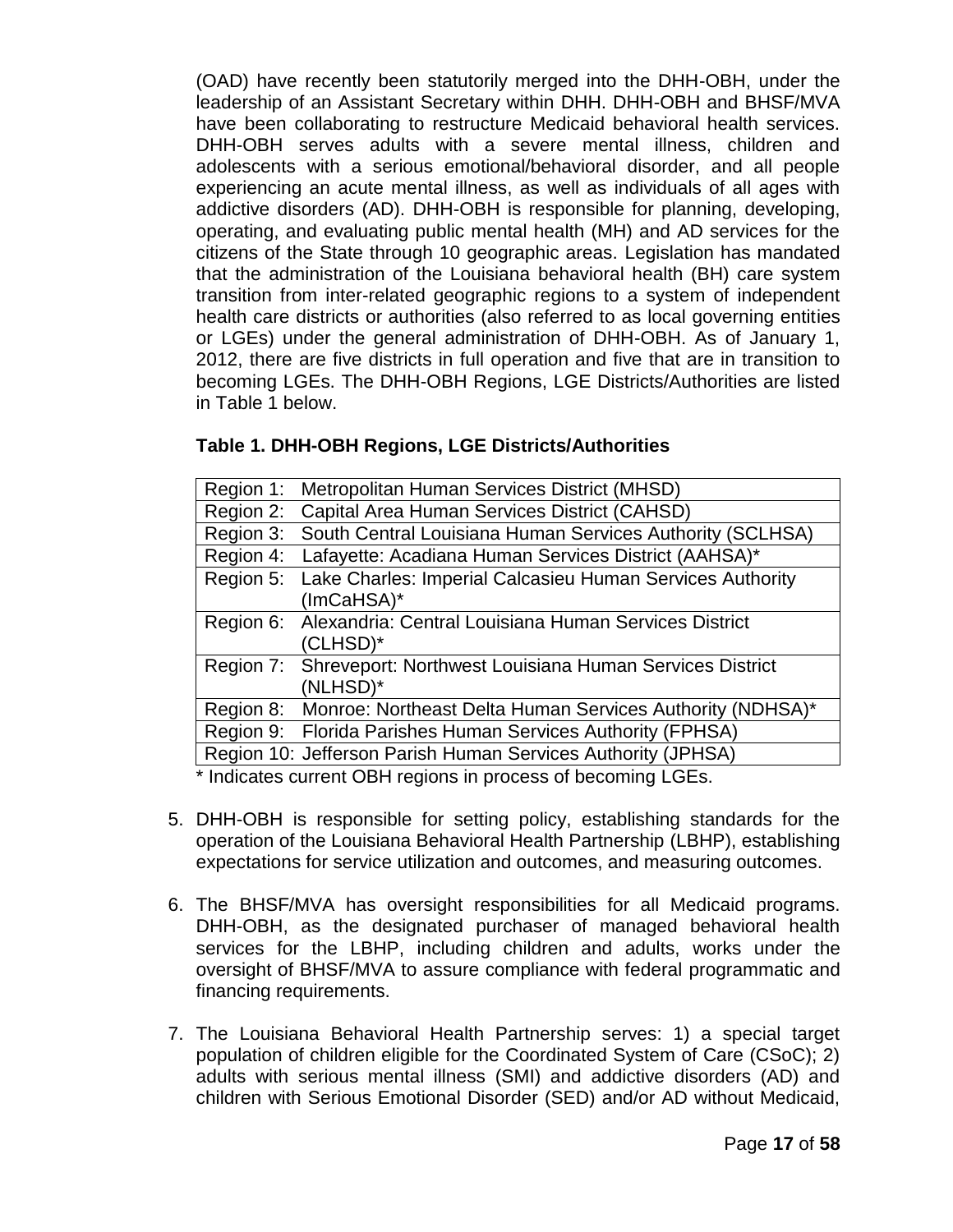and 3) the Medicaid Child/Adult population (e.g., the rest of the noninstitutionalized Medicaid population).

- 8. The CSoC is a new initiative for the state of Louisiana, designed for a target population of Louisiana"s children and youth with significant behavioral health (BH) challenges or co-occurring disorders in, or at imminent risk of, out-ofhome placement. Out-of-home placements are defined as the following: addiction facilities, alternative schools, detention, developmental disabilities facilities, foster care, and homeless, as identified by the Department of Education (DOE), psychiatric hospitals, residential treatment facilities, and secure care facilities. The CSoC is an evidence-based approach that is part of a national movement to develop family and youth-driven care to keep children at home, in school, and out of the child welfare and juvenile justice systems. The goals of CSoC implementation include:
	- a. Reduction in the number of targeted children and youth in detention and residential settings.
	- b. Reduction of the State"s cost of providing services by leveraging Medicaid and other funding sources.
	- c. Improving the overall outcomes of these children and their caregivers being served by the CSoC.
- 9. Louisiana"s CSoC is innovative because it integrates resources from all the State's child-serving agencies to establish a coordinated system of care, while assuring payment from the appropriate funding source through the Statewide Management Organization (SMO) Magellan Health Services of Louisiana. While some States have implemented systems of care for children, with one or more child-serving agencies as pilot programs or phases in several regions of a state, Louisiana is in the forefront of implementing a statewide coordinated system of care across all child-serving State agencies. Planning for the CSoC was initiated in 2009, and included extensive stakeholder involvement in its design.
- 10.In addition to DHH-OBH, the State child-serving agencies participating in the CSoC include: the Department of Children and Family Services (DCFS); DOE, including the local education agencies (LEA); OCDD; and the Office of Juvenile Justice (OJJ).
- 11.The Louisiana DCFS is one of the administrative departments within the Executive Branch of State government in Louisiana. The administrative head of the Department is the Secretary, who is appointed by the Governor. DCFS provides for the public child welfare functions of the State, delivering services through a State-administered system of nine regional offices and 64 parishes. The vision of DCFS is to provide services that will assist individuals, children, and families to achieve self-sufficiency and promote their well-being. DCFS funds the following types of MH services: intensive home-based services; Multisystemic Therapy (MST); and other outpatient services, such as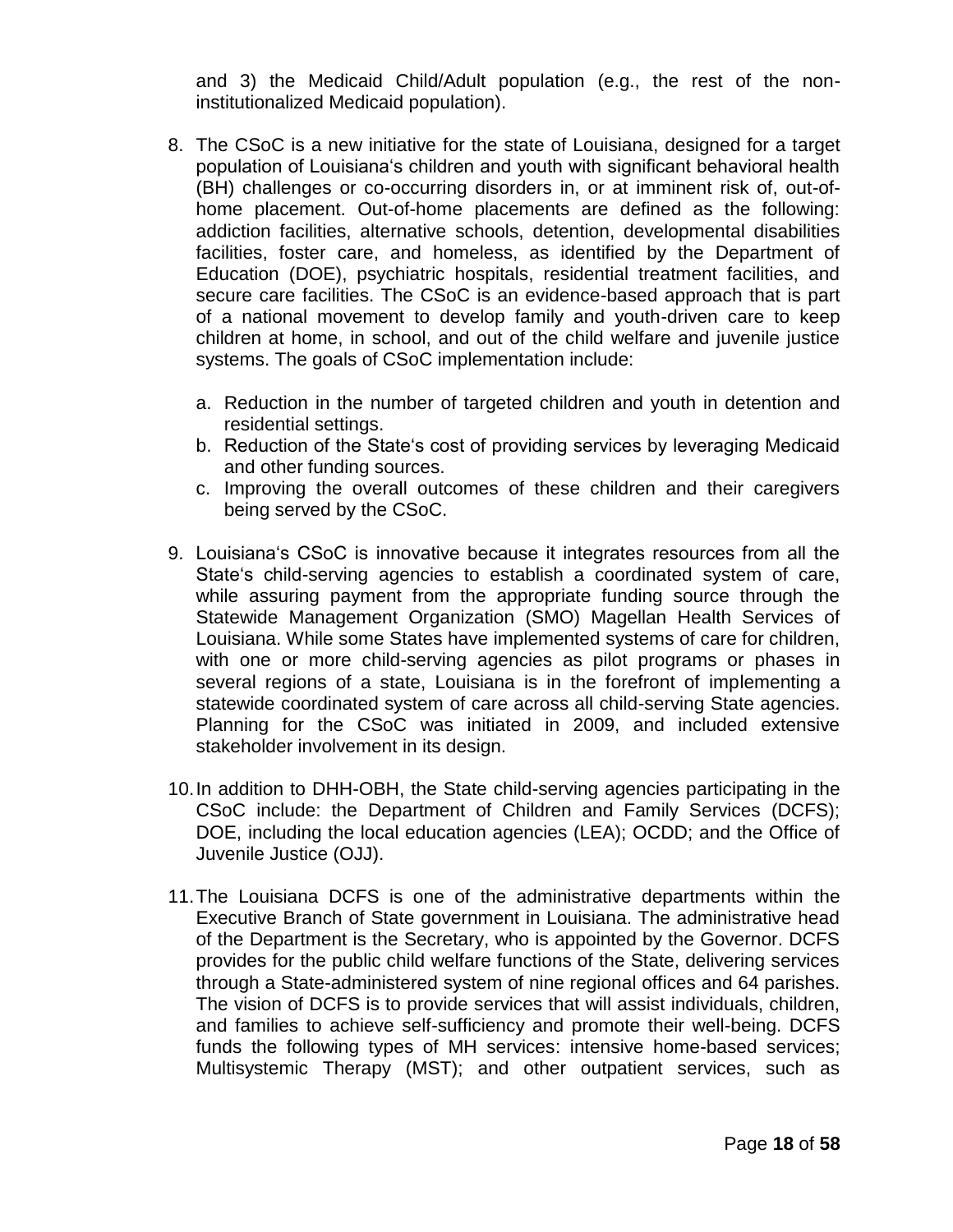psychiatric evaluations and services, residential treatment, and respite services.

- 12.As part of child welfare"s recovery from the hurricanes of 2005, Louisiana collaborated with the Annie E. Casey Foundation and began a selfassessment of its use of residential care within the foster care program. This work resulted in a reduction of the agency's reliance on residential care over a three-year period. Through these efforts, DCFS also determined that children with behavioral health challenges were too often placed in foster care or residential settings due to the lack of BH services available to families in homes, schools, and communities. As a result, when the CSoC planning was initiated in 2009, DCFS identified children with BH challenges in, or at risk of, residential placements, including foster care, as a priority population for the CSoC.
- 13.The SMO has been working with DCFS to subcontract with network providers that can deliver a continuum of services ranging from Therapeutic Foster Care and Group Home treatment, as well as certain specialized and/or restrictive treatment settings such as Psychiatric Residential Treatment Facilities (PRTFs), using evidence-informed models that support the department"s permanency goals for children and their families. In addition, in home services will be necessary for children as they transition to the home of birth family, relative care takers or other placement resources. All services are to be offered within the geographic region from which the children entered the state's custody and in close proximity to their family's home when possible, in the most appropriate, least restrictive settings, consistent with their needs.
- 14.Continuum of care is defined as a comprehensive spectrum of services organized into a coordinated and integrated network to meet the multiple and changing needs of emotionally, medically, and behaviorally challenged children, youth and their families. It is essential that all providers support and are connected with local community partners, including family-run organizations, youth support groups, and natural helpers such as faith-based organizations to ensure continuity of services and appropriate aftercare supports.
- 15.To the extent that the child is eligible for a Therapeutic Group Home (TGH) or PRTF level of care as defined by the DHH-OBH Services Definitions Manual (see procurement library), the child should be placed in that level of care. If the child does not meet those requirements, the child may be placed in a group home level of care. All group homes must meet and abide by federal Institutions for Mental Disease (IMD) limitations on payment. Services provided in a group home setting must be provided by a community practitioner certified and credentialed by the SMO to provide those services.
- 16.The DOE operates under the administrative lead of the State Superintendent of Education, whose function is to execute and implement public educational policy in accordance with the Louisiana Constitution, legislation, and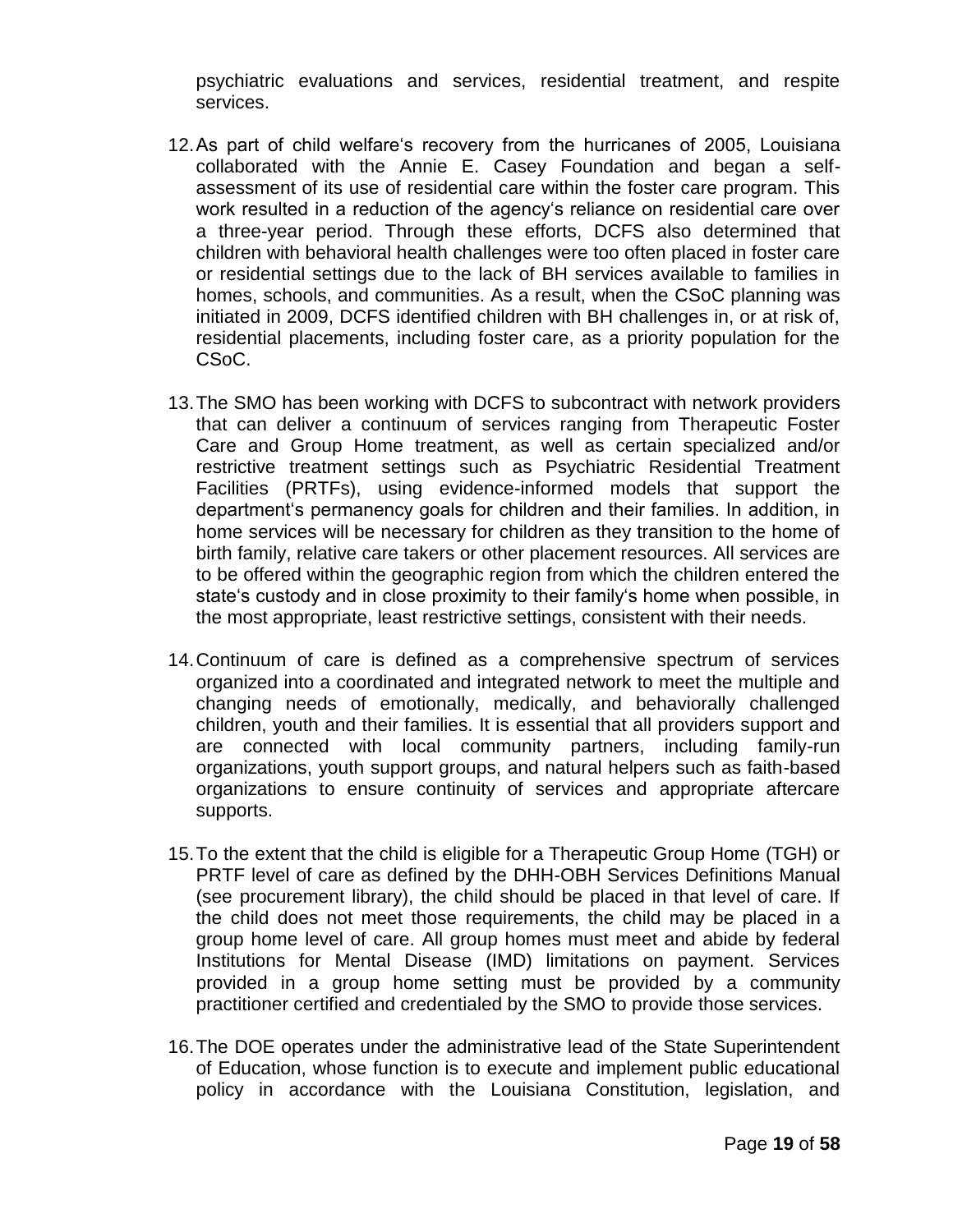regulations under the control and supervision of the State Board of Elementary and Secondary Education (BESE). The mission of the DOE is to ensure higher academic achievement for all students, eliminate achievement gaps, and prepare students to be effective citizens in a global marketplace. Educating the whole child, one who is healthy, safe, engaged, supported, and challenged, is a prerequisite to creating a world-class educational system. Students learn best when their academic, emotional, physical, and social needs are met. The DOE target population for the CSoC includes children and youth with BH challenges who are in, or at risk for, alternative school placement or homelessness, as defined by DOE. A strong comprehensive system of learning supports that addresses barriers to learning and teaching must be at the center of the State"s education strategy. The successful implementation of CSoC will help to eliminate many barriers for these children and assist DOE in providing an equal opportunity for success in local schools.

- 17.The DHH-OCDD within DHH serves as the single point of entry (SPOE) into the developmental disabilities (DD) Services System. DHH-OCDD conducts an assessment of individuals who request services to determine the person"s eligibility for system entry. Eligibility is based on the definition of developmental disability contained in Louisiana R.S. 28:451.1-455.2. The Community Services regional offices, and Human Services authorities/districts serve as the points of entry for individuals to receive services from both the regional offices/human services authorities/districts and the supports and services centers. DHH-OCDD Community Services regional offices and Human Services authorities/districts offer a broad range of services, including individual and family supports (i.e., personal care, assistance, cash subsidy, respite, crisis intervention, and supported living services). The DHH-OCDD target population for the CSoC includes children and youth with co-occurring DD and mental illness/serious emotional disturbance (SED) residing in intermediate care facilities (ICFs) or nursing facilities, or individuals in imminent danger of placement, who need additional support to maintain community living.
- 18.The DHH-OBH target population for the CSoC is youth, up to age 21, with SED in, or at risk of, admission to a psychiatric hospital or residential treatment facility.
- 19.OJJ is a cabinet-level agency under the direction of the Deputy Secretary of the Department of Public Safety and Corrections that reports to the Governor and has policy oversight and support responsibilities for State programs for youth who are adjudicated delinquent, as well as any youth and their families found in need of services by courts of juvenile jurisdiction (Families in Need of Services [FINS]). OJJ is responsible for youth assigned to care by the court system, either for supervision or custody in residential placement or secure care. OJJ also provides services to youth under local court supervision. Staff supports the Administrative Remedy Procedure disciplinary appeal process for juveniles. Seven programs are administered by OJJ: 1) Administration, 2) Swanson Center for Youth, 3) Jetson Center for Youth, 4) Bridge City Center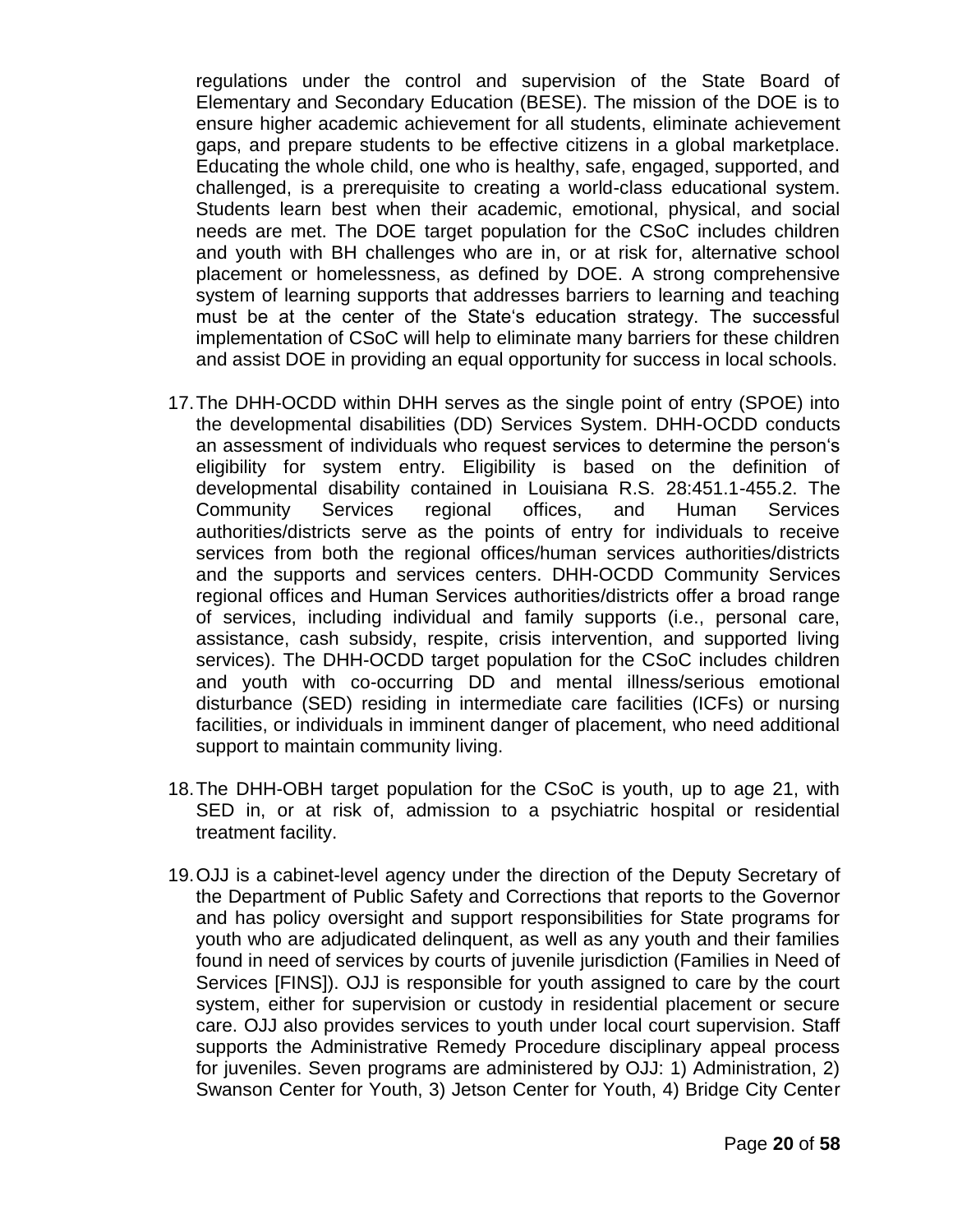for Youth, 5) Field (Community) Services, 6) Contract Services, and 7) Auxiliary Louisiana Housing for Juvenile Offenders. The Community Services program provides probation and parole supervision, and coordinates both residential and non-residential treatment services for delinquent youth, as well as FINS. OJJ MH services consist of residential services, including secure care, contracted residential services, community treatment, including day treatment, and prevention/diversion services. The OJJ target population for the CSoC is youth with serious BH challenges and: 1) on probation or parole supervision, or 2) with a status offense, and 3) at risk of residential placement or leaving residential placements.

- 20.The CSoC State Governance Body (CSoC SGB) will provide policy direction to DHH-OBH for BH services to children eligible for the CSoC provided through the SMO-Magellan Health Services. The CSoC SGB is composed of the highest level executives from DHH-OBH, DCFS, OJJ, DOE, a youth representative, two family Members, an advocate, and representation from the Governor's Office.
- 21.In addition to the CSoC initiative, the state"s goal is to improve access to services, quality of care, and efficiency in the delivery system for all children, youth, and adults eligible for BH care services.
- 22.DHH-OBH is providing policy direction and oversight of BH services for children and youth not involved in the CSoC, and for adults with SMI and/or AD.
- 23.The SMO has the responsibility for determining eligibility for the CSoC based upon the priority populations described in this section and telephonic screening utilizing the Child and Adolescent Needs Assessment (CANS) – Brief (screening tool for CSOC eligibility).
- 24.The SMO has the responsibility for determining eligibility for other state Medicaid waiver services for adults (like the 1915i) and is responsible for managing and authorizing services for all Medicaid eligible adults and children within the LBHP. Services include mental health, substance abuse, inpatient, outpatient, and residential services. These services are listed in the state"s Service Definition Manual (SDM) posted in the Procurement Library and have an associated service rate schedule (indicating the Medicaid rate for children receiving services). The SMO sets reimbursement rates for adult services and inpatient and residential services.
- 25.Federal law requires State Medicaid programs using prepaid inpatient health plans (PIHPs), such as the SMO, to have a quality strategy that is regularly assessed and includes standards for access to care, health plan structure and operations, and quality measurement and improvement (42 CFR Part §438 Subpart D). CMS recommends that states contract with an independent external quality review organization (EQRO) to review their quality management plan and outcomes. CMS provides states with matching federal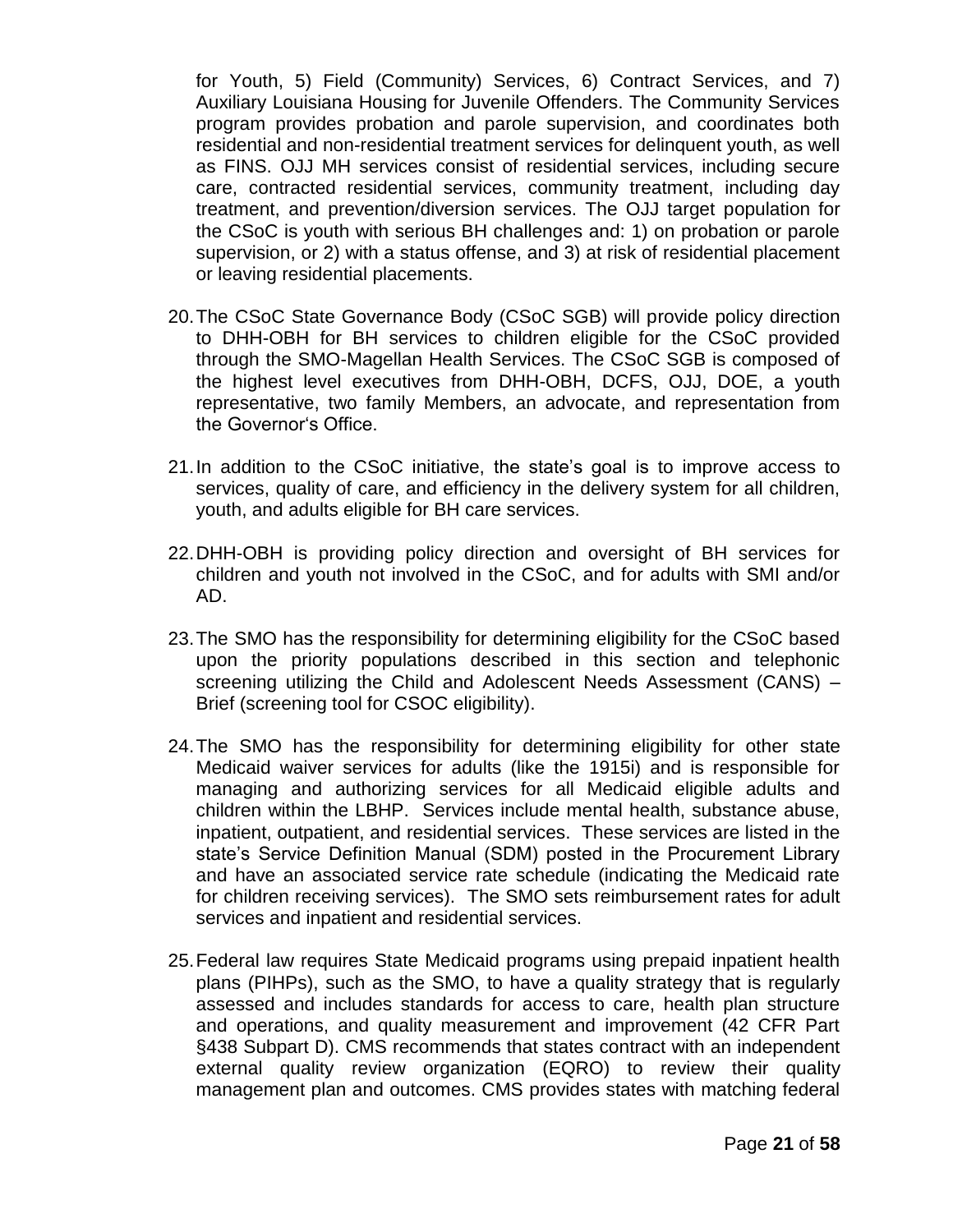funds to pay EQR services to encourage contracting an EQRO which will be the purpose of this RFP.

# **B. Purpose of RFP**

- 1. The purpose of this RFP is to solicit proposals from qualified proposers that provide External Quality Review (EQR) services. Proposers must demonstrate sufficient experience performing such reviews. The current RFP seeks qualified proposers to perform an annual external quality review of the recently implemented contract for the Statewide Management Organization (SMO). This external quality review is required by the Centers for Medicare and Medicaid Services (CMS) under the Medicaid waivers that authorize the SMO and as required by §1932(c)(2) of the Social Security Act and 42 CFR Part 438, Subpart E.
- 2. A contract is necessary to fulfill the CMS requirements for an external review of the performance of the SMO as required by the CMS approved Medicaid waivers and the contract between the SMO and OBH.

## **C. Invitation to Propose**

DHH Office of Behavioral Health is inviting qualified proposers to submit proposals for services to provide professional external quality review of the Statewide Management Organization in accordance with the specifications and conditions set forth herein.

## **D. RFP Coordinator**

1. Requests for copies of the RFP and written questions or inquiries must be directed to the RFP coordinator listed below:

Margaret Hubbard Project Coordinator Development Section Office of Behavioral Health Department of Health and Hospitals P.O. Box 4049 (Bin 12) 628 N. Fourth St. Baton Rouge, LA, 70821-4049 Telephone Number: 225.342.8543 Facsimile Number: 225.389.4472 Email: BHMANAGE@LA.GOV

- 2. This RFP is available in pdf at the following weblinks: <http://new.dhh.louisiana.gov/index.cfm/newsroom/category/47> and <http://wwwprd1.doa.louisiana.gov/OSP/LaPAC/pubMain.cfm>
- 3. All communications relating to this RFP must be directed to the DHH RFP contact person named above. All communications between Proposers and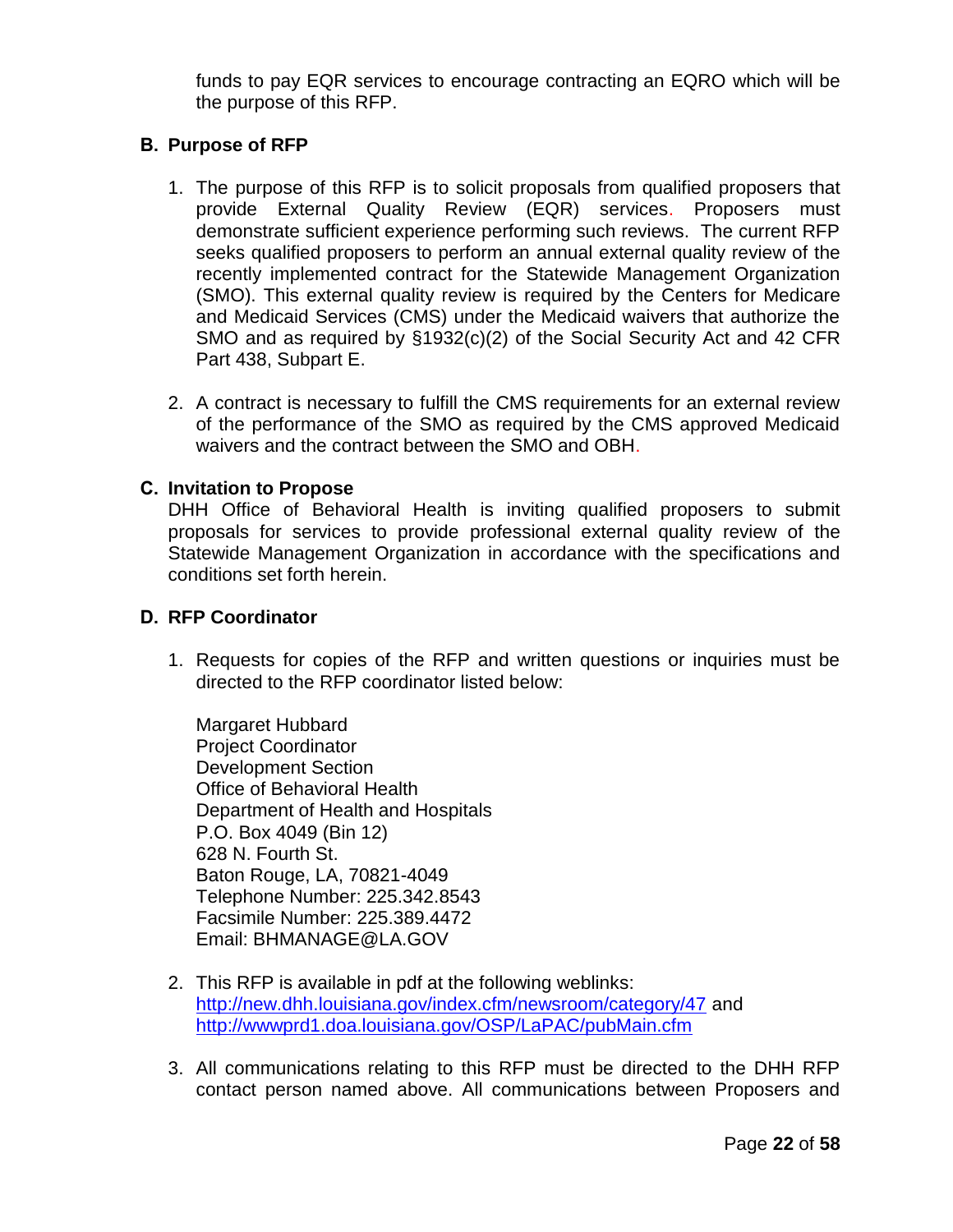other DHH staff members concerning this RFP shall be strictly prohibited. Failure to comply with these requirements shall result in proposal disqualification.

## **E. Proposer Inquiries**

1. The Department will consider written inquiries regarding the requirements of the RFP or Scope of Services to be provided before the date specified in the Schedule of Events. To be considered, written inquiries and requests for clarification of the content of this RFP must be received at the above address or via the above fax number or email address by the date specified in the Schedule of Events. Any and all questions directed to the RFP coordinator will be deemed to require an official response and a copy of all questions and answers will be posted by the date specified in the Schedule of Events to the following web link:

<http://wwwprd1.doa.louisiana.gov/OSP/LaPAC/pubMain.cfm> and may also be posted at: <http://new.dhh.louisiana.gov/index.cfm/newsroom/category/47>

2. Action taken as a result of verbal discussion shall not be binding on the Department. Only written communication and clarification from the RFP Coordinator shall be considered binding.

## **F. Non-Mandatory Pre-Proposal Conference**

Not required for this RFP.

## **G. Schedule of Events**

DHH reserves the right to deviate from this Schedule of Events

| <b>Schedule of Events</b>                 |                   |
|-------------------------------------------|-------------------|
| <b>Public Notice of RFP</b>               | February 11, 2013 |
| Deadline for Receipt of Written Questions | February 20, 2013 |
| <b>Response to Written Questions</b>      | February 27, 2013 |
| Deadline for Receipt of Written Proposals | March 14, 2013    |
|                                           | 4:00 PM CDT       |
| <b>Proposal Evaluation Begins</b>         | March 18, 2013    |
| <b>Contract Award Announced</b>           | March 25, 2013    |
| <b>Contract Negotiations Begin</b>        | March 26, 2013    |
| <b>Contract Begins</b>                    | April 1, 2013     |

## **H. RFP Addenda**

In the event it becomes necessary to revise any portion of the RFP for any reason, the Department shall post addenda, supplements, and/or amendments to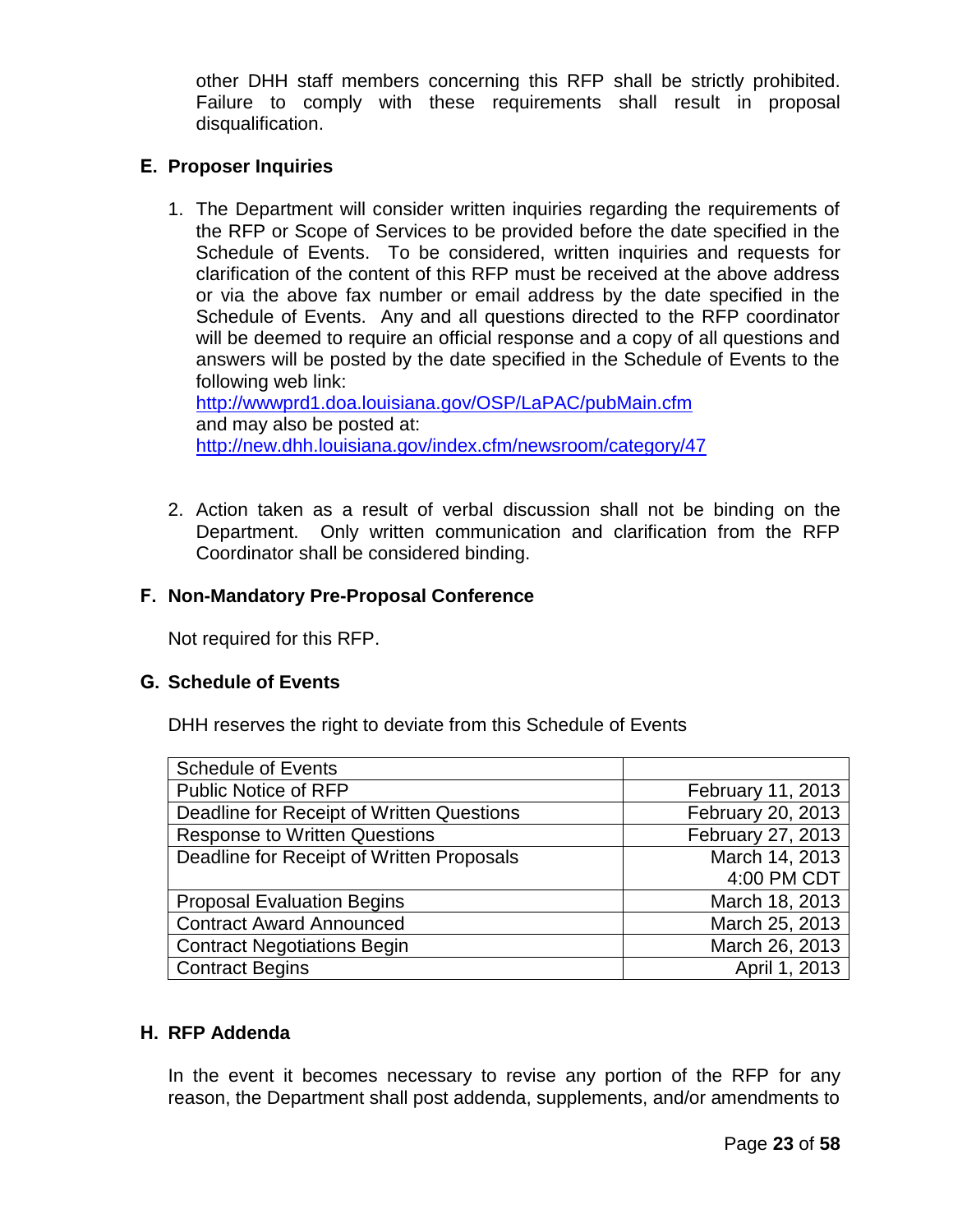all potential proposers known to have received the RFP. Additionally, all such supplements shall be posted at the following web address: <http://wwwprd1.doa.louisiana.gov/OSP/LaPAC/pubMain.cfm> and may also be posted at: <http://new.dhh.louisiana.gov/index.cfm/newsroom/category/47>

It is the responsibility of the proposer to check the DOA website for addenda to the RFP, if any.

## **II. SCOPE OF WORK**

## **A. Project Overview**

The contractor selected for this project will provide expert external quality review (EQR) services. The contractor shall verify and certify the quality assessment performed by Mercer Government Human Services Consulting (Mercer) which includes conducting the BBA compliance desk review and onsite review every three (3) years, and on an on-going basis work with the State to develop any required Corrective Action Plans related to the onsite review and the quality strategy. Mercer will prepare reports of the BBA compliance desk review and onsite review for OBH, which shall then be reviewed by the EQR contractor. The EQR Contractor will complete all other required evaluations and documentation identified by CMS as part of the 1915(i) and 1915(b)(3) waivers awarded to the state. The contractor will perform validation of the SMO"s performance improvement projects; validation of SMO performance measures; validation of compliance with Balanced Budget Act (BBA) compliance review conducted by Mercer; validation of SMO encounter data; and validation of provider and consumer surveys on quality of care.

The contractor must be able to work in cooperation with Mercer who in collaboration with the State will perform the following sections of the quality review: review of accreditation reports; conducting the BBA compliance desk review; development of any required corrective action plans; and evaluation of information systems capabilities.

## **B. Deliverables**

#### **General Requirements**

The contractor shall:

- a. Conduct an external quality review according to the requirements of sections 1932(c)(2), 1903(a)(3)(C)(ii), and 1902(a)(4) of the Social Security Act.
- b. Meet the requirements in 42 CFR Part 438, Subpart E in the external quality review.
- c. Perform the analysis and evaluation of aggregated information on quality, timeliness, and access to the health care services that the SMO or its contractors furnish to Medicaid recipients.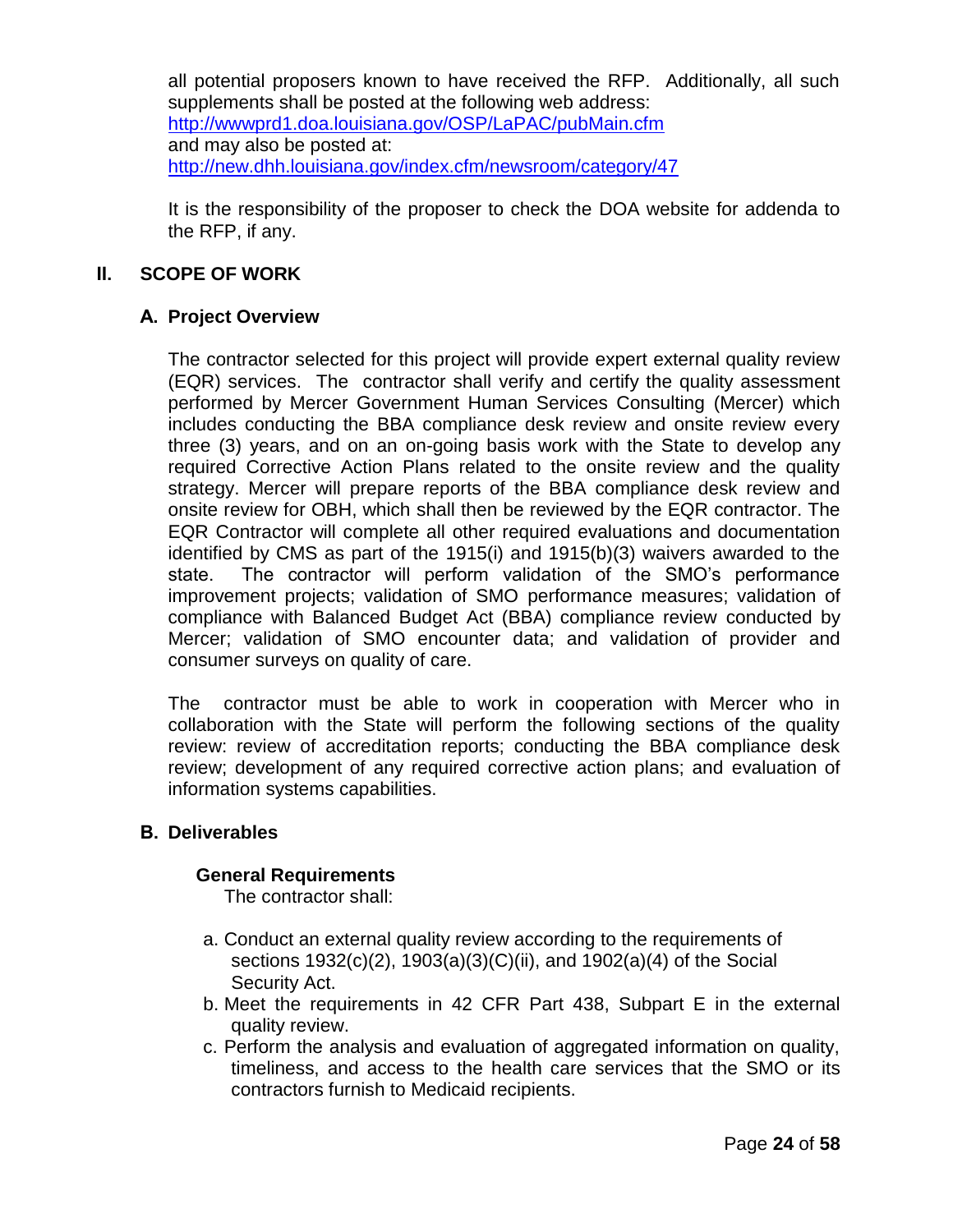- 2. Programmatic Requirements The Contractor shall
	- a. Meet the requirements of 42 CFR 438.320, i.e., External quality review organization means an organization that meets the competence and independence requirements set forth in §438.354, and performs external quality review, other EQR-related activities as set forth in §438.358, or both.
- 3. Operations Requirements
	- a. For the SMO, the contractor shall:
		- i. Within twelve months, validate one process and one clinical performance improvement project (PIP) required by the State to comply with requirements set forth in §438.240(b)(1) and that were underway during the preceding 12 months. In subsequent years, the contractor shall validate additional PIPs not to exceed a total of four PIPs validated in a twelve month period.
		- ii. Validate up to four PIHP performance measures (PMs) reported (as required by the State) or PIHP PMs calculated by the State during the preceding 12 months to comply with requirements set forth in §438.240(b)(2). At present time, the SMO is applying for URAC accreditation and does not have HEDIS certified software.
		- iii. Perform a review, conducted within the previous 3-year period, to determine the SMO's compliance with standards (except with respect to standards under §§438.240(b)(1) and (2), for the conduct of performance improvement projects and calculation of performance measures respectively) established by the State to comply with the requirements of §438.204(g).
	- b. The contractor shall review other mandatory activities performed by Mercer and OBH. Mercer and OBH shall review the SMO"s operations, including conducting the BBA compliance desk review and onsite review every three (3) years, and on an on-going basis work with the State to develop any required Corrective Action Plans related to the onsite review and the quality strategy. Mercer shall prepare reports of these activities:
		- i. Review of accreditation reports and determination if nonduplication of review is possible.
		- ii. Consistent with the BBA protocol:
			- 1. Conduct a desk review of all policies and procedures, program descriptions, committee minutes, manuals, handbooks and quality data.
			- 2. Conduct an onsite visit in the SMO office to review credentialing files, care management records, interview staff and provide feedback on clinical operations.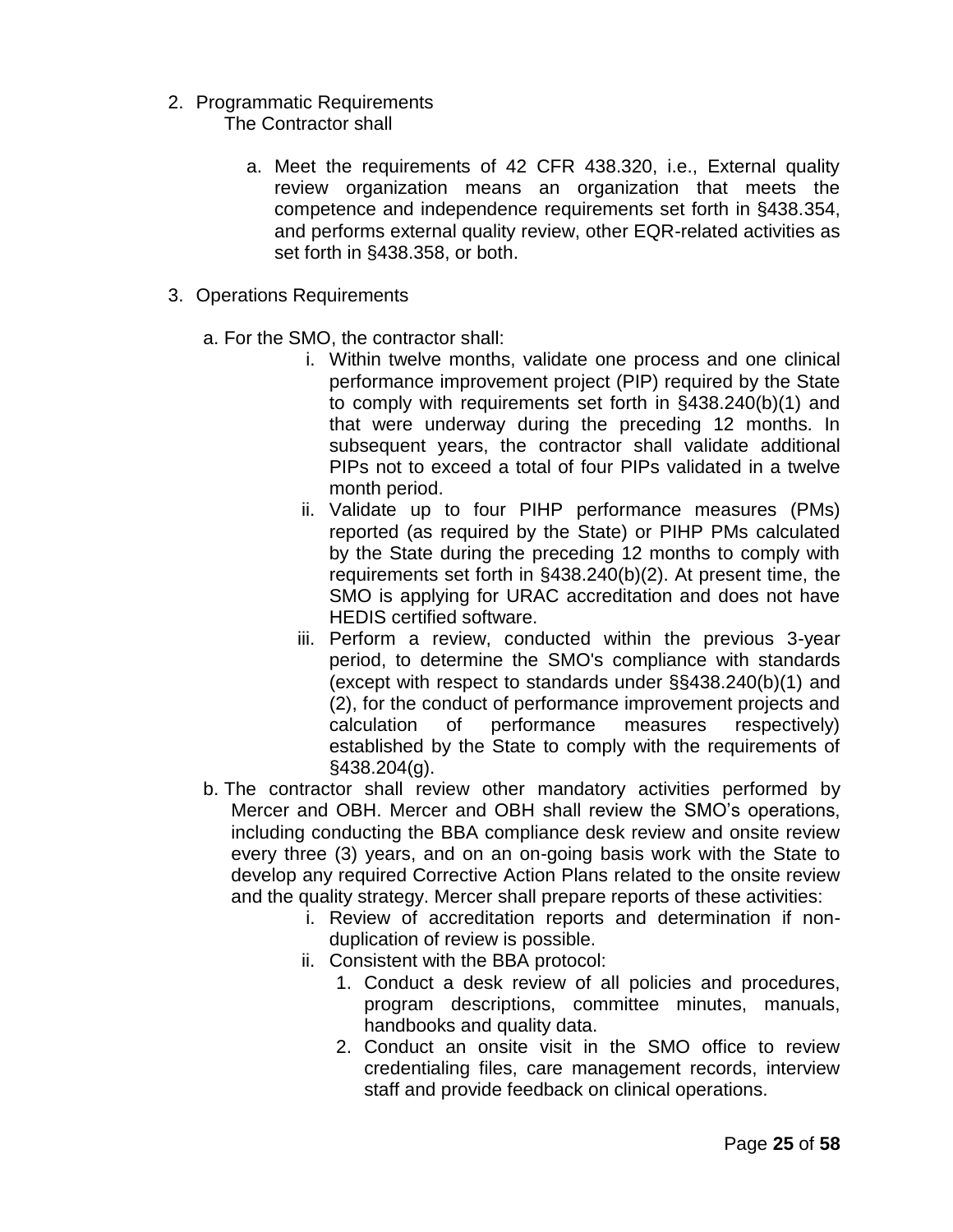- 3. Validate the SMO"s compliance with State"s standards for access to care, structure and operations and quality measurement and improvement.
- 4. Validate compliance with federal Medicaid managed care regulations.
- iii. Assess systems information capabilities of the SMO every three (3) years.
- c. Optional activities. At the request of DHH, the contractor shall also use information derived during the preceding 12 months from the following optional activities:
	- i. Validation of encounter data reported by the SMO.
	- ii. Validation of consumer or provider surveys of quality of care.
- 4. Staffing Requirements/Qualifications

The contractor shall meet the following requirements:

- a. Competence: The Contractor shall provide:
	- i. Staff with demonstrated experience and knowledge of:
		- 1. Medicaid recipients, policies, data systems, and processes;
		- 2. Medicaid regulations and waiver requirements;
		- 3. Managed care delivery systems, organizations, and financing;
		- 4. Quality assessment and improvement methods; and
		- 5. Research design and methodology, including statistical analysis.
	- ii. Sufficient physical, technological, and financial resources to conduct EQR or EQR-related activities.
	- iii. Other clinical and nonclinical skills necessary to carry out EQR or EQR-related activities and to oversee the work of any subcontractors.
- b. Independence. The contractor and its subcontractors must be independent from the State Medicaid agency and from the SMO. To qualify as "independent", the Contractor shall not be:
	- i. A State agency, department, university, or other State entity that has Medicaid purchasing or managed care licensing authority; and
	- ii. A State agency, department, university, or other State entity that is governed by a Board or similar body the majority of whose members are not government employees.
	- iii. The contractor shall not:
		- 1. Review the SMO if either the contractor or the SMO exerts control over the other (as used in this paragraph, "control" has the meaning given the term in 48 §CFR 19.101) through:
			- a. Stock ownership;
			- b. Stock options and convertible debentures;
			- c. Voting trusts;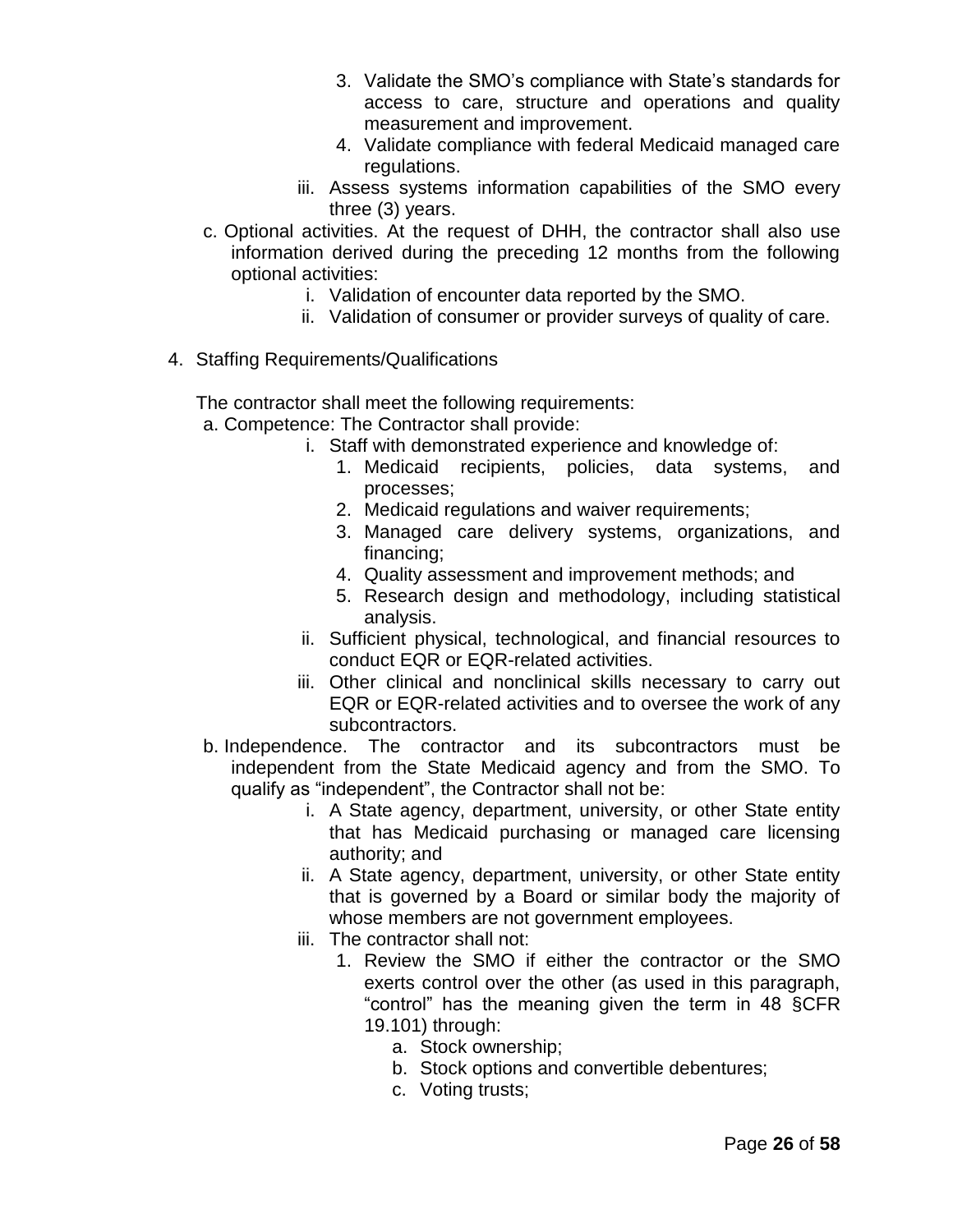- d. Common management, including interlocking management; and
- e. Contractual relationships.
- 2. Deliver any health care services to Medicaid recipients;
- 3. Conduct, on the State's behalf, ongoing Medicaid managed care program operations related to oversight of the quality of SMO services, except for the related activities specified in §438.358; or
- 4. Have a present or known future, direct or indirect financial relationship with the SMO. Financial relationship shall mean a direct or indirect ownership or investment interest (including an option or non-vested interest) in any entity. This direct or indirect interest shall be defined as in the form of equity, debt, or other means and shall include any indirect ownership or investment no matter how many levels removed from a direct interest; or a compensation arrangement with an entity.
- 5. Record keeping requirements: The contractor shall:
	- a. Provide, as required by § 438.352 for each protocol:
		- i. The data to be gathered;
		- ii. The sources of the data;
		- iii. The activities and steps to be followed in collecting the data to promote its accuracy, validity, and reliability;
		- iv. The proposed method or methods for validly analyzing and interpreting the data once obtained; and
		- v. Instructions, guidelines, worksheets, and other documents or tools necessary for implementing the protocol.
	- b. All information that meets the definition of PHI shall be protected in a manner that complies with applicable requirements of the HIPPA Privacy and Security Rules. Any use/disclosure of such information shall be approved by OBH and shall be in compliance with all HIPAA requirements.
- 6. Reporting Requirements:

The contractor shall:

- a. As required under § 438.364, produce the following information:
	- i. A detailed technical report that describes the manner in which the data from all mandatory and optional activities conducted in accordance with § 438.358 were aggregated and analyzed, and conclusions were drawn as to the quality, timeliness, and access to the care furnished by the SMO. The report must also include the following for each activity conducted in accordance with § 438.358:
		- 1. Objectives.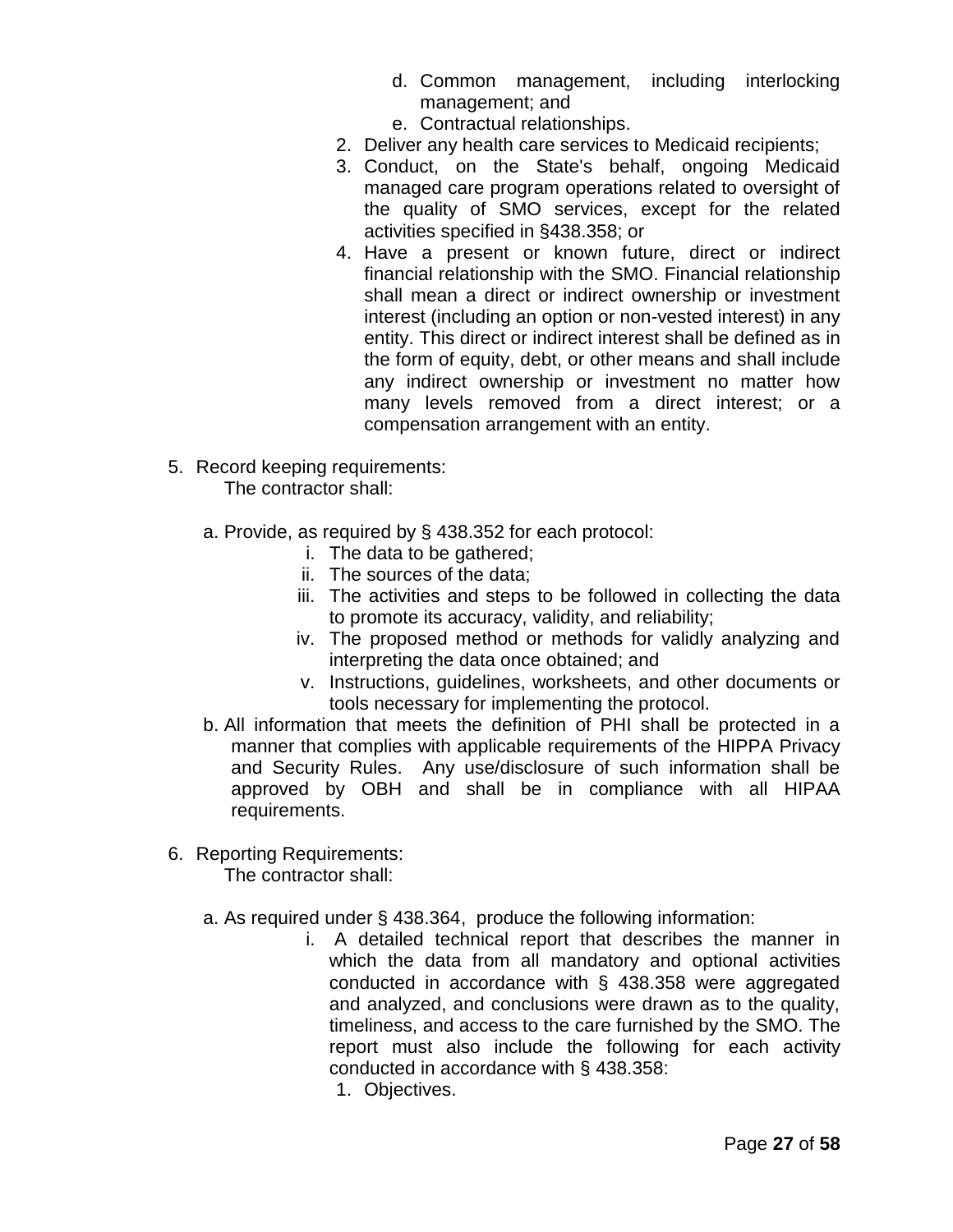- 2. Technical methods of data collection and analysis.
- 3. Description of data obtained.
- 4. Conclusions drawn from the data.
- ii. An assessment of the SMO"s strengths and weaknesses with respect to the quality, timeliness, and access to health care services furnished to Medicaid recipients.
- iii. Recommendations for improving the quality of health care services furnished by the SMO.
- iv. An assessment of the degree to which the SMO has addressed effectively the recommendations for quality improvement made by the EQRO during the previous year"s EQR.
- b. Availability of information. The State must provide copies of the information specified in paragraph (a) of this section, upon request, through print or electronic media, to interested parties such as participating health care providers, enrollees and potential enrollees of the SMO, recipient advocacy groups, and members of the general public. The State must make this information available in alternative formats for persons with sensory impairments, when requested.
- c. Safeguarding patient identity. The information released under paragraph (b) of this section shall not disclose the identity of any patient.

Transition Plan:

The Contractor shall comply with the transition/takeover plan which outlines the procedures and timelines to ensure continuity of services in the event of contract termination or subsequent contract award to a different vendor. DHH-OBH may recover any reasonable excess costs resulting from contract cancellation or termination from the Contractor by:

- i. Deduction from an unpaid balance.
- ii. Any other remedies as provided by law.

The contractor shall:

a. Cooperate with the DHH-OBH during the planning and transition of contract responsibilities from the Contractor to a replacement Contractor. The Contractor shall:

i. Designate the program manager for the contract as the transition coordinator. The transition coordinator shall interact closely with the DHH-OBH and the staff from the new Contractor to ensure a safe and orderly transition and shall participate in all transition meetings.

ii. Upon DHH-OBH request, submit for approval a detailed plan for the transition of its activities, including the name of the transition coordinator.

iii. Provide all reports set forth in this contract and necessary for the transition process.

iv. Notify stakeholders of the contract termination, as directed by DHH-OBH.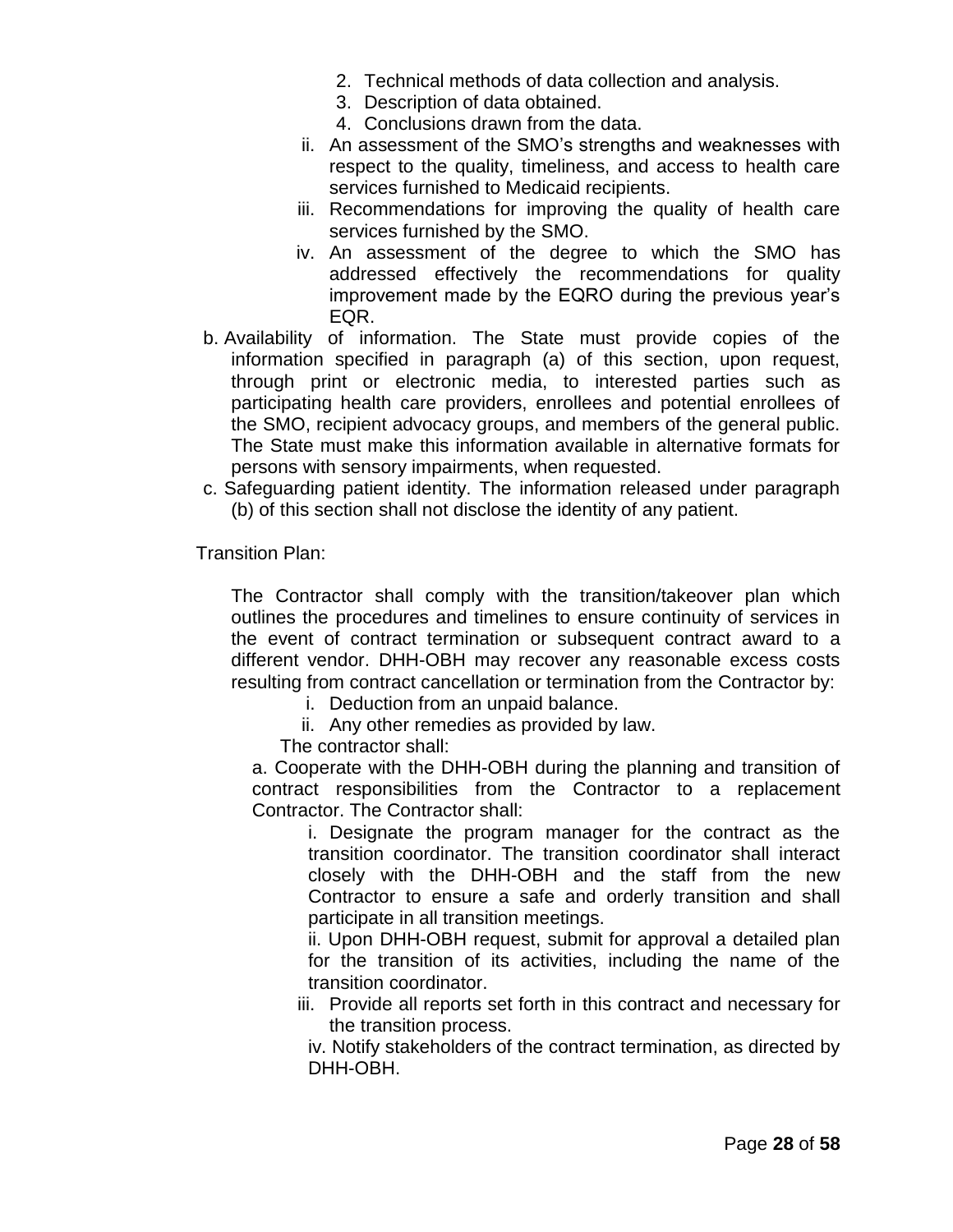v. Cooperate fully with a successor Contractor and DHH-OBH during Transition Period including, at a minimum, sharing and transferring behavioral health information and records, as required by the DHH-OBH.

b. The detailed plan for transition shall ensure an orderly transfer of responsibility and/or the continuity of those services required under the terms of the contract to a new Contractor or the DHH-OBH and shall include the following:

- i. A realistic schedule and timeline to hand-off responsibilities to the replacement Contractor or the DHH-OBH.
- ii. The staff that shall be utilized during the hand-off of duties and their responsibilities such that there shall be clear lines of responsibility between the Contractor, the replacement Contractor and/or the DHH-OBH.
- iii. The actions that shall be taken by the Contractor to cooperate with the replacement Contractor and/or the DHH-OBH to assure a smooth and timely transition.
- iv. A matrix listing each transition task, the functional unit or the person, agency or Contractor responsible for the task, the start and deadline dates to complete the planned task, and a place to record completion of the task.

c. The Contractor shall report, in writing, to the State Contract Monitor and within 48 hours, any problems and corrective actions taken regarding the plan for transition.

d. The Contractor shall participate in a transition planning team as established by the DHH-OBH.

e. The Contractor shall complete all work in progress and all tasks called for by the plan for transition prior to final payment to the Contractor. If it is not possible to resolve all issues during the end-ofcontract transition period, the Contractor shall list all unidentified or held items that could not be resolved, including reasons why they could not be resolved, prior to termination of the contract and provide an inventory of open items along with all supporting documentation. To the extent there are unresolved items, the cost to complete these items will be deducted from the final payment. The Contractor shall specify a process to brief the DHH-OBH or replacement Contractor on issues before the hand-off of responsibilities.

f. The expiration or termination or suspension shall not affect the obligation of the Contractor to indemnify the DHH-OBH for any claim by any third party against the State or the DHH-OBH arising from the Contractor"s performance of this contract and for which the Contractor would otherwise by liable under this contract.

g. The Contractor shall stop all work as of the effective date contained in the Notice of Termination and shall immediately notify all management subcontracts, in writing, to stop all work as of the effective date of the Notice of Termination. Upon receipt of the Notice of Termination, and until the effective date of the Notice of Termination, the Contractor shall perform work consistent with the requirements of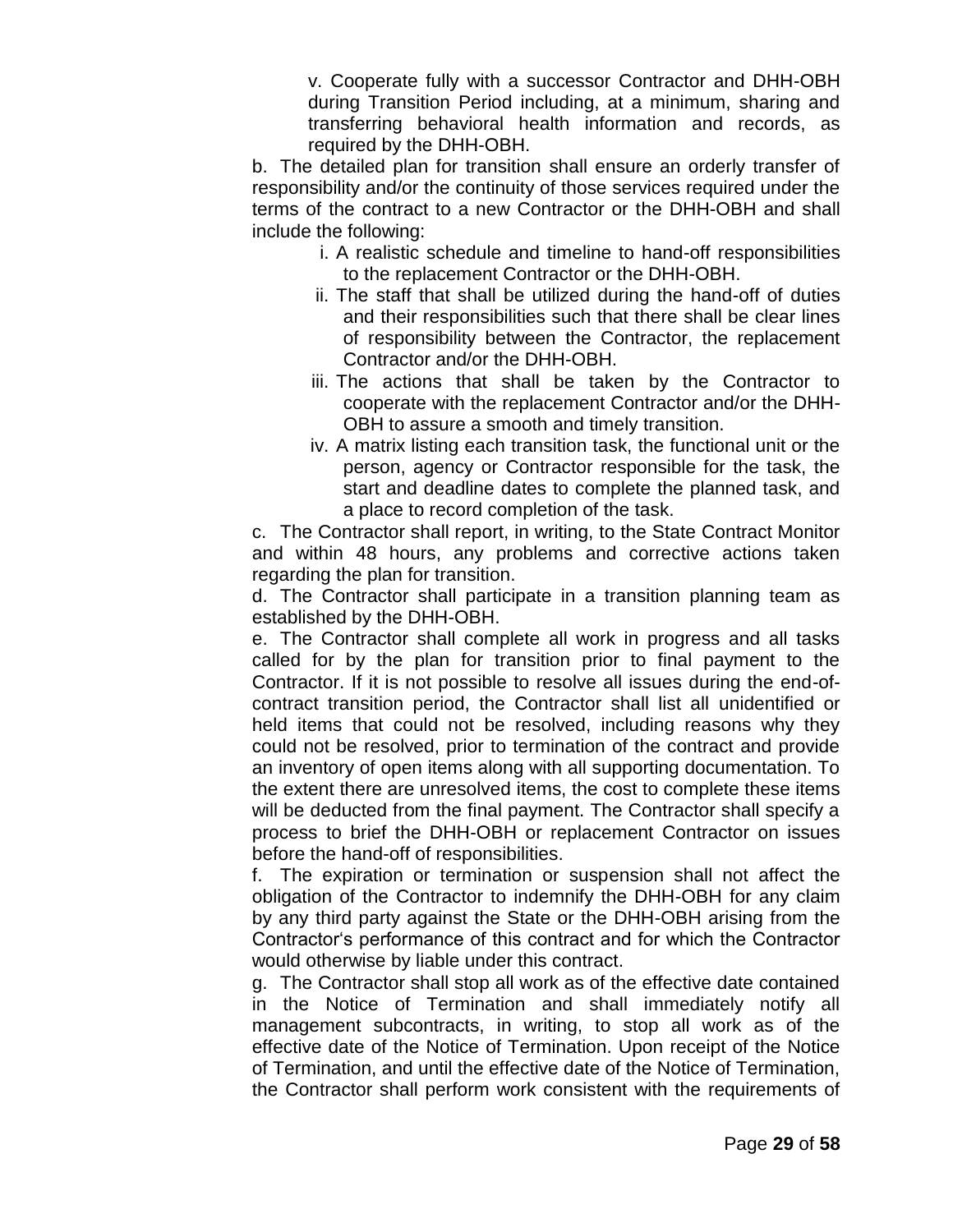this contract and in accordance with a written plan approved by the DHH-OBH for the orderly transition of activities / tasks to another Contractor.

## **C. Liquidated Damages**

- 1. In the event the Contractor fails to meet the performance standards specified within the contract, the liquidated damages defined below may be assessed. If assessed, the liquidated damages will be used to reduce the Department"s payments to the Contractor or if the liquidated damages exceed amounts due from the Department, the Contractor will be required to make cash payments for the amount in excess.
	- a. Late submission of any required report \$50 per working day, per report.
	- b. Failure to fill vacant contractually required key staff positions within 90 days - \$500 per working day from 91st day of vacancy until filled with an employee approved by the Department.
	- c. Late submission of invoices beginning 10 business days after the stated due date - \$50 per working day per invoice.
	- d. For each day that each deliverable is late, incorrect or deficient, the Contractor shall be liable to DHH for liquidated damages in an amount not to exceed \$1500 per business day per deliverable.
- 2. The decision to impose liquidated damages may include consideration of some or all of the following factors:
	- a. The duration of the violation;
	- b. Whether the violation (or one that is substantially similar) has previously occurred;
	- c. The Contractor"s history of compliance;
	- d. The severity of the violation and whether it imposes an immediate threat to the health or safety of the consumers;
	- e. The "good faith" exercised by the Contractor in attempting to stay in compliance.

## **D. Fraud and Abuse**

- 1. The Contractor shall have internal controls and policies and procedures in place that are designed to prevent, detect, and report known or suspected fraud and abuse activities.
- 2. Such policies and procedures must be in accordance with state and federal regulations. Contractor shall have adequate staffing and resources to investigate unusual incidents and develop and implement corrective action plans to assist the Contractor in preventing and detecting potential fraud and abuse activities.

## **E. Technical Requirements**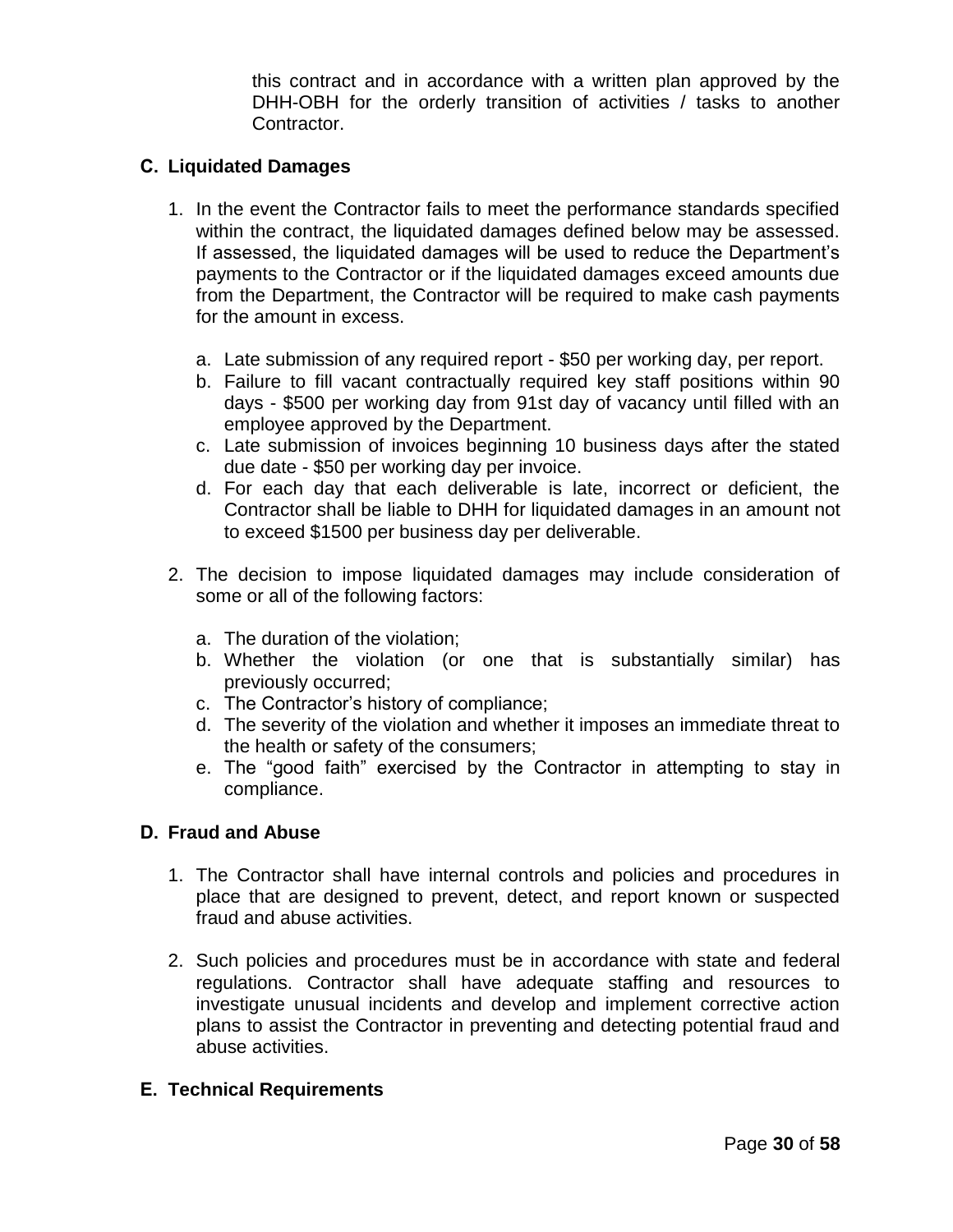The Contractor must maintain hardware and software compatible with current DHH requirements which are as follows:

- IBM compatible PC
- Intel Core i5 or equivalent (or compatible successors)
- 4 Gig of RAM memory (minimum)
- Enough spare USB ports to accommodate thumb drives, etc.
- 250GB Hard Drive (minimum)
- Ethernet LAN interface for laptop and desktop PCs
- 19" WXGA Digital Flat Panel LCD monitor with DVI (minimum)
- Printer compatible with hardware and software required
- High speed internet with email
- DVD\CD ROM
- Windows XP, SP3 or later version of operating system (minimum)
- Windows Internet Explorer 8.0 (or later)
- Microsoft Office 2007 or later
- Appropriate firewalls for internet security
- Compliant with industry-standard physical and procedural safeguards for confidential information (NIST 800-53A, ISO 17788, etc.).

In addition, all reports submitted to the OBH shall be in formats compatible with existing OBH applications/programs or other OBH approved formats.

## **F. Subcontracting**

The contractor shall not contract with any other party for furnishing any of the work and professional services required by the contract without the express prior written approval of the Department. The contractor shall not substitute any subcontractor without the prior written approval of the Department. For subcontractor(s), before commencing work, the contractor will provide letters of agreement, contracts or other forms of commitment which demonstrates that all requirements pertaining to the contractor will be satisfied by all subcontractors through the following:

- 1. The subcontractor(s) will provide a written commitment to accept all contract provisions.
- 2. The subcontractor(s) will provide a written commitment to adhere to an established system of accounting and financial controls adequate to permit the effective administration of the contract.

## **G. Insurance Requirements**

Insurance shall be placed with insurers with an A.M. Best's rating of no less than A-: VI. This rating requirement shall be waived for Worker's Compensation coverage only.

1. Contractor's Insurance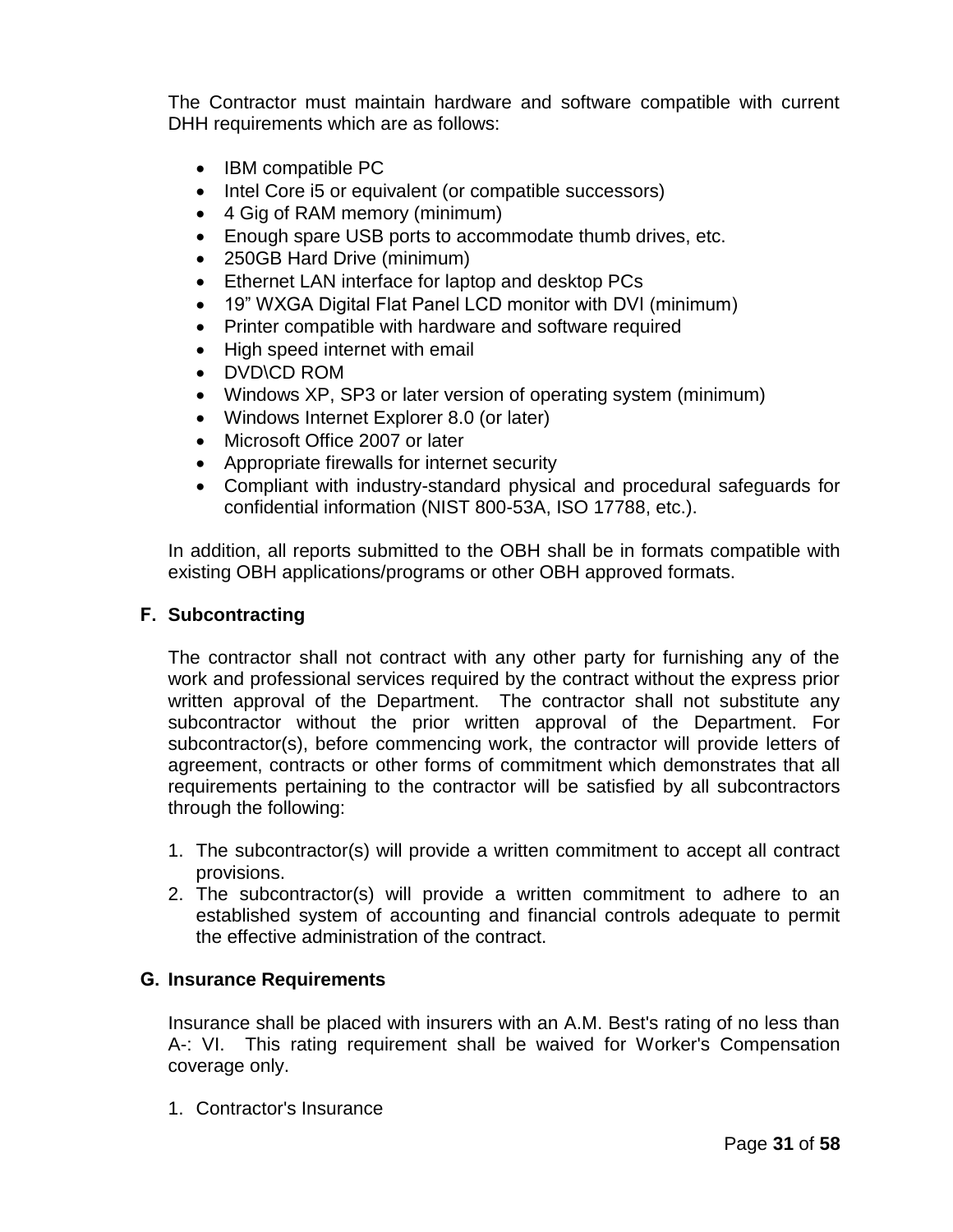The Contractor shall not commence work under this contract until it has obtained all insurance required herein. Certificates of Insurance, fully executed by officers of the Insurance Company shall be filed with the Department for approval. The Contractor shall not allow any subcontractor to commence work on subcontract until all similar insurance required for the subcontractor has been obtained and approved. If so requested, the Contractor shall also submit copies of insurance policies for inspection and approval of the Department before work is commenced. Said policies shall not be canceled, permitted to expire, or be changed without thirty (30) days notice in advance to the Department and consented to by the Department in writing and the policies shall so provide.

2. Compensation Insurance

Before any work is commenced, the Contractor shall obtain and maintain during the life of the contract, Workers' Compensation Insurance for all of the Contractor's employees employed to provide services under the contract. In case any work is sublet, the Contractor shall require the subcontractor similarly to provide Workers' Compensation Insurance for all the latter's employees, unless such employees are covered by the protection afforded by the Contractor. In case any class of employees engaged in work under the contract at the site of the project is not protected under the Workers' Compensation Statute, the Contractor shall provide for any such employees, and shall further provide or cause any and all subcontractors to provide Employer's Liability Insurance for the protection of such employees not protected by the Workers' Compensation Statute.

## 3. Commercial General Liability Insurance

The Contractor shall maintain during the life of the contract such Commercial General Liability Insurance which shall protect Contractor, the Department, and any subcontractor during the performance of work covered by the contract from claims or damages for personal injury, including accidental death, as well as for claims for property damages, which may arise from operations under the contract, whether such operations be by the Contractor or by a subcontractor, or by anyone directly or indirectly employed by either of them, or in such a manner as to impose liability to the Department. Such insurance shall name the Department as additional insured for claims arising from or as the result of the operations of the Contactor or its subcontractors. In the absence of specific regulations, the amount of coverage shall be as follows: Commercial General Liability Insurance, including bodily injury, property damage and contractual liability, with combined single limits of \$1,000,000.

4. Insurance Covering Special Hazards

Special hazards as determined by the Department shall be covered by rider or riders in the Commercial General Liability Insurance Policy or policies herein elsewhere required to be furnished by the Contractor, or by separate policies of insurance in the amounts as defined in any Special Conditions of the contract included therewith.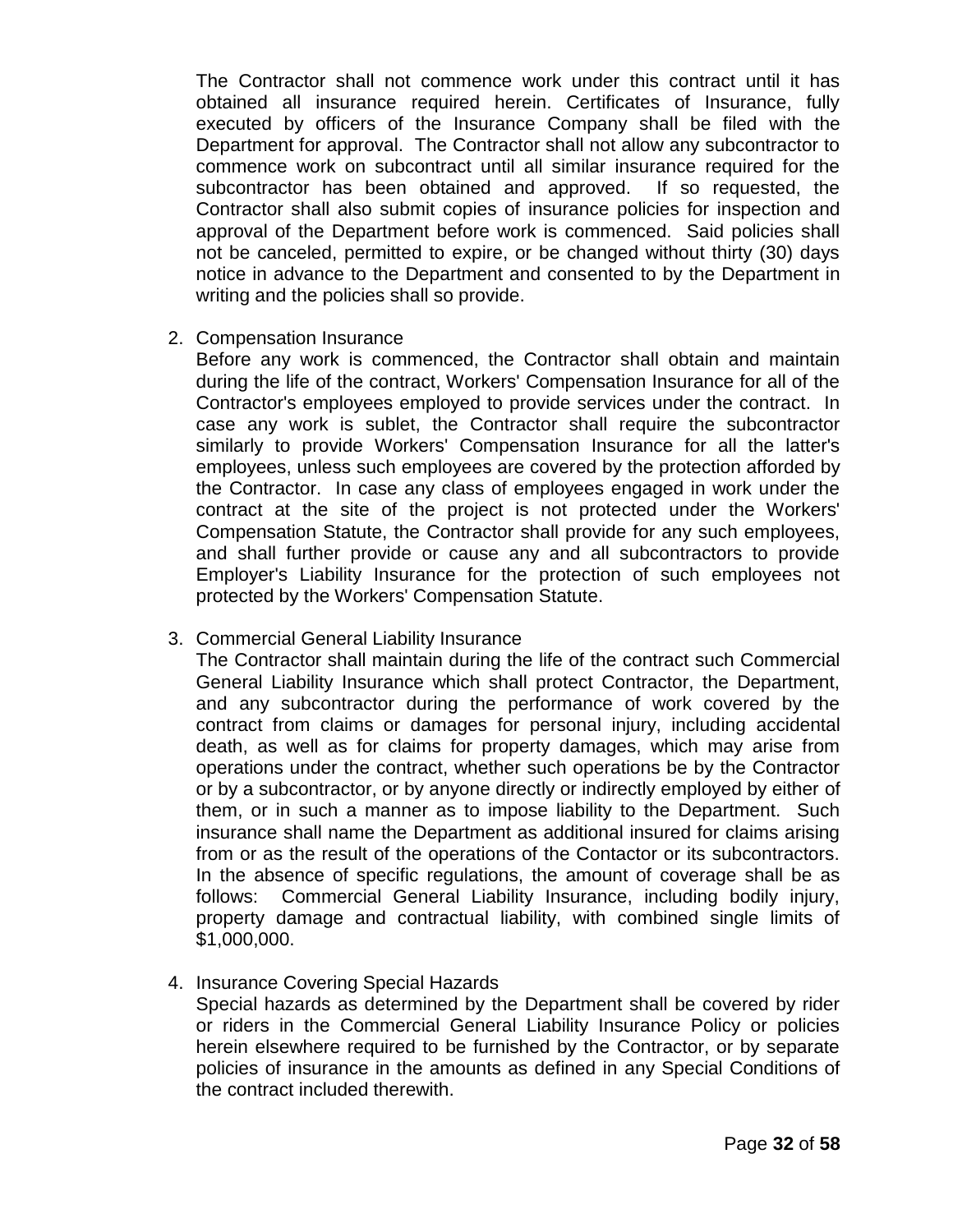## 5. Licensed and Non-Licensed Motor Vehicles

The Contractor shall maintain during the life of the contract, Automobile Liability Insurance in an amount not less than combined single limits of \$1,000,000 per occurrence for bodily injury/property damage. Such insurance shall cover the use of any non-licensed motor vehicles engaged in operations within the terms of the contract on the site of the work to be performed thereunder, unless such coverage is included in insurance elsewhere specified.

## 6. Subcontractor's Insurance

The Contractor shall require that any and all subcontractors, which are not protected under the Contractor's own insurance policies, take and maintain insurance of the same nature and in the same amounts as required of the Contractor.

## **H. Resources Available to Contractor**

The DHH / OBH will have an assigned staff member who will be responsible for primary oversight of the contract. This individual will schedule meetings to discuss progress of activities and problems identified.

## **I. Contact Personnel**

All work performed by the contract will be monitored by the contract monitor:

Margaret Hubbard Project Coordinator Development Section Office of Behavioral Health Department of Health and Hospitals P.O. Box 4049 (Bin 12) 628 N. Fourth St. Baton Rouge, LA, 70821-4049 Phone: 225.342.8543 Email: margaret.hubbard@la.gov

## **J. Term of Contract**

The contract shall commence on or near the date approximated in the Schedule of Events. The term of this contract is for a twelve month period from the start date with an option to extend the contract twice for two additional twelve month periods, up to a maximum of 36 months. The rate and terms of the contract for the subsequent two years will remain the same. The continuation of this contract is contingent upon the appropriation of funds by the legislature to fulfill the requirements of the contract.

## **K. Payment**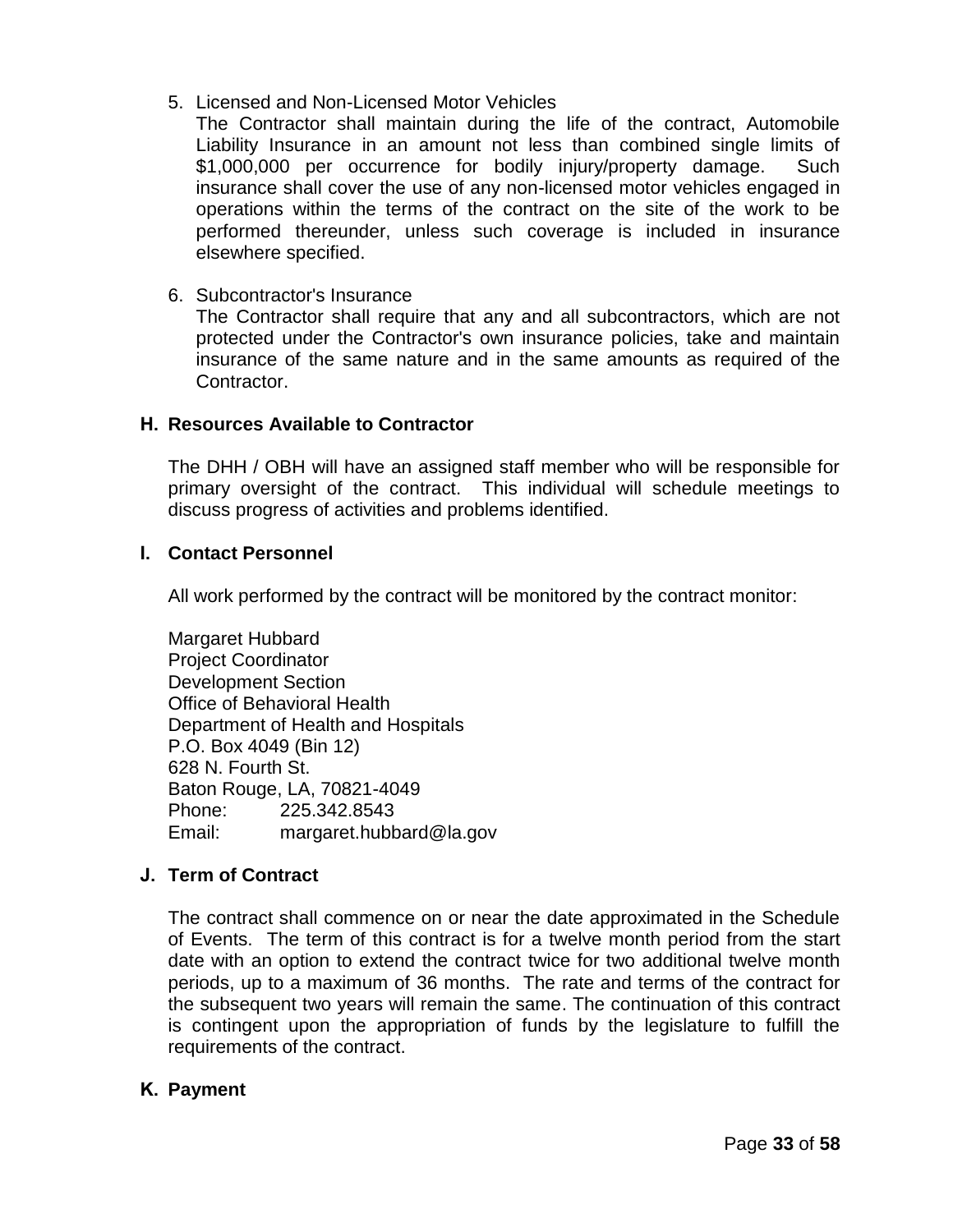The contractor shall submit deliverables in accordance with established timelines and shall submit itemized invoices monthly or as defined in the contract terms. Payment of invoices is subject to approval of OBH.

## **III. PROPOSALS**

## **A. General Information**

This section outlines the provisions which govern determination of compliance of each proposer's response to the RFP. The Department shall determine, at its sole discretion, whether or not the requirements have been reasonably met. Omissions of required information shall be grounds for rejection of the proposal by the Department.

## **B. Contact After Solicitation Deadline**

After the date for receipt of proposals, no proposer-initiated contact relative to the solicitation will be allowed between the proposers and DHH until an award is made.

## **C. Code of Ethics**

Proposers are responsible for determining that there will be no conflict or violation of the Ethics Code if their company is awarded the contract. The Louisiana Board of Ethics is the only entity which can officially rule on ethics issues.

## **D. Rejection and Cancellation**

Issuance of this solicitation does not constitute a commitment by DHH to award a contract or contracts. The Department reserves the right to reject all proposals received in response to this solicitation.

In accordance with the provisions of R.S. 39:2182, in awarding contracts after August 15, 2010, any public entity is authorized to reject a proposal or bid from, or not award the contract to, a business in which any individual with an ownership interest of five percent or more, has been convicted of, or has entered a plea of guilty or nolo contendere to any state felony or equivalent federal felony crime committed in the solicitation or execution of a contract or bid awarded under the laws governing public contracts under the provisions of Chapter 10 of Title 38 of the Louisiana Revised Statutes of 1950, professional, personal, consulting, and social services procurement under the provisions of Chapter 16 of this Title, or the Louisiana Procurement Code under the provisions of Chapter 17 of this Title.

# **E. Award Without Discussion**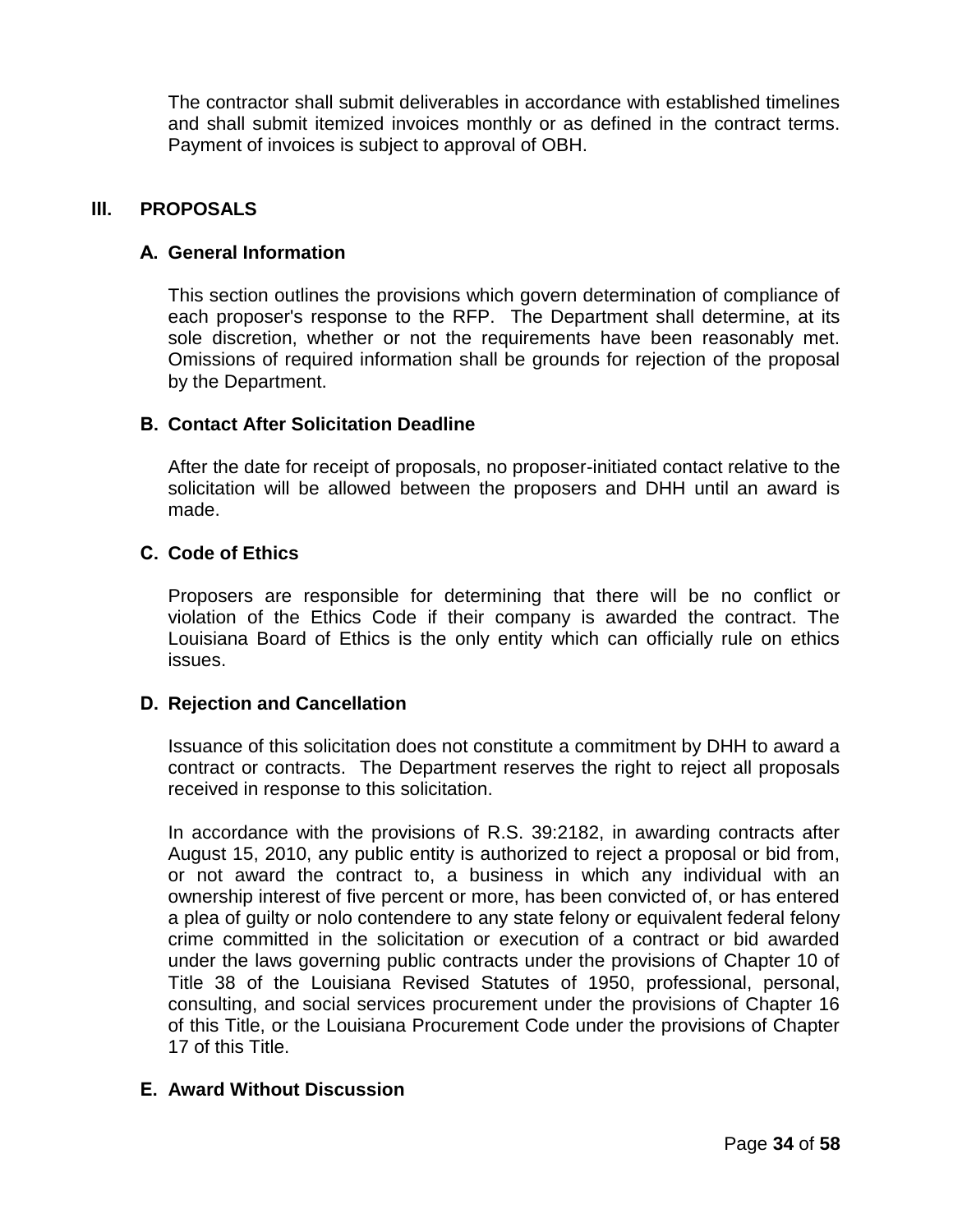The Secretary of DHH reserves the right to make an award without presentations by proposers or further discussion of proposals received.

## **F. Assignments**

Any assignment, pledge, joint venture, hypothecation of right or responsibility to any person, firm or corporation should be fully explained and detailed in the proposal. Information as to the experience and qualifications of proposed subcontractors or joint ventures should be included in the proposal. In addition, written commitments from any subcontractors or joint ventures should be included as part of the proposal.

## **G. Proposal Cost**

The proposer assumes sole responsibility for any and all costs associated with the preparation and reproduction of any proposal submitted in response to this RFP, and shall not include this cost or any portion thereof in the proposed contract price

## **H. Errors and Omissions**

The State reserves the right to make corrections due to minor errors of proposer identified in proposals by State or the proposer. The State, at its option, has the right to request clarification or additional information from proposer.

## **I. Ownership of Proposal**

All proposals become the property of the Department and will not be returned to the proposer. The Department retains the right to use any and all ideas or adaptations of ideas contained in any proposal received in response to this solicitation. Selection or rejection of the offer will not affect this right. Once a contract is awarded, all proposals will become subject to the Louisiana Public Records Act.

## **J. Procurement Library/Resources Available To Proposer**

Relevant material related to this RFP will be posted at the following web address: [http://new.dhh.louisiana.gov/index.cfm/newsroom/detail/1939.](http://new.dhh.louisiana.gov/index.cfm/newsroom/detail/1939) It is the responsibility of the proposer to check this website for updates to existing materials or additions to the library.

## **K. Proposal Submission**

1. All proposals must be received by the due date and time indicated on the Schedule of Events. Proposals received after the due date and time will not be considered. It is the sole responsibility of each proposer to assure that its proposal is delivered at the specified location prior to the deadline. Proposals which, for any reason, are not so delivered will not be considered.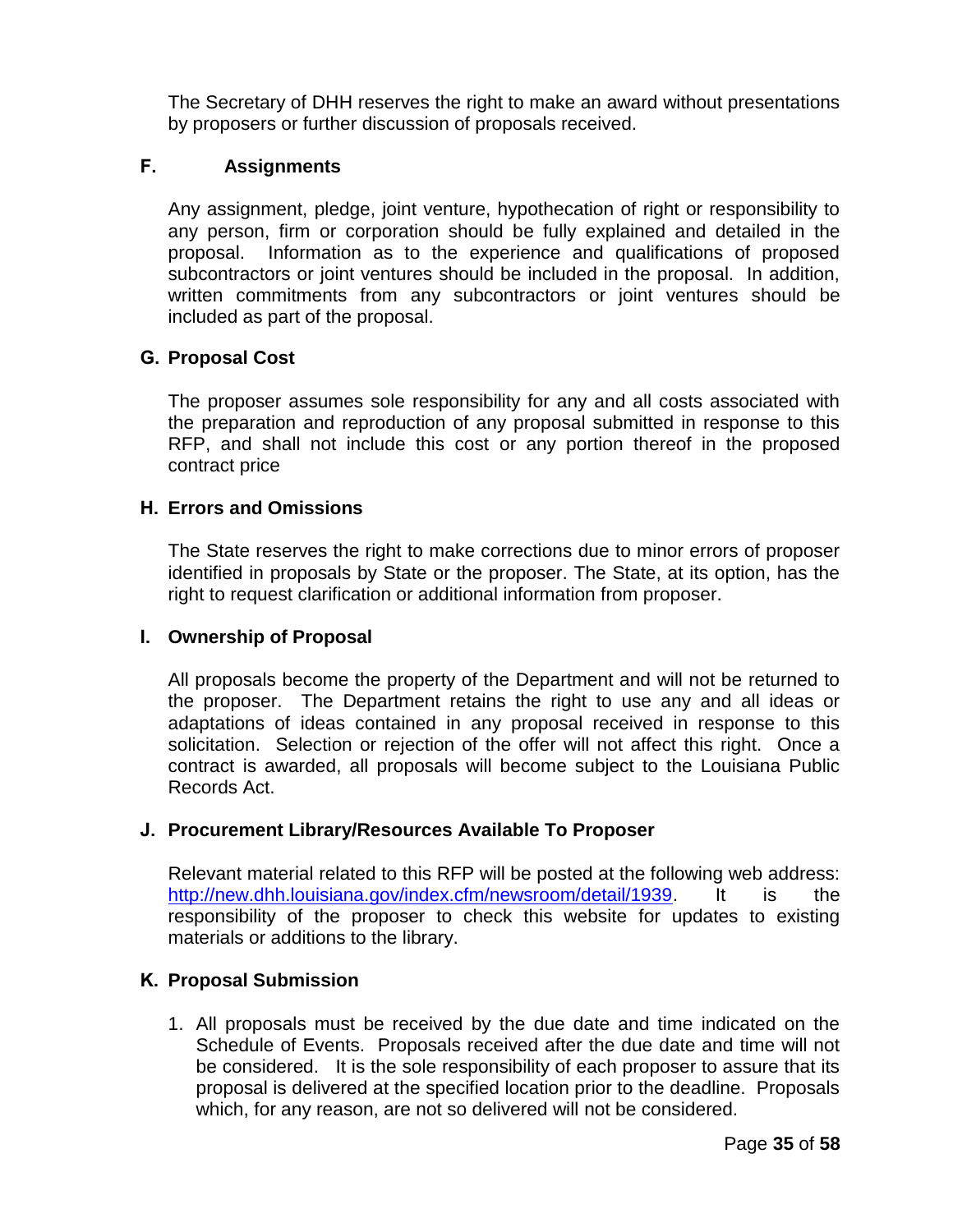- 2. Proposer **shall** submit one (1) original hard copy (the Certification Statement must have original signature signed in ink) and should submit one (1) electronic copy (cd or flash drive) of the entire proposal and six (6) hard copies of the proposal. Proposer may provide one electronic copy of the Redacted (cd or flash drive). No facsimile or emailed proposals will be accepted. The cost proposal and financial statements should be submitted separately from the technical proposal; however, for mailing purposes, all packages may be shipped in one container.
- 3. Proposals must be submitted via U.S. mail, courier or hand delivered to:

If courier mail or hand delivered: Mary Fuentes Department of Health and Hospitals Division of Contracts and Procurement Support 628 N  $4<sup>th</sup>$  Street, 5th Floor Baton Rouge, LA 70802

If delivered via US Mail: Mary Fuentes Department of Health and Hospitals Division of Contracts and Procurement Support P.O. Box 1526 Baton Rouge, LA 70821-1526

# **L. Proprietary and/or Confidential Information**

1. Pursuant to the Louisiana Public Records Act (La. R.S. 44.1 et. seq.), all public proceedings, records, contracts, and other public documents relating to this RFP shall be open to public inspection. Proposers should refer to the Louisiana Public Records Act for further clarification.

## **M. Proposal Format**

- 1. An item-by-item response to the Request for Proposals is requested.
- 2. There is no intent to limit the content of the proposals, and proposers may include any additional information deemed pertinent. Emphasis should be on simple, straightforward and concise statements of the proposer's ability to satisfy the requirements of the RFP.

## **N. Requested Proposal Outline:**

- Introduction/Administrative Data
- Work Plan/Project Execution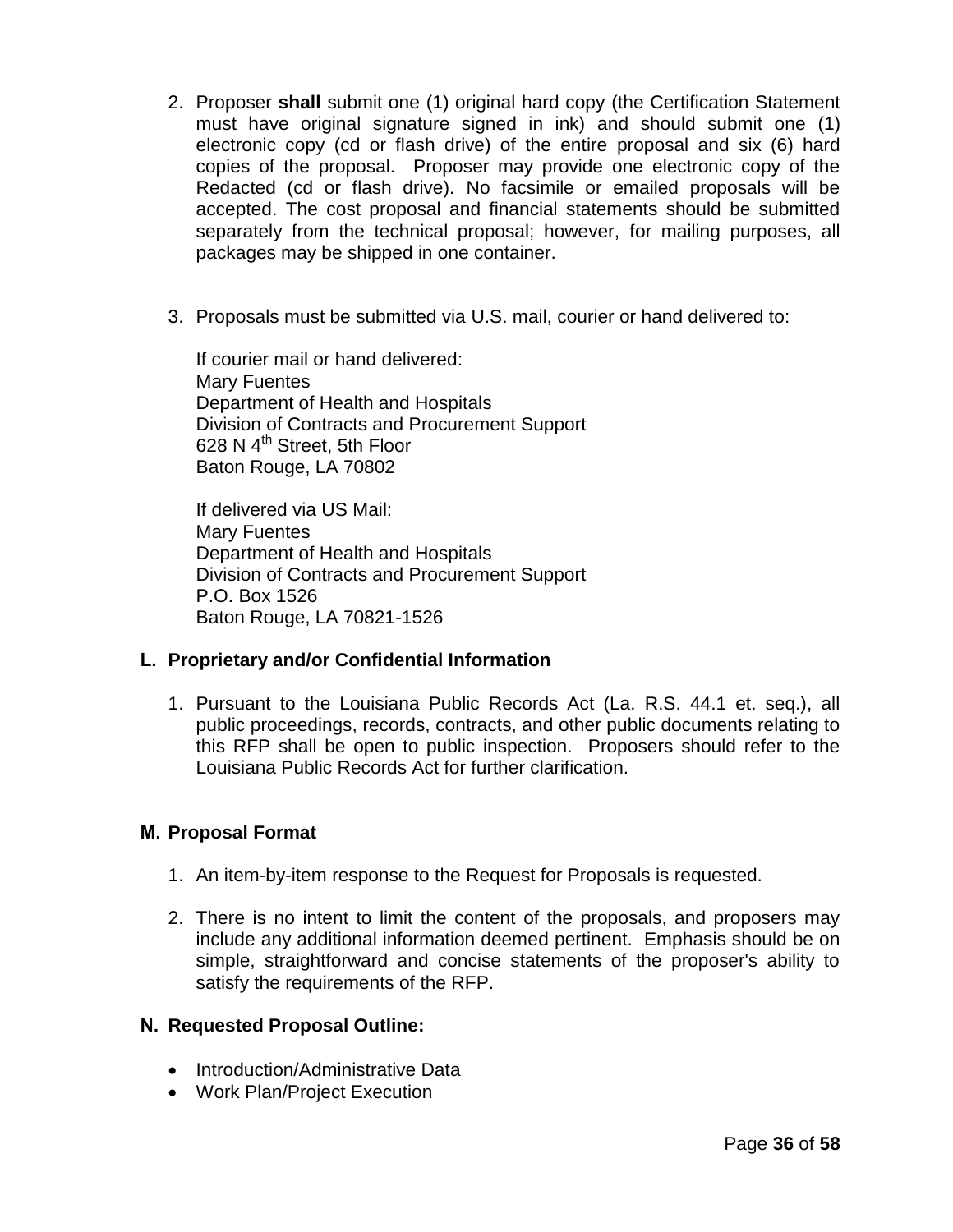- Relevant Corporate Experience
	- o Include documentation of CMS certification or acceptance as EQRO
- Personnel Qualifications
- Additional Information
- Corporate Financial Condition
- Cost and Pricing Analysis

# **O. Proposal Content**

- 1. Proposals should include information that will assist the Department in determining the level of quality and timeliness that may be expected. The Department shall determine, at its sole discretion, whether or not the RFP provisions have been reasonably met. The proposal should describe the background and capabilities of the proposer, give details on how the services will be provided, and shall include a breakdown of proposed costs. Work samples may be included as part of the proposal.
- 2. Proposals should address how the proposer intends to assume complete responsibility for timely performance of all contractual responsibilities in accordance with federal and state laws, regulations, policies, and procedures.
- 3. Proposals should define proposer"s functional approach in providing services and identify the tasks necessary to meet the RFP requirements of the provision of services, as outlined in Section II.
- 4. Introduction/Administrative Data
	- a. The introductory section should contain summary information about the proposer's organization. This section should state proposer"s knowledge and understanding of the needs and objectives of DHH / OBH as related to the scope of this RFP. It should further cite its ability to satisfy provisions of the Request for Proposal.
	- b. This introductory section should include a description of how the proposer"s organizational components communicate and work together in both an administrative and functional capacity from the top down. This section should contain a brief summary setting out the proposer's management philosophy including, but not limited to, the role of Quality Control, Professional Practices, Supervision, Distribution of Work and Communication Systems. This section should include an organizational chart displaying the proposer"s overall structure.
	- c. This section should also include the following information:
		- i. Location of Administrative Office with Full Time Personnel, include all office locations (address) with full time personnel.
		- ii. Name and address of principal officer;
		- iii. Name and address for purpose of issuing checks and/or drafts;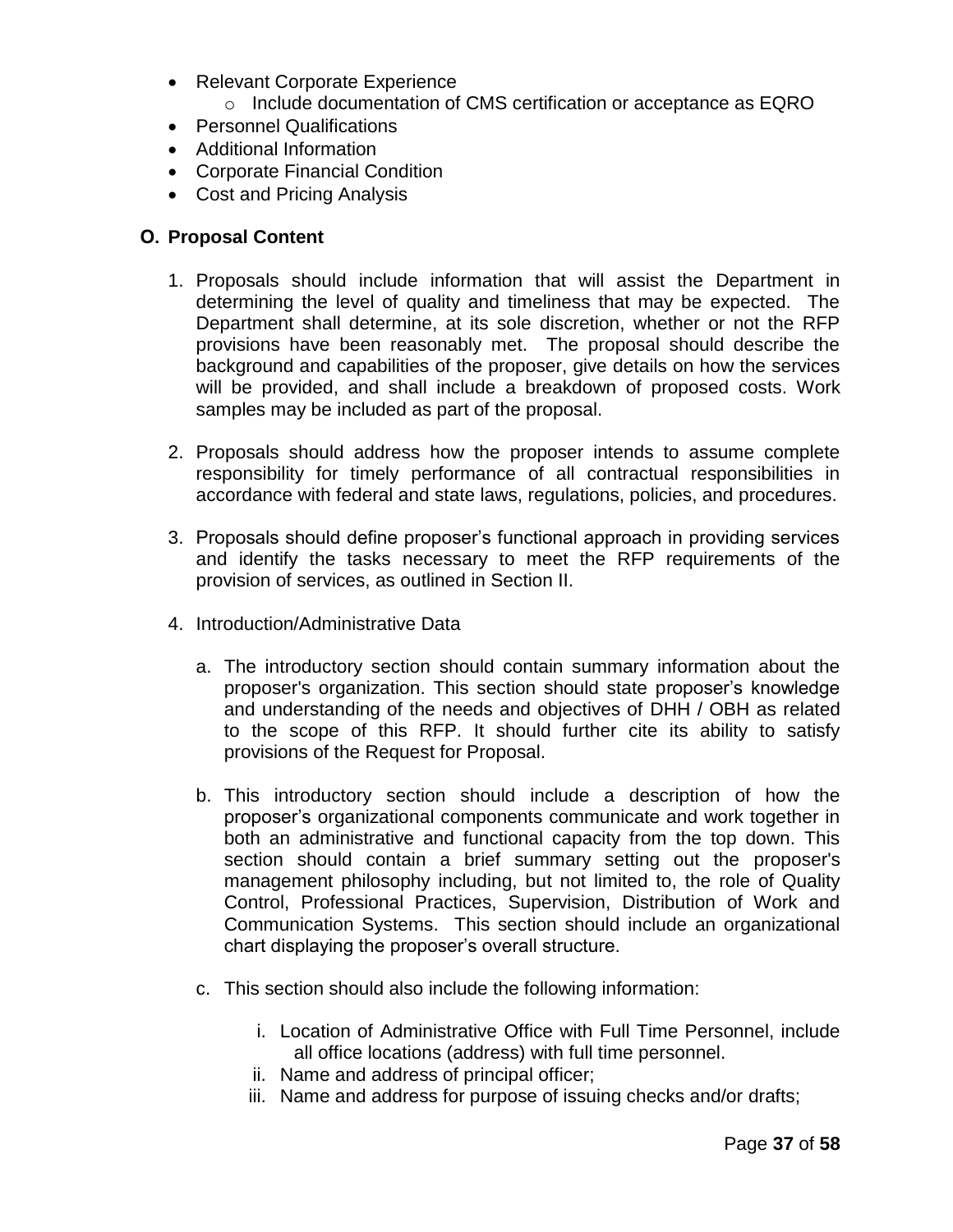- iv. For corporations, a statement listing name(s) and address(es) of principal owners who hold five percent interest or more in the corporation.
- v. If out-of-state proposer, give name and address of local representative; if none, so state;
- vi. If any of the proposer's personnel named is a current or former Louisiana state employee, indicate the Agency where employed, position, title, termination date, and social security number;
- vii. If the proposer was engaged by DHH within the past twenty-four (24) months, indicate the contract number and/or any other information available to identify the engagement; if not, so state; and
- viii. Proposer's state and federal tax identification numbers..
- ix. Veteran/Hudson Initiative: Proposer should demonstrate participation in Veteran Initiative and Hudson Initiative Small Entrepreneurships or explanation if not applicable. (See Attachment I)
- d. The following information **must** be included in the proposal:
	- i. Certification Statement: The proposer must sign and submit an original Certification Statement (See Attachment II).
- 5. Work Plan/Project Execution

The proposer should articulate an understanding of, and ability to effectively implement services as outlined within Section II of the RFP. In this section the proposer should state the approach it intends to use in achieving each objective of the project as outlined, including a project work plan and schedule for implementation. In particular, the proposer should:

- a. Provide a written explanation of the organizational structures of both operations and program administration, and how those structures will support service implementation. Individual components should include plans for supervision, training, technical assistance, as well as collaboration as appropriate.
- b. Provide a strategic overview including all elements to be provided.
- c. Demonstrate an ability to hire staff with the necessary experience and skill set that will enable them to effectively meet the needs of consumers served.
- d. Demonstrate an understanding of, and ability to implement, the various types of organizational strategies to be integrated within the day to day operations, which are critical in organizing their functioning and maximizing productivity.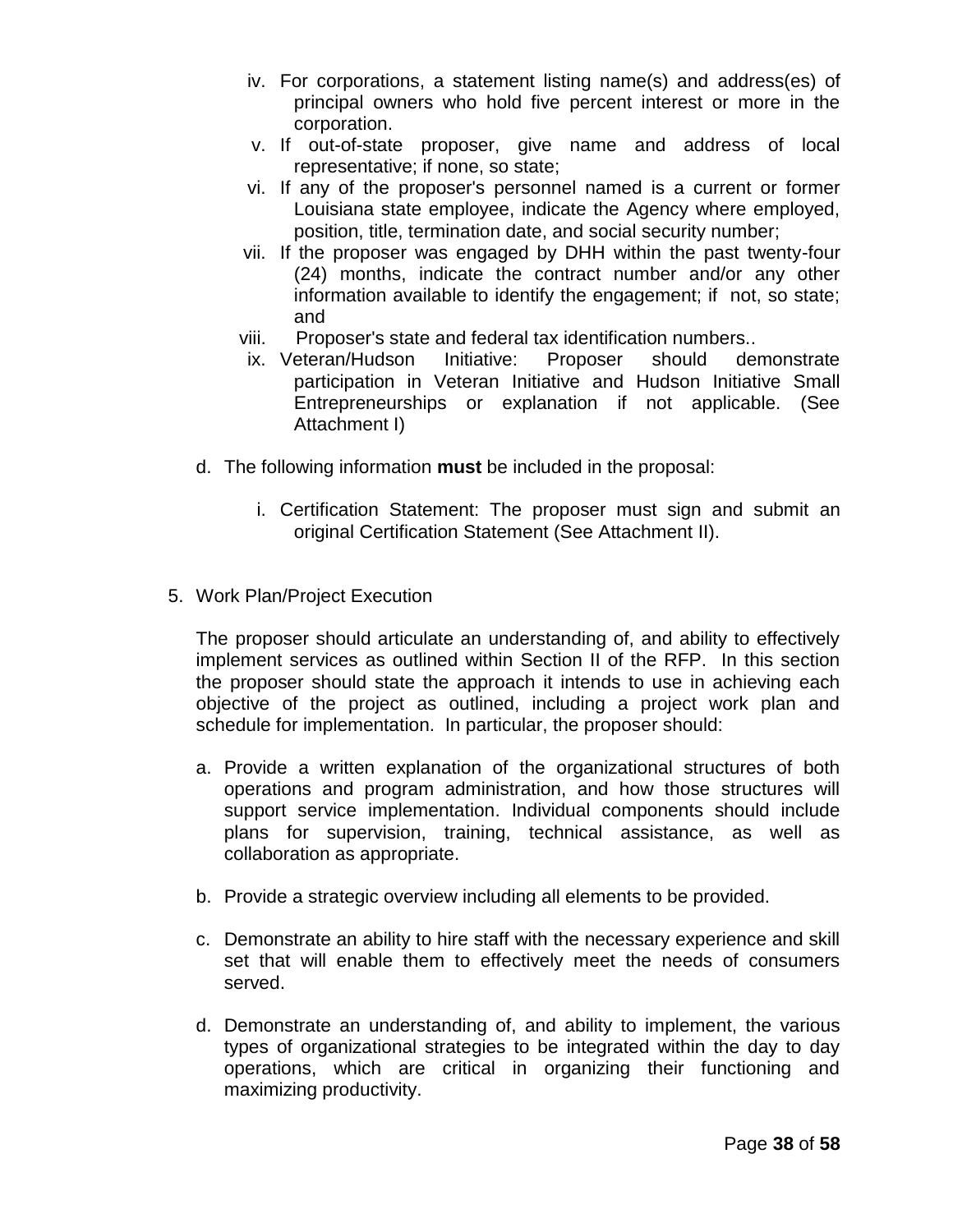- e. Demonstrate knowledge of services to be provided and effective strategies to achieve objectives and effective service delivery.
- f. Describe approach and strategy for project oversight and management` .
- g. Articulate the need for, and the ability to implement, a plan for continuous quality improvement; this includes (but is not limited to) reviewing the quality of services provided and staff productivity.
- h. Demonstrate an understanding of and ability to implement data collection as needed.
- i. Explain processes that will be implemented in order to complete all tasks and phases of the project in a timely manner, as outlined within Section II.
- j. Articulate the ability to develop and implement an All Hazards Response plan in the event of an emergency event.
- k. Refer to specific documents and reports that can be produced as a result of completing tasks, to achieve the requested deliverables.
- l. Identify all assumptions or constraints on tasks.
- m. Discuss what flexibility exists within the work plan to address unanticipated problems which might develop during the contract period.
- n. If the proposer intends to subcontract for portions of the work, include specific designations of the tasks to be performed by the subcontractor.
- o. Document procedures to protect the confidentiality of records in DHH databases, including records in databases that may be transmitted electronically via e-mail or the Internet.
- 6. Relevant Corporate Experience
	- a. The proposal should indicate the proposer"s firm has a record of prior successful experience in the implementation of the services sought through this RFP. Proposers should include statements specifying the extent of responsibility on prior projects and a description of the projects scope and similarity to the projects outlined in this RFP. All experience under this section should be in sufficient detail to allow an adequate evaluation by the Department. The proposer should have, within the last 24 months implemented a similar type project. Proposers should give at least two customer references for projects implemented in at least the last 24 months. References shall include the name, email address and telephone number of each contact person.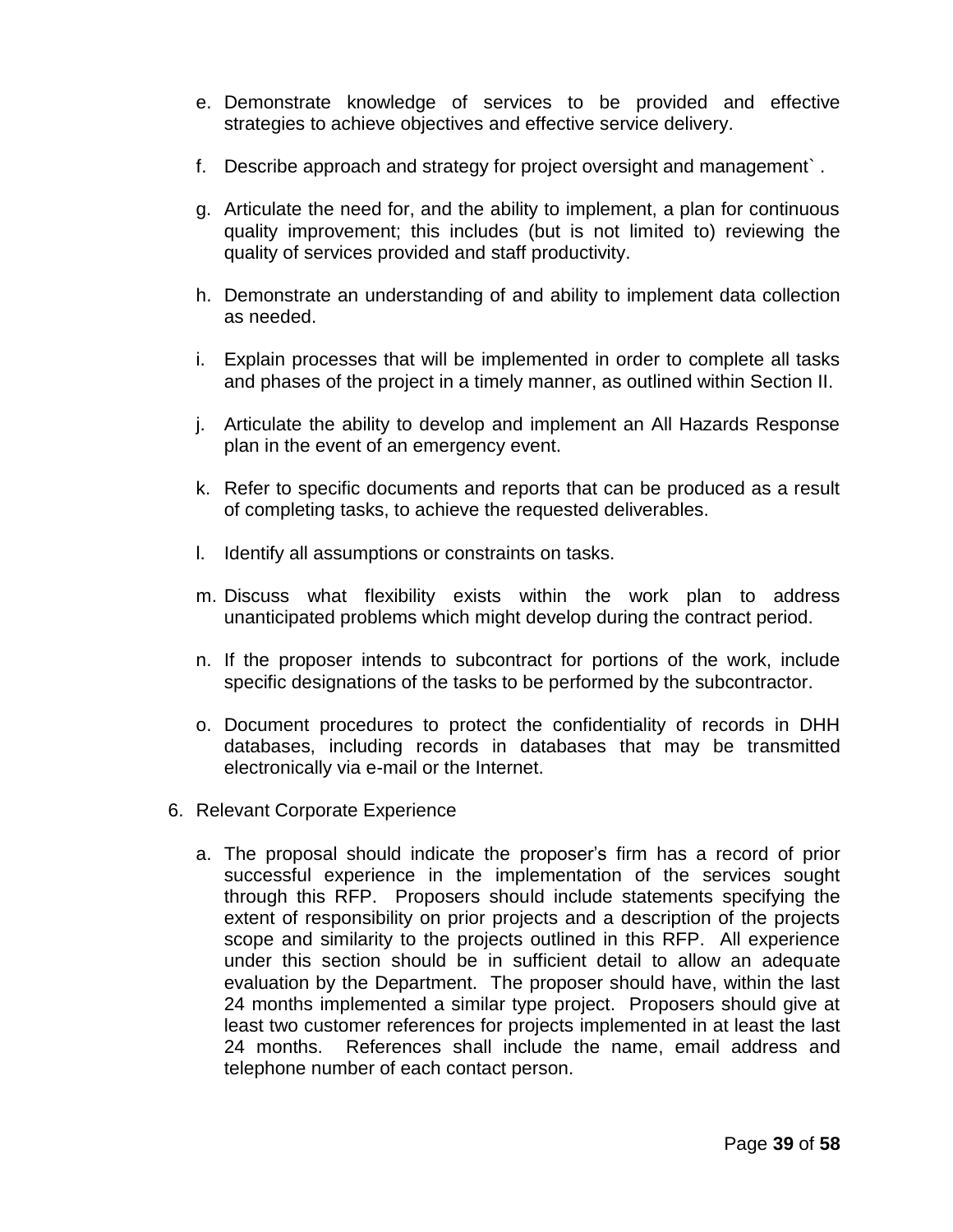- b. In this section, a statement of the proposer"s involvement in litigation that could affect this work should be included. If no such litigation exists, proposer should so state.
- 7. Personnel Qualifications
	- a. The purpose of this section is to evaluate the relevant experience, resources, and qualifications of the proposed staff to be assigned to this project. The experience of proposer"s personnel in implementing similar services to those to be provided under this RFP will be evaluated. The adequacy of personnel for the proposed project team will be evaluated on the basis of project tasks assigned, allocation of staff, professional skill mix, and level of involvement of personnel.
	- b. Proposers should state job responsibilities, workload and lines of supervision. An organizational chart identifying individuals and their job titles and major job duties should be included. The organizational chart should show lines of responsibility and authority.
	- c. Job descriptions, including the percentage of time allocated to the project and the number of personnel should be included and should indicate minimum education, training, experience, special skills and other qualifications for each staff position as well as specific job duties identified in the proposal. Job descriptions should indicate if the position will be filled by a sub-contractor.
	- d. Key personnel and the percentage of time directly assigned to the project should be identified.
	- e. Résumés of all known personnel should be included. Resumes of proposed personnel should include, but not be limited to:
		- Experience with proposer,
		- Previous experience in projects of similar scope and size.
		- Educational background, certifications, licenses, special skills, etc.
	- f. If subcontractor personnel will be used, the proposer should clearly identify these persons, if known, and provide the same information requested for the proposer"s personnel.
- 8. Additional Information

As an appendix to its proposal, if available, proposers should provide copies of any policies and procedures manuals applicable to this contract, inclusive of organizational standards or ethical standards. This appendix should also include a copy of proposer"s All Hazards Response Plan, if available.

9. Corporate Financial Condition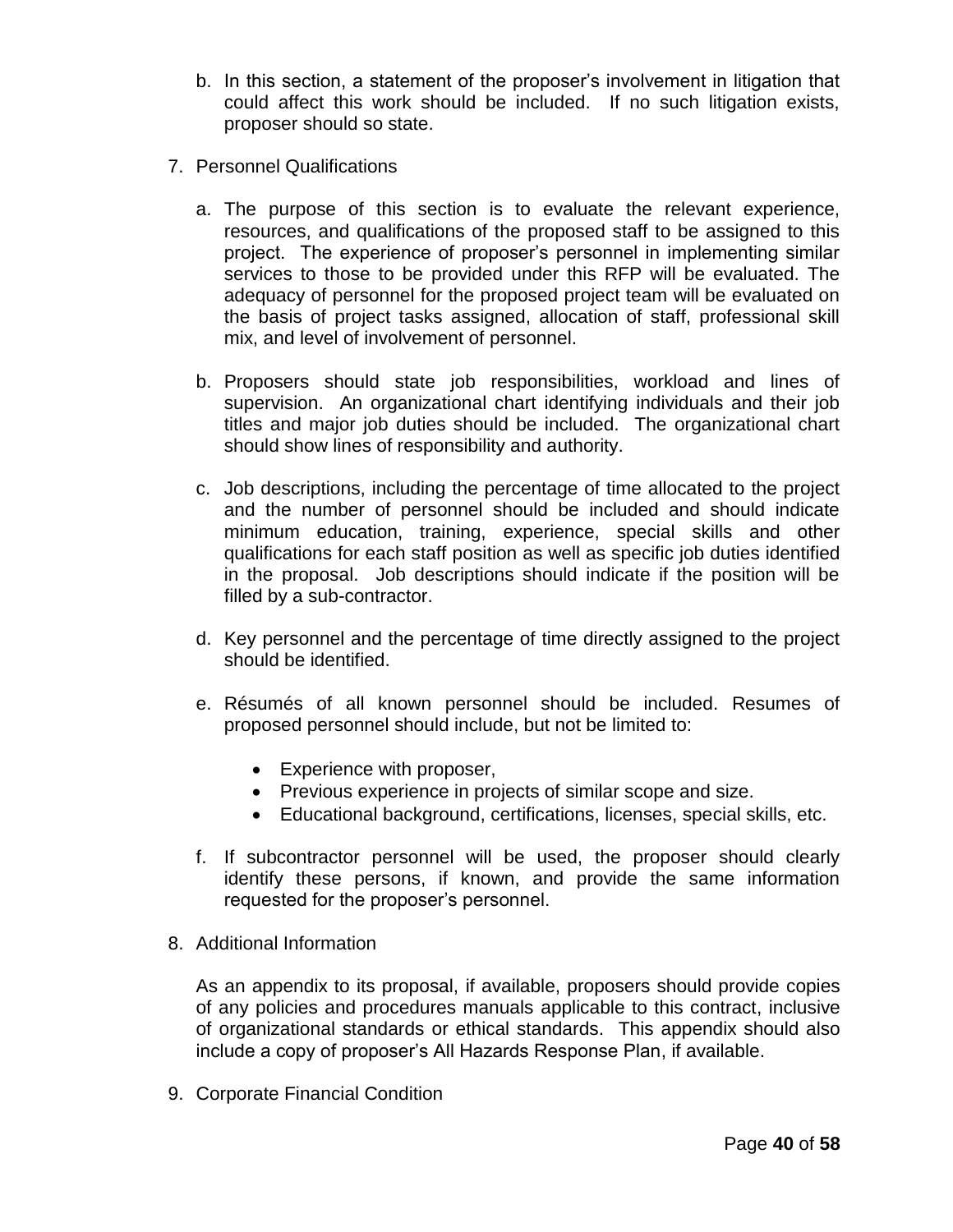- a. The organization's financial solvency will be evaluated. The proposer's ability to demonstrate adequate financial resources for performance of the contract or the ability to obtain such resources as required during performance under this contract will be considered.
- b. Proposal should include for each of the last three (3) years, copies of financial statements, preferably audited, including at least a balance sheet and profit and loss statement, or other appropriate documentation which would demonstrate to the Department the proposer's financial resources sufficient to conduct the project.
- 10.Cost and Pricing Analysis
	- a. Proposer shall specify costs for performance of tasks. Proposal shall include all anticipated costs of successful implementation of all deliverables outlined. An item by item breakdown of costs shall be included in the proposal.

Proposers shall submit the breakdown in a similar format to the attached sample cost template form (See Attachment V) for each year of the contract to demonstrate how cost was determined.

## **P. Evaluation Criteria**

The following criteria will be used to evaluate proposals:

- 1. Evaluations will be conducted by a Proposal Review Committee.
- 2. Evaluations of the financial statements will be conducted by a member of the DHH Fiscal Division.
- 3. Scoring will be based on a possible total of 100 points, and the proposal with the highest total score will be recommended for award.
- 4. Cost Evaluation:
	- a. The proposer with the lowest total cost for the first year shall receive 25 points. Other proposers shall receive points for cost based upon the following formula:

 $CPS = (LPC/PC)^* 25$ 

CPS = Cost Proposal Score LPC = Lowest Proposal Cost of all proposers PC = Individual Proposal Cost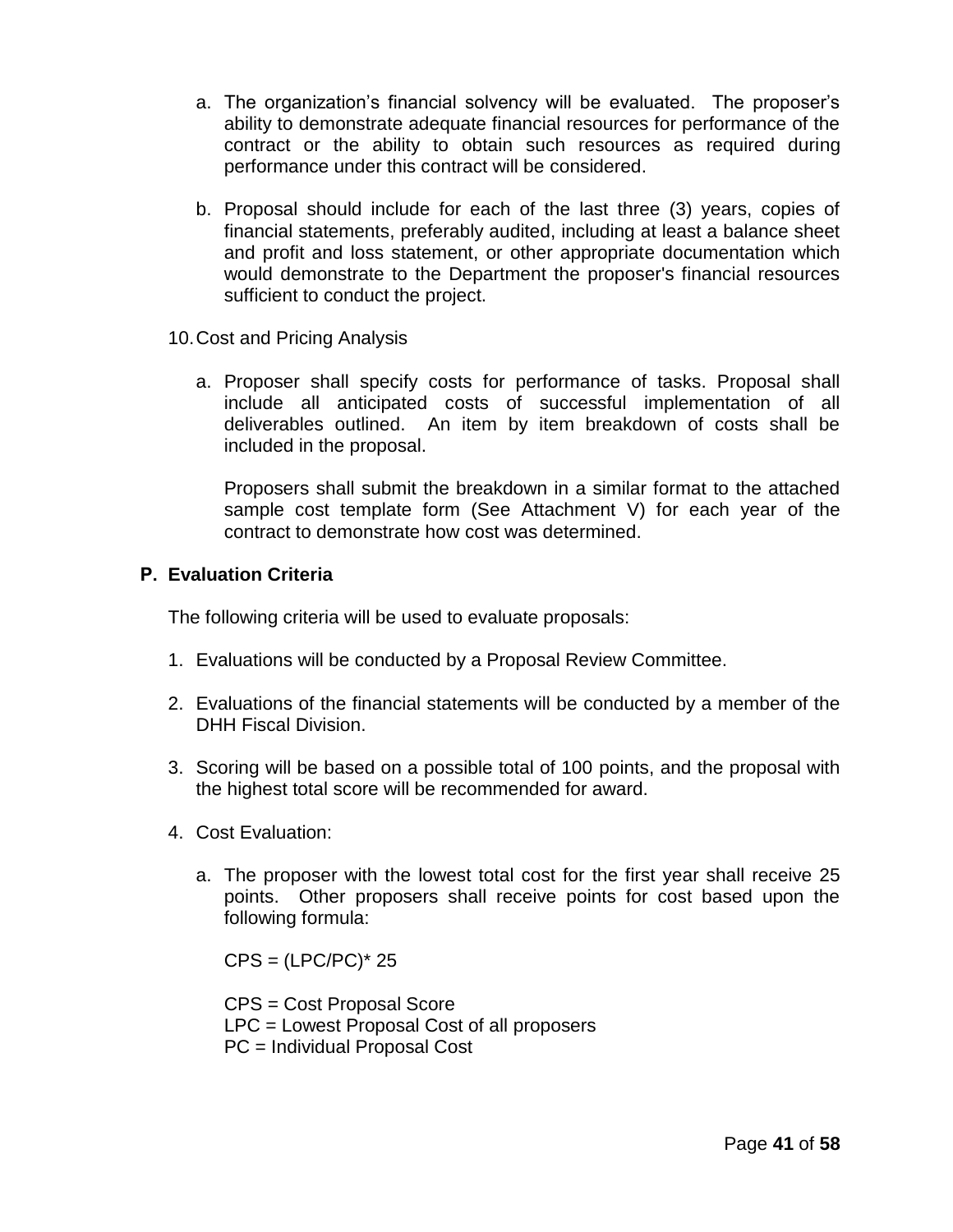- b. The assignment of the 25 points based on the above formula will be calculated by a member of the DHH Contracts Office staff.
- 5. Evaluation Criteria and Assigned Weights:

| <b>Evaluation Criteria</b>         | <b>Assigned Weight</b> |
|------------------------------------|------------------------|
|                                    |                        |
| Introduction/Understanding of RFP  | 5                      |
| <b>Work Plan/Project Execution</b> | 20                     |
| <b>Corporate Experience</b>        | 15                     |
| <b>Qualification of Personnel</b>  | 20                     |
| <b>Financial Statements</b>        | 5                      |
| Cost                               | 25                     |
| Veteran and Hudson Initiatives     | 10                     |
| Гоtal                              |                        |

## **Q. On-Site Presentations/Demonstrations**

Not required for this RFP.

## **R. Announcement of Award**

The Department will award the contract to the proposer with the highest graded proposal and deemed to be in the best interest of the Department. All proposers will be notified of the contract award. The Department will notify the successful proposer and proceed to negotiate contract terms.

# **IV. CONTRACTUAL INFORMATION**

- A. The contract between DHH and the Contractor shall include the standard DHH contract form (CF-1/attached) including a negotiated scope of work, the RFP and its amendments and addenda, and the Contractor"s proposal. The attached CF-1 contains basic information and general terms and conditions of the contract to be awarded.
- B. Mutual Obligations and Responsibilities: The state requires that the mutual obligations and responsibilities of DHH and the successful proposer be recorded in a written contract. While final wording will be resolved at contract time, the intent of the provisions will not be altered and will include all provisions as specified in the attached CF-1 (Attachment III).
- C. Retainage the Department shall secure a retainage of 10% from all billings under the contract as surety for performance. On successful completion of contract deliverables, the retainage amount may be released on an annual basis. Within ninety (90) days of the termination of the contract, if the contractor has performed the contract services to the satisfaction of the Department and all invoices appear to be correct, DHH shall release all retained amounts to the contractor.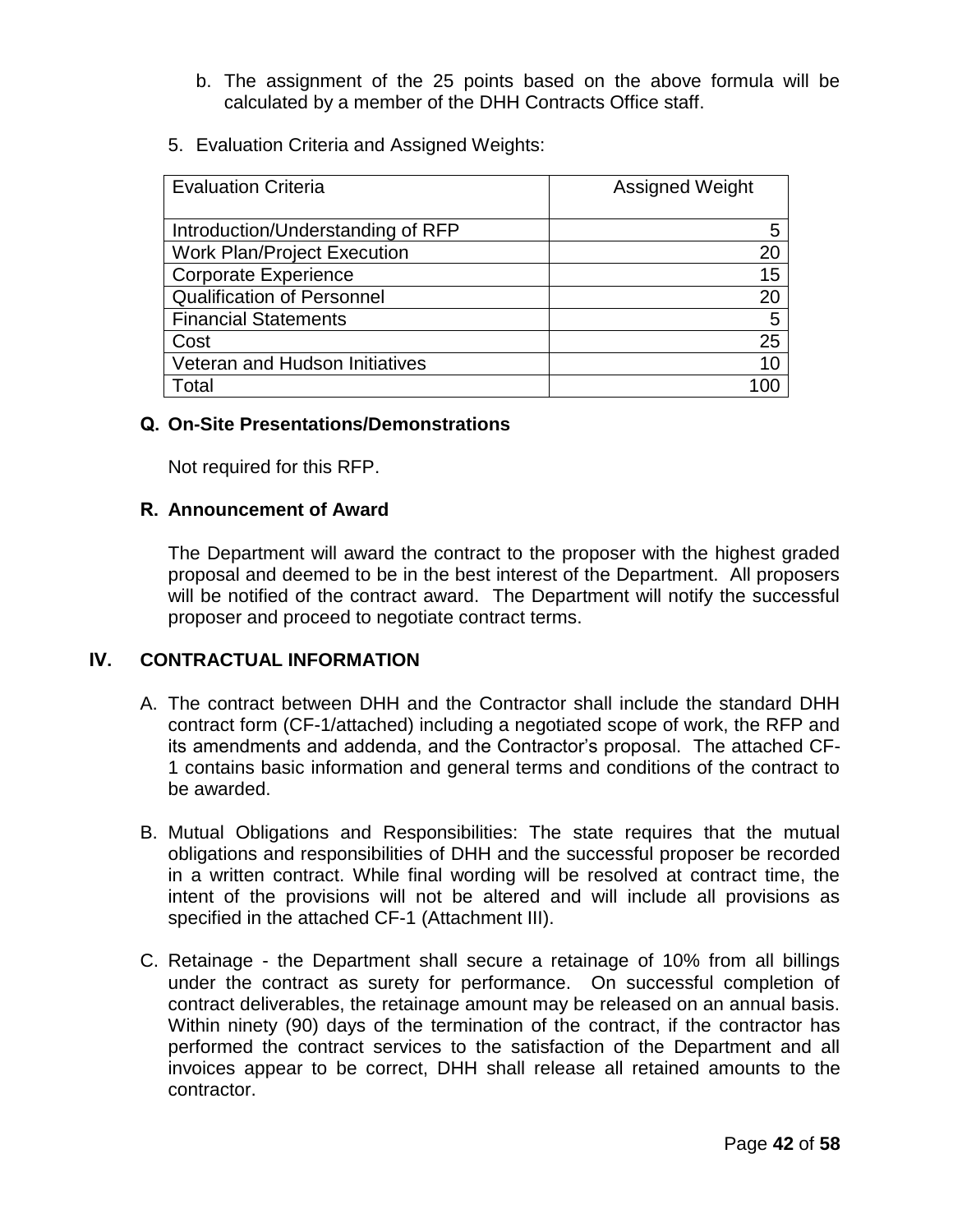- D. In addition, to terms of the CF-1 and supplements, the following will be incorporated into the contract awarded through this RFP:
	- 1. Personnel Assignments:
		- a. The Contractor must identify Key Personnel.
		- b. Key personnel for these purposes will be determined during contract negotiation.
		- c. Key Personnel shall be subject to the DHH Project Director"s approval.
		- d. The Contractor"s Key Personnel assigned to this contract shall not be replaced without the prior written consent of the Department. Such consent shall not be unreasonably withheld or delayed provided an equally qualified replacement is offered.
		- e. The Contractor must identify and update the List of Key Personnel, as approved by DHH, throughout the term of this Contract as requested by the DHH Contract Monitor.
		- f. Key Personnel positions or Key Personnel identified by name in the List of Key Personnel must not be modified or removed except upon the prior express written approval of the DHH Project Director.
		- g. The Contractor must provide DHH with a résumé of any member of its Staff or a Subcontractor's Staff assigned or proposed to be assigned to any aspect of the performance of this Contract prior to commencing any Services.
		- h. The Contractor must make available to DHH a list of all staff providing services under this Contract and to timely update the list to reflect changes. This list must include all full or part-time staff names, working Project titles, a brief description of each position, and the monthly hours worked.
		- i. During the term of this Contract, DHH reserves the right to approve or disapprove any member of Contractor"s Staff, to approve or disapprove any proposed changes in such Staff, or to require the removal or reassignment of any Staff found unacceptable by DHH.
		- j. The Contractor must not remove from the Project the Key Personnel, nor temporarily reassign or reduce the time of the Key Personnel to the Project or divide the time of the Key Personnel between the Project and any other project or task, event or activity unrelated to the Project, except in the event of: illness; retirement; disability; termination of employment, or completion of assignments as defined in the Work Plan, or by mutual agreement of the parties.
		- k. All Staff proposed by the Contractor as replacements for other Staff must have comparable or greater skills to perform the Project activities as were performed by the Staff being replaced. Staff replacements shall be made within 21 days.
		- l. The Contractor must not rehire any such removed personnel as a consultant or sub-contractor to perform services under the Contract without the express written approval of DHH.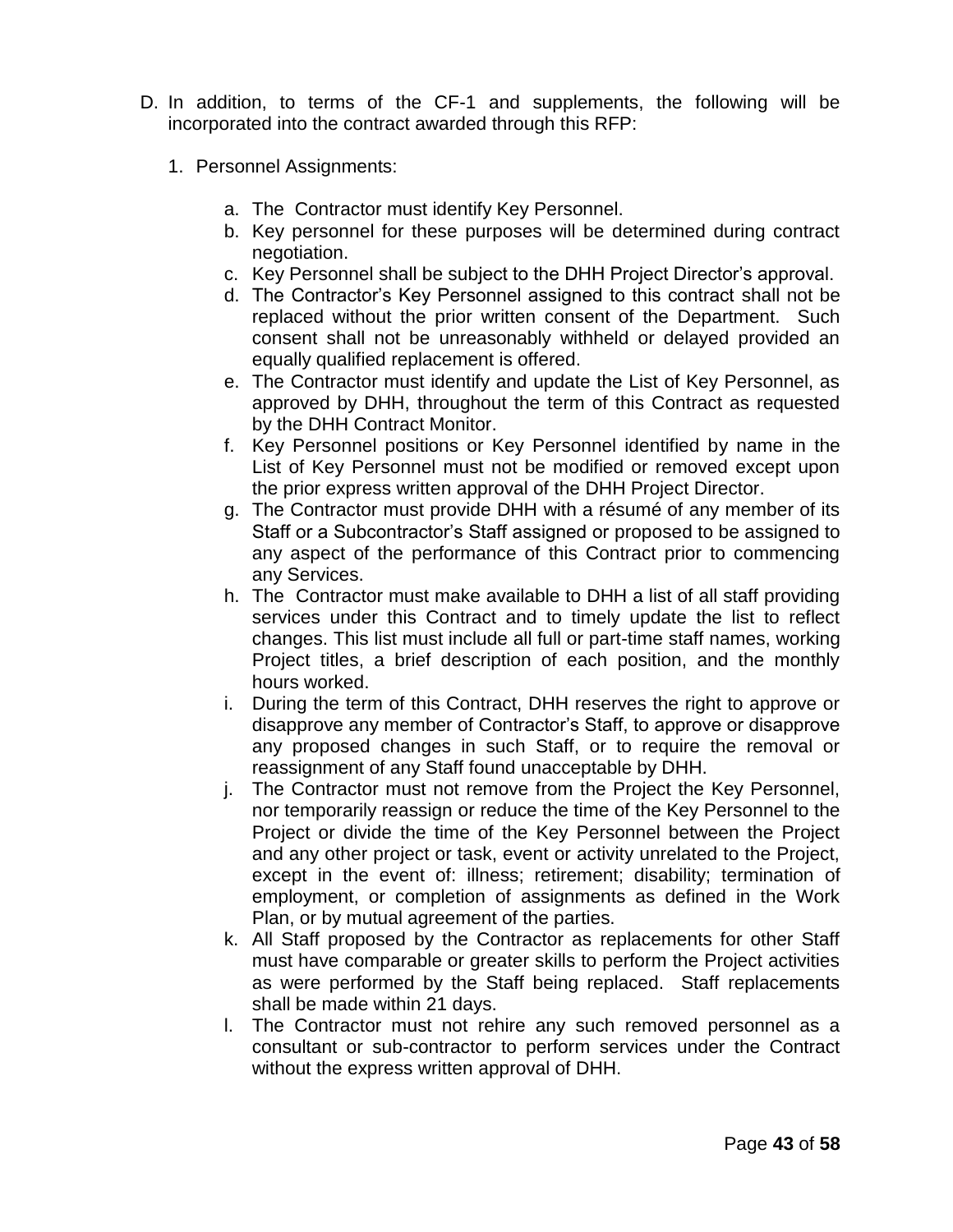- 2. Force Majeure: The contractor and the Department are excused from performance under contract for any period they may be prevented from performance by an Act of God, strike, war, civil disturbance, epidemic or court order.
- 3. Order of Precedence: The contract shall, to the extent possible, be construed to give effect to all provisions contained therein; however, where provisions conflict, the intent of the parties shall be determined by giving a first priority to provisions of the contract excluding the RFP and the proposal; second priority to the provisions of the RFP; and third priority to the provisions of the proposal.
- 4. Entire Agreement: This contract, together with the RFP and addenda issued thereto by the Department, the proposal submitted by the contractor in response to the Department"s RFP, and any exhibits specifically incorporated herein by reference constitute the entire agreement between the parties with respect o the subject matter.
- 5. Board Resolution/Signature Authority: The contractor, if a corporation, shall secure and attach to the contract a formal Board Resolution indicating the signatory to the contract is a corporate representative and authorized to sign said contract.
- 6. Warranty to Comply with State and Federal Regulations: The contractor shall warrant that it shall comply with all state and federal regulations as they exist at the time of the contract or as subsequently amended.
- 7. Warranty of Removal of Conflict of Interest: The contractor shall warrant that it, its officers, and employees have no interest and shall not acquire any interest, direct or indirect, which conflicts in any manner or degree with the performance of services hereunder. The contractor shall periodically inquire of its officers and employees concerning such conflicts, and shall inform the Department promptly of any potential conflict. The contractor shall warrant that it shall remove any conflict of interest prior to signing the contract.
- 8. If the contractor is a corporation, the following requirement must be met prior to execution of the contract:
	- a. If a for-profit corporation whose stock is not publicly traded-the contractor must file a Disclosure of Ownership form with the Louisiana Secretary of State.
	- b. If the contractor is a corporation not incorporated under the laws of the State of Louisiana-the contractor must obtain a Certificate of Authority pursuant to R.S. 12:301-302 from the Louisiana Secretary of State.
	- c. The contractor must provide written assurance to the agency from contractor"s legal counsel that the contractor is not prohibited by its articles of incorporation, bylaws or the laws under which it is incorporated from performing the services required under the contract.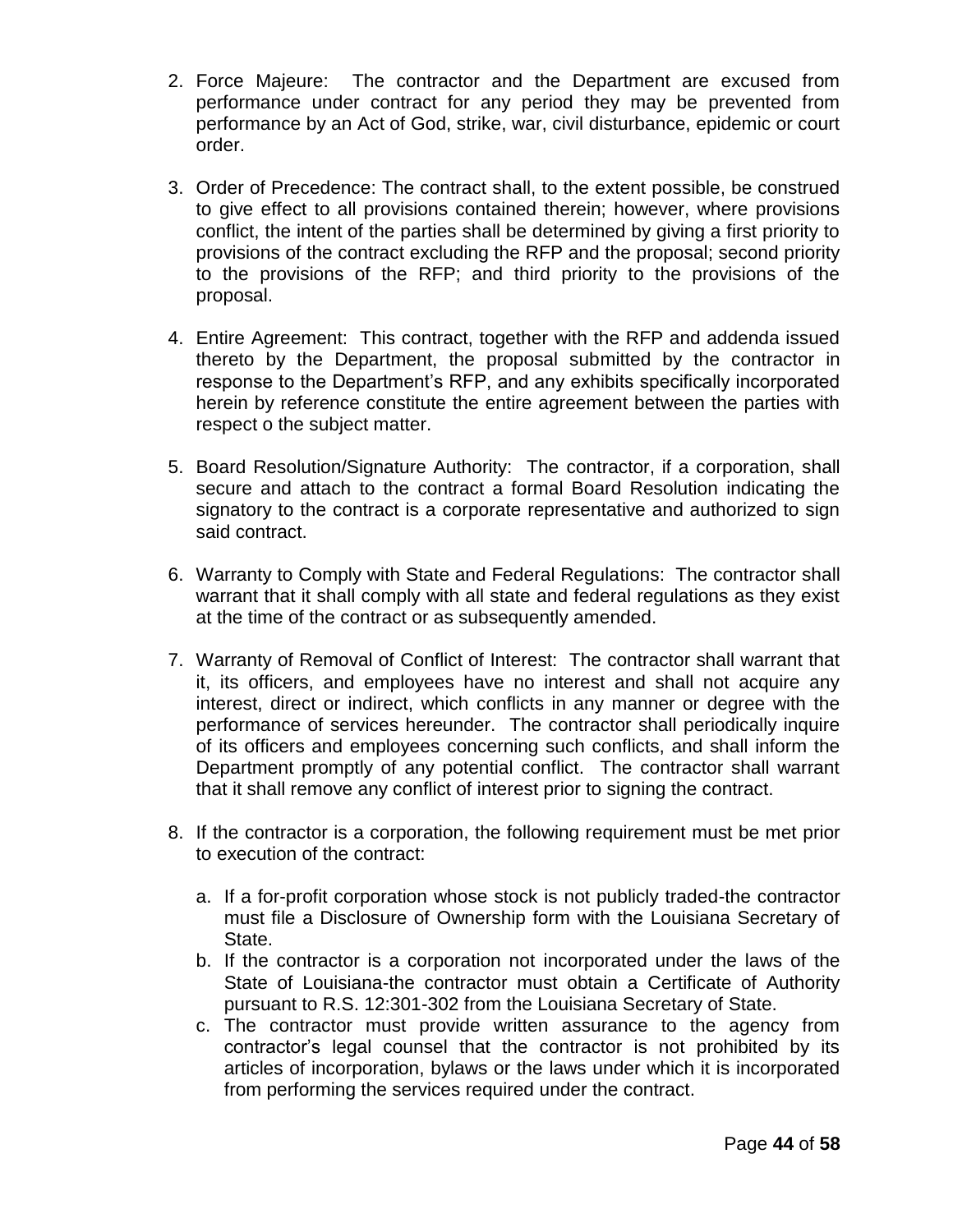Attachments:

- I. Veteran and Hudson Initiatives
- II. Certification Statement
- III. DHH Standard Contract Form (CF-1)<br>IV. HIPAA BAA
- IV. HIPAA BAA<br>V. Sample Cost
- **V.** Sample Cost Breakdown Template
- **VI.** Regional Map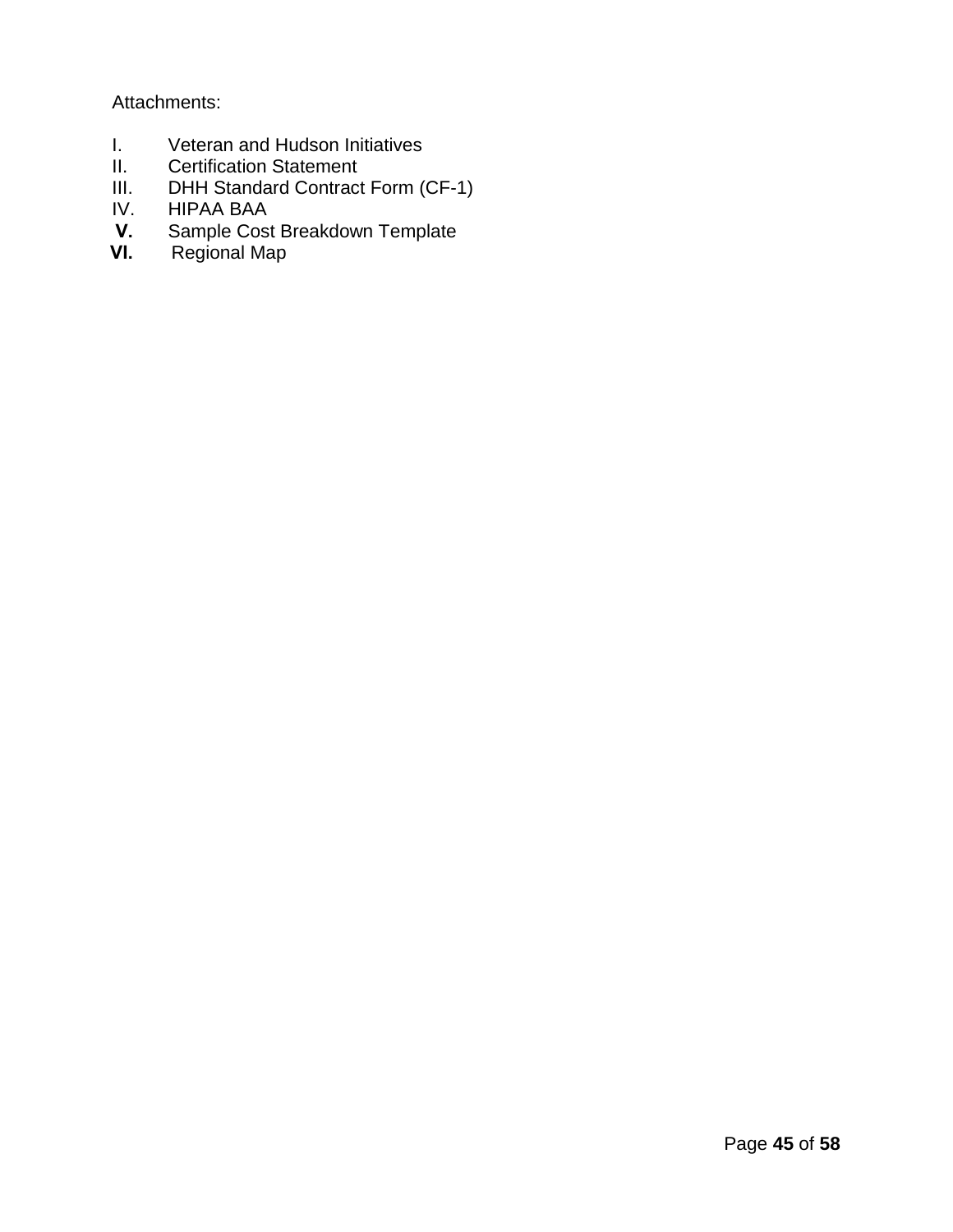#### **Minimum Required Language - Request For Proposal (RFP) Veteran-Owned and Service-Connected Small Entrepreneurships (Veteran Initiative) and Louisiana Initiative for Small Entrepreneurships (Hudson Initiative) Programs**

#### *Participation of Veteran Initiative and Hudson Initiative small entrepreneurships will be scored as part of the technical evaluation.*

The State of Louisiana Veteran and Hudson Initiatives are designed to provide additional opportunities for Louisiana-based small entrepreneurships (sometimes referred to as LaVet's and SE's respectively) to participate in contracting and procurement with the state. A certified Veteran-Owned and Service-Connected Disabled Veteran-Owned small entrepreneurship (LaVet) and a Louisiana Initiative for Small Entrepreneurships (Hudson Initiative) small entrepreneurship are businesses that have been certified by the Louisiana Department of Economic Development. All eligible vendors are encouraged to become certified. Qualification requirements and online certification are available at [https://smallbiz.louisianaforward.com/index\\_2.asp.](https://smallbiz.louisianaforward.com/index_2.asp)

Ten percent (10%) of the total evaluation points on this RFP are reserved for proposers who are themselves a certified Veteran or Hudson Initiative small entrepreneurship or who will engage the participation of one or more certified Veteran or Hudson Initiatives small entrepreneurships as subcontractors.

Reserved points shall be added to the applicable proposers' evaluation score as follows:

Proposer Status and Reserved Points

- Proposer is a certified small entrepreneurship: Full amount of the reserved points
- Proposer is not a certified small entrepreneurship but has engaged one or more certified small entrepreneurships to participate as subcontractors or distributors. Points will be allocated based on the following criteria: -the number of certified small entrepreneurships to be utilized -the experience and qualifications of the certified small entrepreneurship(s) -the anticipated earnings to accrue to the certified small entrepreneurship(s)

If a proposer is not a certified small entrepreneurship as described herein, but plans to use certified small entrepreneurship(s), proposer shall include in their proposal the names of their certified Veteran Initiative or Hudson Initiative small entrepreneurship subcontractor(s), a description of the work each will perform, and the dollar value of each subcontract.

During the term of the contract and at expiration, the Contractor will also be required to report Veteran-Owned and Service-Connected Disabled Veteran-Owned and Hudson Initiative small entrepreneurship subcontractor or distributor participation and the dollar amount of each.

The statutes (R.S 39:2171 *et. seq.)* concerning the Veteran Initiative may be viewed at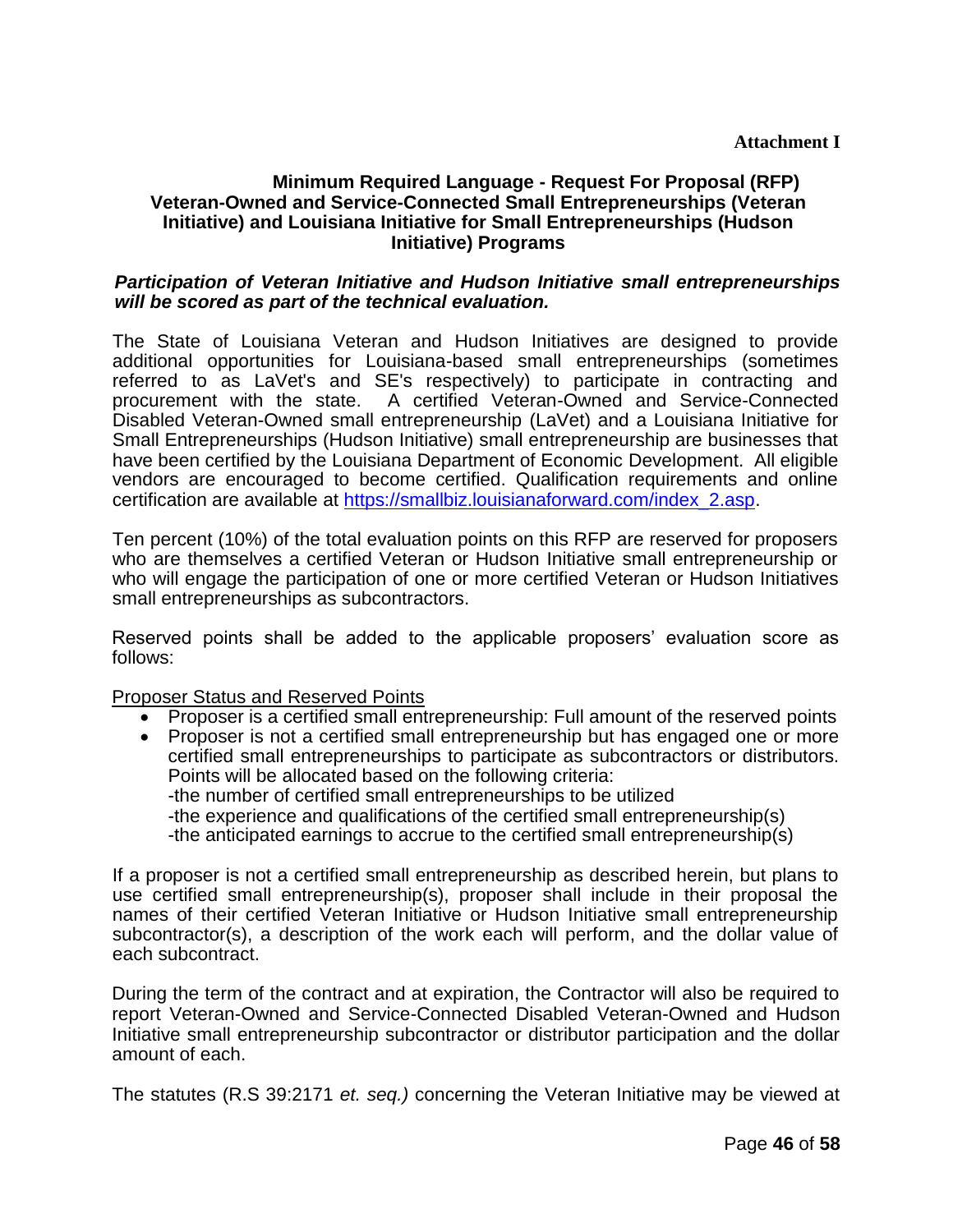[http://legis.la.gov/lss/lss.asp?doc=671504;](http://legis.la.gov/lss/lss.asp?doc=671504) and the statutes (R.S 39:2001 *et. seq.)*  concerning the Hudson Initiative may be viewed [http:/legis.la.gov/lss/lss.asp?doc=96265.](http://legis.la.gov/lss/lss.asp?doc=96265) The rules for the Veteran Initiative (LAC 19:VII. Chapters 11 and 15) and for the Hudson Initiative (LAC 19:VIII Chapters 11 and 13) may be viewed at http://www.doa.louisiana.gov/osp/se/se.htm.

A current list of certified Veteran-Owned and Service-Connected Disabled Veteran-Owned and Hudson Initiative small entrepreneurships may be obtained from the Louisiana Economic Development Certification System at [https://smallbiz.louisianaforward.com/index\\_2.asp.](https://smallbiz.louisianaforward.com/index_2.asp) Additionally, a list of Hudson and Veteran Initiative small entrepreneurships, which have been certified by the Louisiana Department of Economic Development and who have opted to register in the State of Louisiana LaGov Supplier Portal [https://lagoverpvendor.doa.louisiana.gov/irj/portal/anonymous?guest\\_user=self\\_reg](https://lagoverpvendor.doa.louisiana.gov/irj/portal/anonymous?guest_user=self_reg) may be accessed from the State of Louisiana Procurement and Contract (LaPAC) Network [http://wwwprd.doa.louisiana.gov/osp/lapac/vendor/srchven.asp.](http://wwwprd.doa.louisiana.gov/osp/lapac/vendor/srchven.asp) When using this site, determine the search criteria (i.e. alphabetized list of all certified vendors, by commodities, etc.) and select SmallE, VSE, or DVSE.

Rev. 12/1/11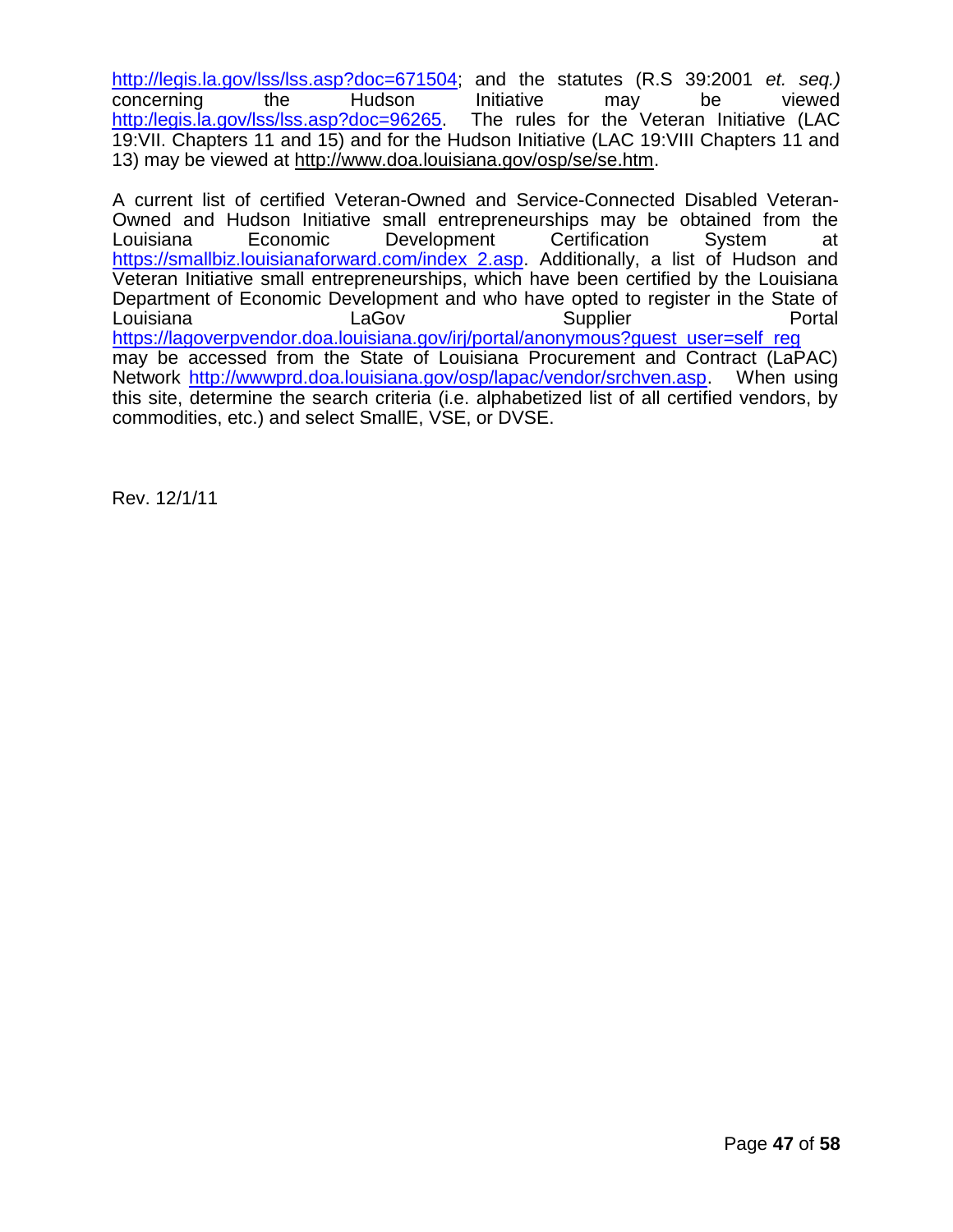#### CERTIFICATION STATEMENT ATTACHMENT II

The undersigned hereby acknowledges she/he has read and understands all requirements and specifications of the Request for Proposals (RFP), including attachments.

**OFFICIAL CONTACT.** The State requests that the Proposer designate one person to receive all documents and the method in which the documents are best delivered. Identify the Contact name and fill in the information below: (Print Clearly)

| Date                         |  |
|------------------------------|--|
|                              |  |
| <b>Official Contact Name</b> |  |
| <b>Email Address</b>         |  |
|                              |  |
| Fax Number with Area Code    |  |
|                              |  |
| <b>Telephone Number</b>      |  |
|                              |  |
| <b>Street Address</b>        |  |
|                              |  |
| City, State, and Zip         |  |

Proposer certifies that the above information is true and grants permission to the Department to contact the above named person or otherwise verify the information I have provided.

By its submission of this proposal and authorized signature below, proposer certifies that:

- 1. The information contained in its response to this RFP is accurate;
- 2. Proposer accepts the procedures, evaluation criteria, contract terms and conditions, and all other administrative requirements set forth in this RFP.
- 3. Proposer accepts the procedures, evaluation criteria, mandatory contract terms and conditions, and all other administrative requirements set forth in this RFP.
- 4. Proposer's technical and cost proposals are valid for at least 120 days from the date of proposer's signature below;
- 5. Proposer understands that if selected as the successful Proposer, he/she will have ten (10) business days from the date of delivery of initial contract in which to complete contract negotiations, if any, and execute the final contract document. The Department has the option to waive this deadline if actions or inactions by the Department cause the delay.
- 6. Proposer certifies, by signing and submitting a proposal for \$25,000 or more, that their company, any subcontractors, or principals are not suspended or debarred by the General Services Administration (GSA) in accordance with the requirements in OMB Circular A-133. (A list of parties who have been suspended or debarred can be viewed via the internet at [www.epls.gov](http://www.epls.gov/)).

Authorized Signature:

(O*riginal* signature only. No electronic or photocopy accepted.) Typed or Printed Name: \_\_\_\_\_\_\_\_\_\_\_\_\_\_\_\_\_\_\_\_\_\_\_\_\_\_\_\_\_\_\_\_\_\_\_\_\_\_\_\_\_\_\_\_\_

Title: \_\_\_\_\_\_\_\_\_\_\_\_\_\_\_\_\_\_\_\_\_\_\_\_\_\_\_\_\_\_\_\_\_\_\_\_\_\_\_\_\_\_\_\_\_\_\_\_\_\_\_\_\_\_\_\_\_\_\_\_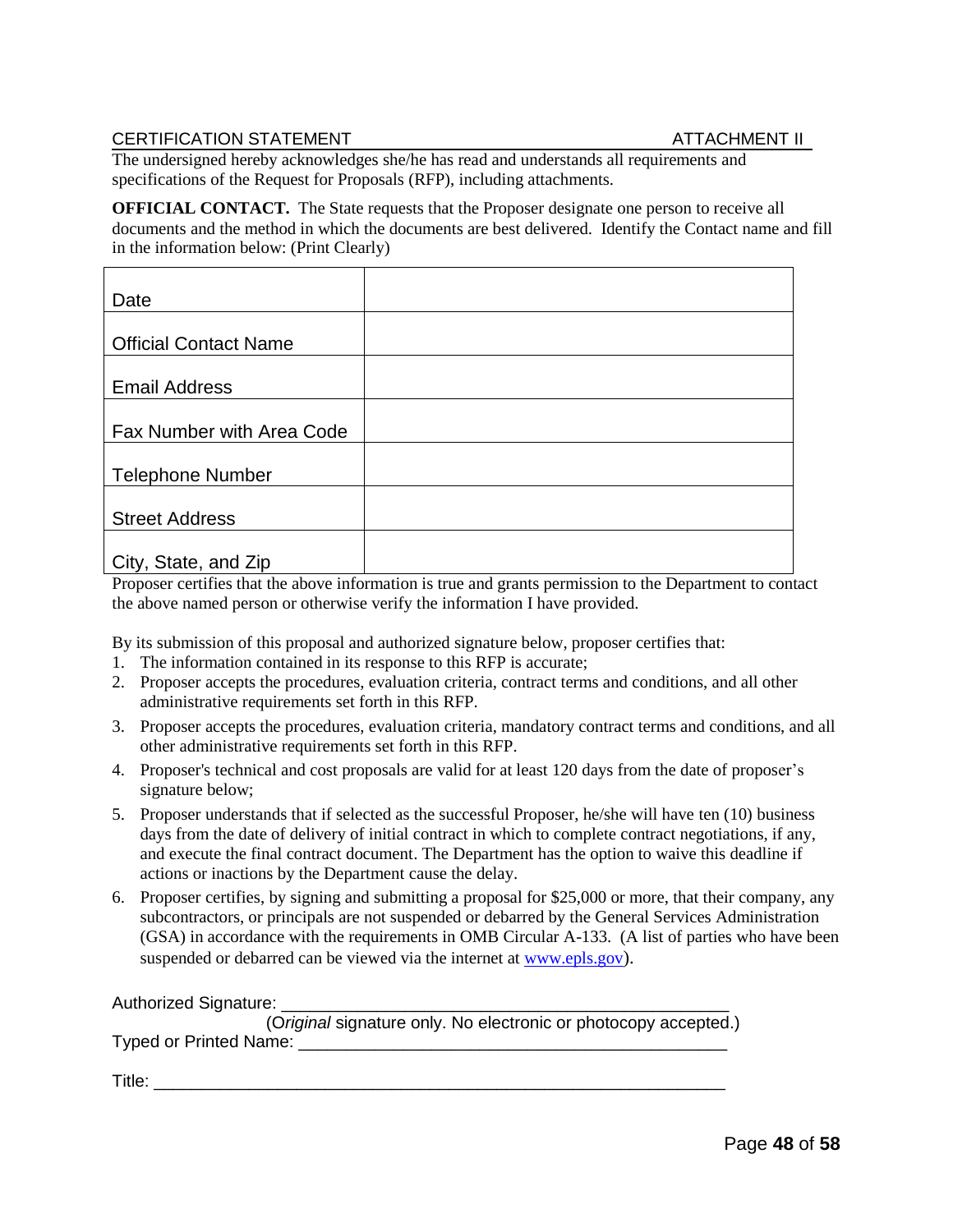**CFMS: DHH: AGENCY #**

Attachment III DHH - CF - 1

#### **CONTRACT BETWEEN STATE OF LOUISIANA DEPARTMENT OF HEALTH AND HOSPITALS**

|    |                                                                                                                                                                                                                                                                                                                                                                                                                               | <b>AND</b>              |                       |    |                                                                         |                                    |                                                      |                                                     |
|----|-------------------------------------------------------------------------------------------------------------------------------------------------------------------------------------------------------------------------------------------------------------------------------------------------------------------------------------------------------------------------------------------------------------------------------|-------------------------|-----------------------|----|-------------------------------------------------------------------------|------------------------------------|------------------------------------------------------|-----------------------------------------------------|
|    |                                                                                                                                                                                                                                                                                                                                                                                                                               |                         | <b>FOR</b>            |    |                                                                         |                                    |                                                      |                                                     |
|    | $\Box$ Personal Services                                                                                                                                                                                                                                                                                                                                                                                                      | □ Professional Services | □ Consulting Services |    |                                                                         | □ Social Services                  |                                                      |                                                     |
| 1) | <b>Contractor (Legal Name if Corporation)</b>                                                                                                                                                                                                                                                                                                                                                                                 |                         |                       | 5) | Security #                                                              | Federal Employer Tax ID# or Social | $(11$ digits)                                        |                                                     |
| 2) | <b>Street Address</b>                                                                                                                                                                                                                                                                                                                                                                                                         |                         |                       | 6) | Parish(es) Served                                                       |                                    |                                                      |                                                     |
|    | <b>City and State</b>                                                                                                                                                                                                                                                                                                                                                                                                         |                         | <b>Zip Code</b>       | 7) |                                                                         | License or Certification #         |                                                      |                                                     |
| 3) | <b>Telephone Number</b>                                                                                                                                                                                                                                                                                                                                                                                                       |                         |                       | 8) | <b>Contractor Status</b>                                                |                                    |                                                      |                                                     |
| 4) | <b>Mailing Address (if different)</b>                                                                                                                                                                                                                                                                                                                                                                                         |                         |                       |    | Subrecipient:<br>Corporation:<br>For Profit:<br><b>Publicly Traded:</b> |                                    | $\Box$ Yes<br>$\Box$ Yes<br>$\Box$ Yes<br>$\Box$ Yes | $\Box$ No<br>$\square$ No<br>$\Box$ No<br>$\Box$ No |
|    | <b>Zip Code</b><br>8a) CFDA#(Federal Grant #)<br><b>City and State</b>                                                                                                                                                                                                                                                                                                                                                        |                         |                       |    |                                                                         |                                    |                                                      |                                                     |
| 9) | <b>Brief Description Of Services To Be Provided:</b><br>Include description of work to be performed and objectives to be met; description of reports or other deliverables and dates to<br>be received (when applicable). In a consulting service, a resume of key contract personnel performing duties under the terms of<br>the contract and amount of effort each will provide under terms of contract should be attached. |                         |                       |    |                                                                         |                                    |                                                      |                                                     |
|    | 10) Effective Date<br>11) Termination Date                                                                                                                                                                                                                                                                                                                                                                                    |                         |                       |    |                                                                         |                                    |                                                      |                                                     |
|    | 12) This contract may be terminated by either party upon giving thirty (30) days advance written notice to the other party with or<br>without cause but in no case shall continue beyond the specified termination date.                                                                                                                                                                                                      |                         |                       |    |                                                                         |                                    |                                                      |                                                     |
|    | <b>Maximum Contract Amount</b><br>13)                                                                                                                                                                                                                                                                                                                                                                                         |                         |                       |    |                                                                         |                                    |                                                      |                                                     |
|    | 14) Terms of Payment<br>If progress and/or completion of services are provided to the satisfaction of the initiating Office/Facility, payments are to be<br>made as follows: (stipulate rate or standard of payment, billing intervals, invoicing provisions, etc.). Contractor obligated to<br>submit final invoices to Agency within fifteen (15) days after termination of contract.                                       |                         |                       |    |                                                                         |                                    |                                                      |                                                     |
|    | <b>PAYMENT WILL BE MADE</b><br><b>ONLY UPON APPROVAL OF:</b>                                                                                                                                                                                                                                                                                                                                                                  | <b>Name</b>             |                       |    |                                                                         |                                    |                                                      |                                                     |
|    |                                                                                                                                                                                                                                                                                                                                                                                                                               | <b>Title</b>            |                       |    |                                                                         | <b>Phone Number</b>                |                                                      |                                                     |
|    |                                                                                                                                                                                                                                                                                                                                                                                                                               |                         |                       |    |                                                                         |                                    |                                                      |                                                     |

15) **Special or Additional Provisions which are incorporated herein, if any (IF NECESSARY, ATTACH SEPARATE SHEET AND REFERENCE):**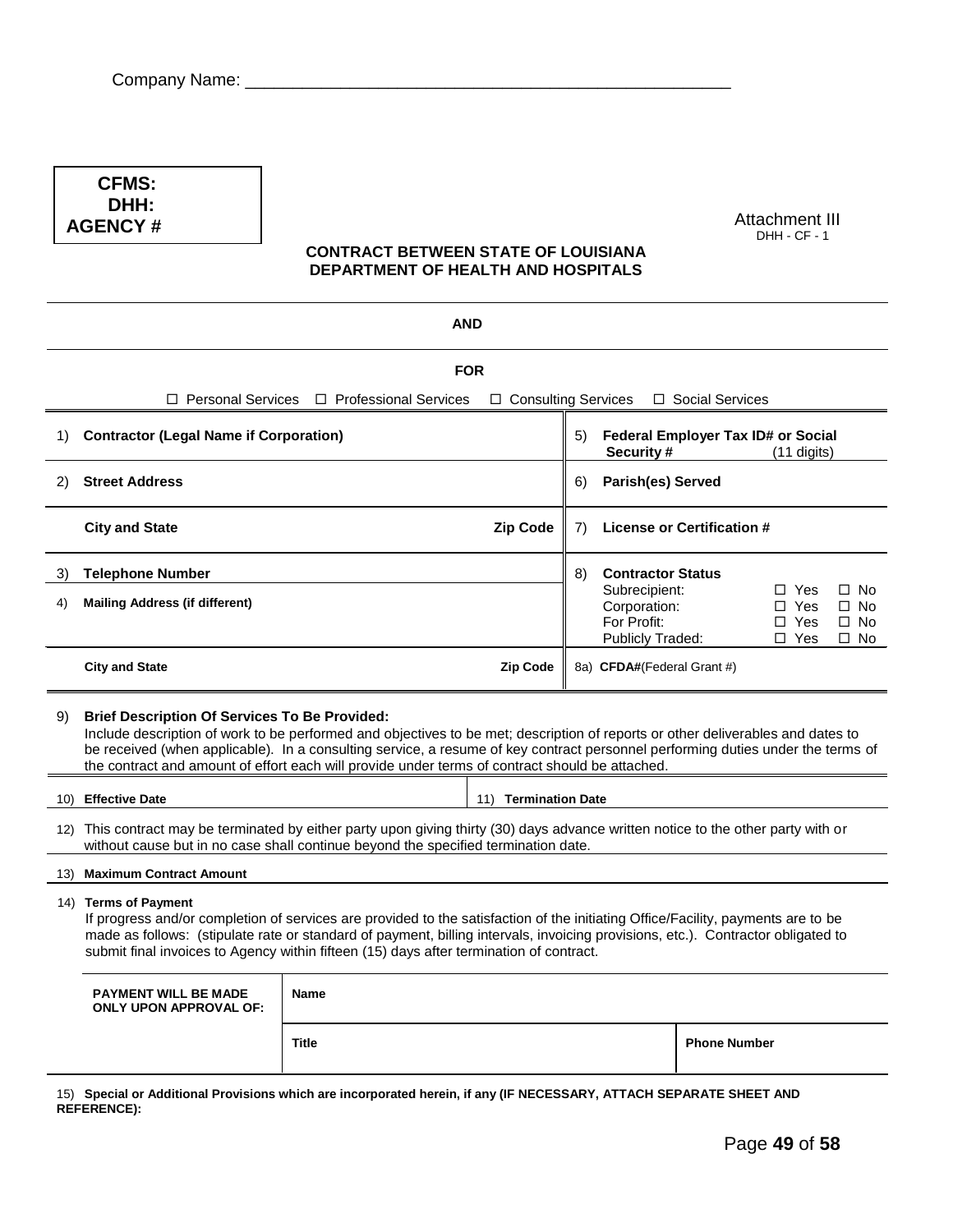#### **During the performance of this agreement, the Contractor hereby agrees to the following terms and conditions:**

- 1. Contractor hereby agrees to adhere as applicable to the mandates dictated by Titles VI and VII of the Civil Rights Act of 1964, as amended; the Vietnam Era Veterans' Readjustment Assistance Act of 1974; Americans with Disabilities Act of 1990 as amended; the Rehabilitation Act of 1973 as amended; Sec. 202 of Executive Order 11246 as amended, and all applicable requirements imposed by or pursuant to the regulations of the U. S. Department of Health and Human Services. Contractor agrees not to discriminate in the rendering of services to and/or employment of individuals because of race, color, religion, sex, age, national origin, handicap, political beliefs, disabled veteran, veteran status, or any other non-merit factor.
- 2. Contractor shall abide by the laws and regulations concerning confidentially which safeguard information and the patient/client confidentiality. Information obtained shall not be used in any manner except as necessary for the proper discharge of Contractor"s obligations. (The Contractor shall establish, subject to review and approval of the Department, confidentiality rules and facility access procedures.)
- 3. The State Legislative Auditor, Office of the Governor, Division of Administration, and Department Auditors or those designated by the Department shall have the option of auditing all accounts pertaining to this contract during the contract and for a three year period following final payment. Contractor grants to the State of Louisiana, through the Office of the Legislative Auditor, Department of Health and Hospitals, and Inspector General"s Office, Federal Government and/or other such officially designated body the right to inspect and review all books and records pertaining to services rendered under this contract, and further agrees to guidelines for fiscal administration as may be promulgated by the Department. Records will be made available during normal working hours.

Contractor shall comply with federal and state laws and/or DHH Policy requiring an audit of the Contractor"s operation as a whole or of specific program activities. Audit reports shall be sent within thirty (30) days after the completion of the audit, but no later than six (6) months after the end of the audit period. If an audit is performed within the contract period, for any period, four (4) copies of the audit report shall be sent to the Department of Health and Hospitals, Attention: **Division of Fiscal Management, P.O. Box 91117, Baton Rouge, LA 70821-3797** and one (1) copy of the audit shall be sent to the **originating DHH Office.**

- 4. Contractor agrees to retain all books, records and other documents relevant to the contract and funds expended thereunder for at least four (4) years after final payment or as prescribed in 45 CFR 74:53 (b) whichever is longer. Contractor shall make available to the Department such records within thirty (30) days of the Department's written request and shall deliver such records to the Department"s central office in Baton Rouge, Louisiana, all without expense to the Department. Contractor shall allow the Department to inspect, audit or copy records at the contractor"s site, without expense to the Department.
- 5. Contractor shall not assign any interest in this contract and shall not transfer any interest in the same (whether by assignment or novation), without written consent of the Department thereto, provided, however, that claims for money due or to become due to Contractor from the Department under this contract may be assigned to a bank, trust company or other financial institution without advanced approval. Notice of any such assignment or transfer shall be promptly furnished to the Department and the Division of Administration, Office of Contractual Review.
- 6. Contractor hereby agrees that the responsibility for payment of taxes from the funds received under this contract shall be Contractor's. The contractor assumes responsibility for its personnel providing services hereunder and shall make all deductions for withholding taxes, and contributions for unemployment compensation funds, and shall maintain, at Contractor"s expense, all necessary insurance for its employees, including but not limited to automobile insurance, workers" compensation and general liability insurance.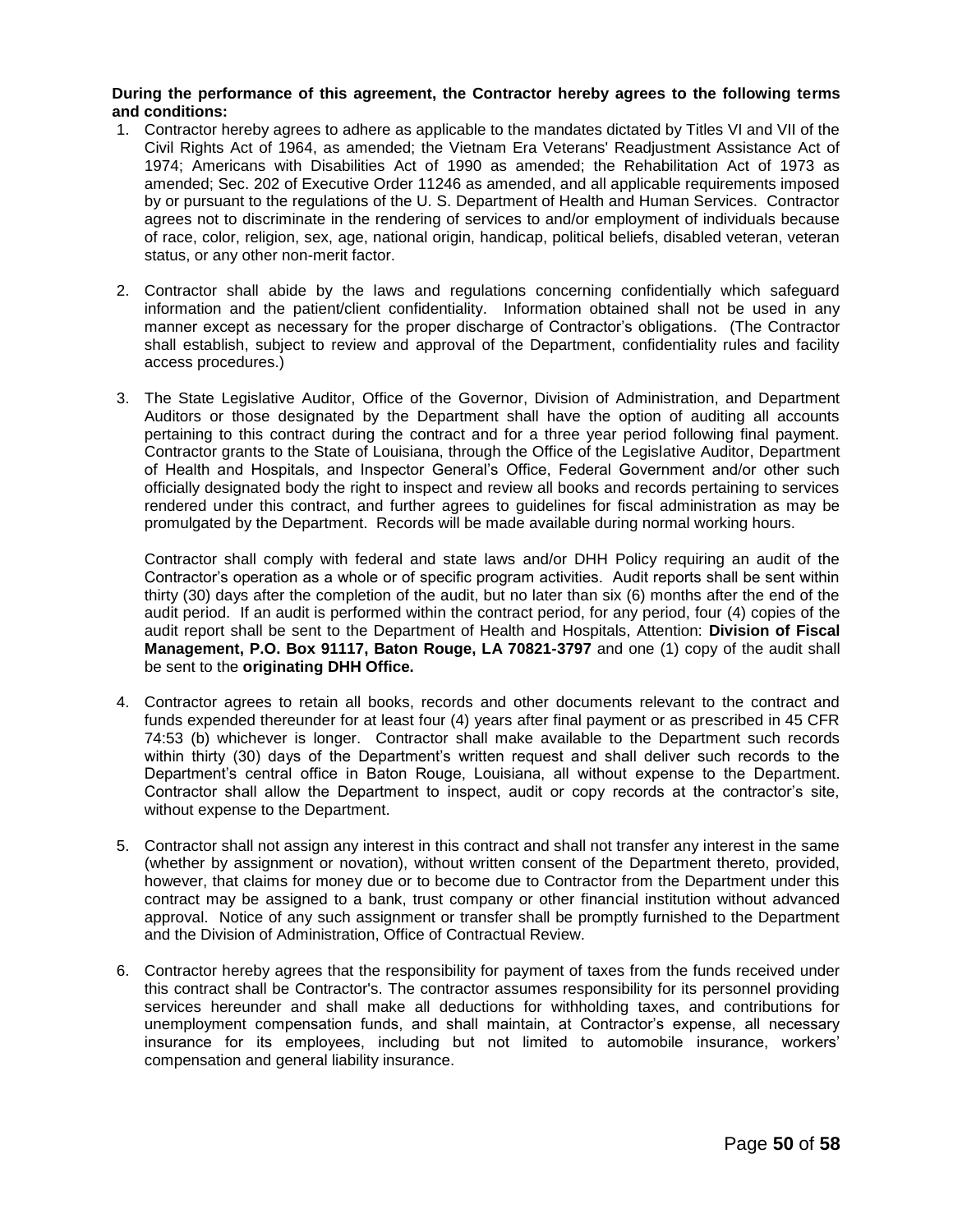- 7. Contractor shall obtain and maintain during the contract term all necessary insurance including automobile insurance, workers" compensation insurance, and general liability insurance. The required insurances shall protect the Contractor, the Department of Health and Hospitals, and the State of Louisiana from all claims related to Contractor's performance of this contract. Certificates of Insurance shall be filed with the Department for approval. Said policies shall not be canceled, permitted to expire, or be changed without thirty (30) days advance written notice to the Department. Commercial General Liability Insurance shall provide protection during the performance of work covered by the contract from claims or damages for personal injury, including accidental death, as well as claims for property damages, with combined single limits prescribed by the Department.
- 8. In cases where travel and related expenses are required to be identified separate from the fee for services, such costs shall be in accordance with State Travel Regulations. The contract contains a maximum compensation which shall be inclusive of all charges including fees and travel expenses.
- 9. No funds provided herein shall be used to urge any elector to vote for or against any candidate or proposition on an election ballot nor shall such funds be used to lobby for or against any proposition or matter having the effect of law being considered by the legislature or any local governing authority. This provision shall not prevent the normal dissemination of factual information relative to a proposition or any election ballot or a proposition or matter having the effect of law being considered by the legislature or any local governing authority. Contracts with individuals shall be exempt from this provision.
- 10. Should contractor become an employee of the classified or unclassified service of the State of Louisiana during the effective period of the contract, Contractor must notify his/her appointing authority of any existing contract with State of Louisiana and notify the contracting office of any additional state employment. This is applicable only to contracts with individuals.
- 11. All non-third party software and source code, records, reports, documents and other material delivered or transmitted to Contractor by State shall remain the property of State, and shall be returned by Contractor to State, at Contractor's expense, at termination or expiration of this contract. All non-third party software and source code, records, reports, documents, or other material related to this contract and/or obtained or prepared by Contractor in connection with the performance of the services contracted for herein shall become the property of State, and shall be returned by Contractor to State, at Contractor's expense, at termination or expiration of this contract.
- 12. Contractor shall not enter into any subcontract for work or services contemplated under this contract without obtaining prior written approval of the Department. Any subcontracts approved by the Department shall be subject to conditions and provisions as the Department may deem necessary; provided, however, that notwithstanding the foregoing, unless otherwise provided in this contract, such prior written approval shall not be required for the purchase by the contractor of supplies and services which are incidental but necessary for the performance of the work required under this contract. No subcontract shall relieve the Contractor of the responsibility for the performance of contractual obligations described herein.
- 13. No person and no entity providing services pursuant to this contract on behalf of contractor or any subcontractor is prohibited from providing such services by the provisions of R.S. 42:1113 as amended in the 2008 Regular Session of the Louisiana Legislature.
- 14. No claim for services furnished or requested for reimbursement by Contractor, not provided for in this contract, shall be allowed by the Department. In the event the Department determines that certain costs which have been reimbursed to Contractor pursuant to this or previous contracts are not allowable, the Department shall have the right to set off and withhold said amounts from any amount due the Contractor under this contract for costs that are allowable.
- 15. This contract is subject to and conditioned upon the availability and appropriation of Federal and/or State funds; and no liability or obligation for payment will develop between the parties until the contract has been approved by required authorities of the Department; and, if contract exceeds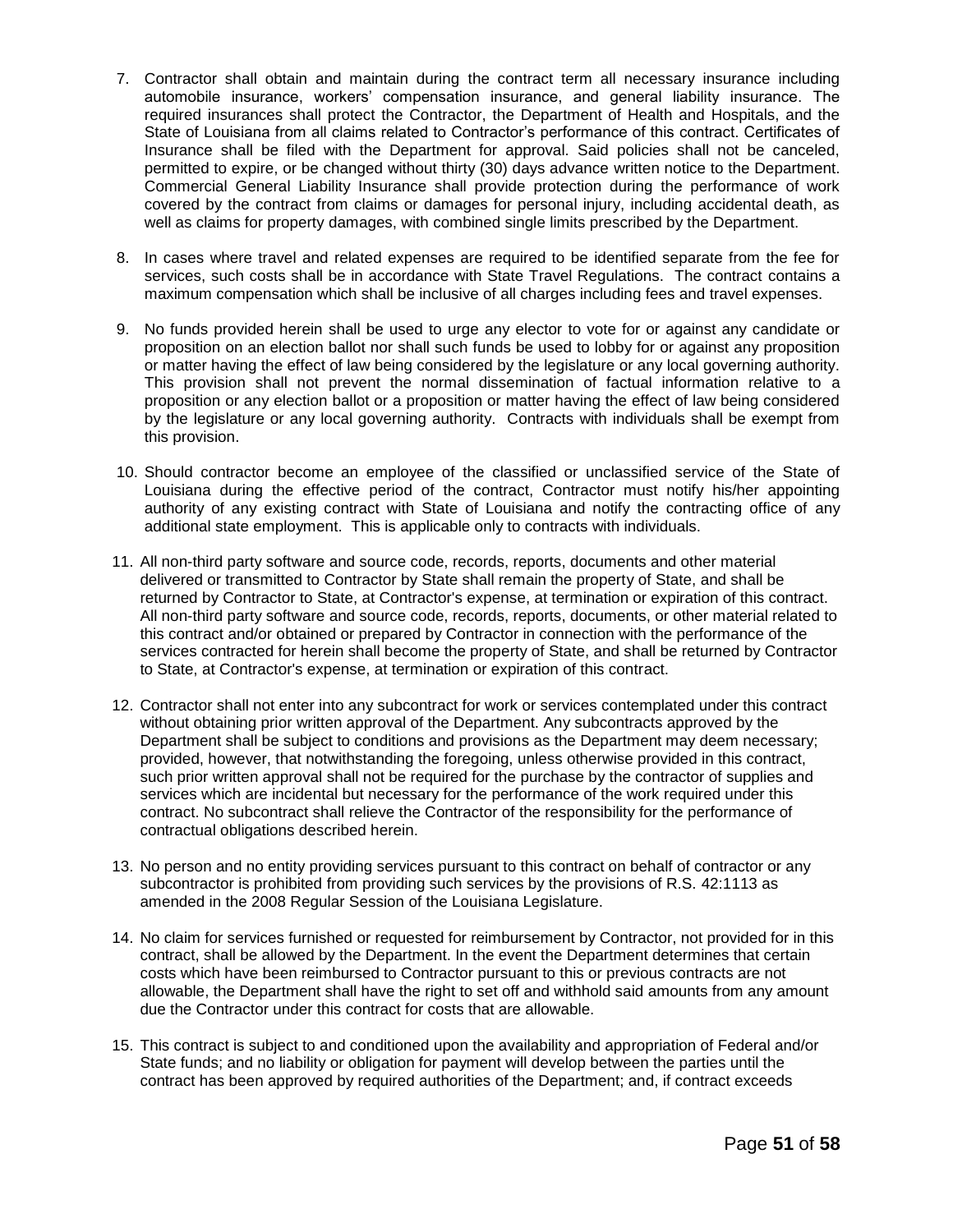\$20,000, the Director of the Office of Contractual Review, Division of Administration in accordance with La. R.S. 39:1502.

- 16. The continuation of this contract is contingent upon the appropriation of funds from the legislature to fulfill the requirements of the contract. If the Legislature fails to appropriate sufficient monies to provide for the continuation of the contract, or if such appropriation is reduced by the veto of the Governor or by any means provided in the appropriations act to prevent the total appropriation for the year from exceeding revenues for that year, or for any other lawful purpose, and the effect of such reduction is to provide insufficient monies for the continuation of the contract, the contract shall terminate on the date of the beginning of the first fiscal year for which funds are not appropriated.
- 17. Any alteration, variation, modification, or waiver of provisions of this contract shall be valid only when reduced to writing, as an amendment duly signed, and approved by required authorities of the Department; and, if contract exceeds \$20,000, approved by the Director of the Office of Contractual Review, Division of Administration. Budget revisions approved by both parties in cost reimbursement contracts do not require an amendment if the revision only involves the realignment of monies between originally approved cost categories.
- 18. Any contract disputes will be interpreted under applicable Louisiana laws and regulations in Louisiana administrative tribunals or district courts as appropriate.
- 19. Contractor will warrant all materials, products and/or services produced hereunder will not infringe upon or violate any patent, copyright, trade secret, or other proprietary right of any third party. In the event of any such claim by any third party against DHH, the Department shall promptly notify Contractor in writing and Contractor shall defend such claim in DHH"s name, but at Contractor"s expense and shall indemnify and hold harmless DHH against any loss, expense or liability arising out of such claim, whether or not such claim is successful. This provision is not applicable to contracts with physicians, psychiatrists, psychologists or other allied health providers solely for medical services.
- 20. Any equipment purchased under this contract remains the property of the Contractor for the period of this contract and future continuing contracts for the provision of the same services. Contractor must submit vendor invoice with reimbursement request. For the purpose of this contract, equipment is defined as any tangible, durable property having a useful life of at least (1) year and acquisition cost of \$1000.00 or more. The contractor has the responsibility to submit to the Contract Monitor an inventory list of DHH equipment items when acquired under the contract and any additions to the listing as they occur. Contractor will submit an updated, complete inventory list on a quarterly basis to the Contract Monitor. Contractor agrees that upon termination of contracted services, the equipment purchased under this contract reverts to the Department. Contractor agrees to deliver any such equipment to the Department within 30 days of termination of services.
- 21. Contractor agrees to protect, indemnify and hold harmless the State of Louisiana, DHH, from all claims for damages, costs, expenses and attorney fees arising in contract or tort from this contract or from any acts or omissions of Contractor"s agents, employees, officers or clients, including premises liability and including any claim based on any theory of strict liability. This provision does not apply to actions or omissions for which LA R.S. 40:1299.39 provides malpractice coverage to the contractor, nor claims related to treatment and performance of evaluations of persons when such persons cause harm to third parties (R.S. 13:5108.1(E)). Further it does not apply to premises liability when the services are being performed on premises owned and operated by DHH.
- 22. Any provision of this contract is severable if that provision is in violation of the laws of the State of Louisiana or the United States, or becomes inoperative due to changes in State and Federal law, or applicable State or Federal regulations.
- 23. Contractor agrees that the current contract supersedes all previous contracts, negotiations, and all other communications between the parties with respect to the subject matter of the current contract.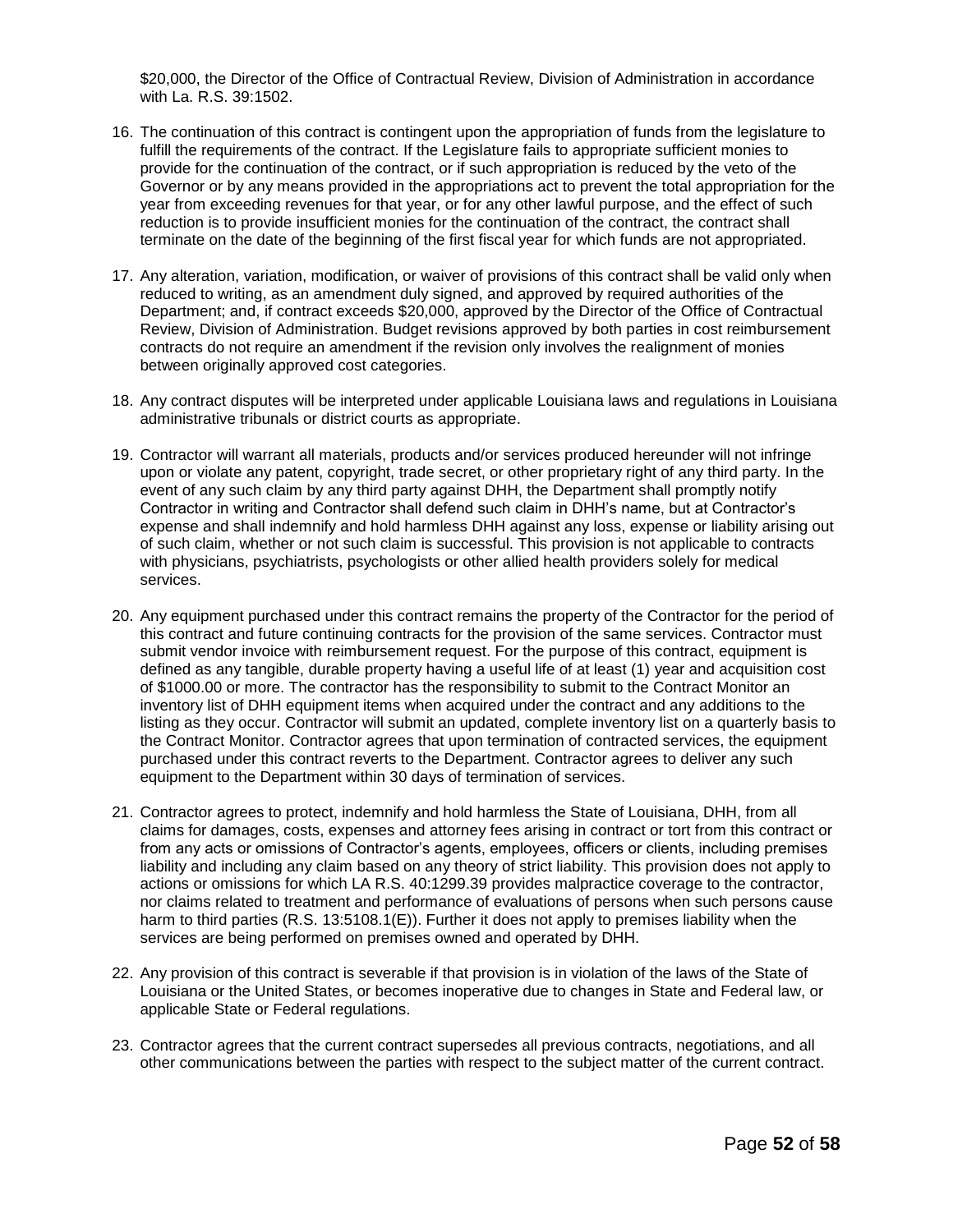#### **THIS CONTRACT CONTAINS OR HAS ATTACHED HERETO ALL THE TERMS AND CONDITIONS AGREED UPON BY THE CONTRACTING PARTIES. IN WITNESS THEREOF, THIS CONTRACT IS SIGNED ON THE DATE INDICATED BELOW.**

|                  |             | <b>STATE OF LOUISIANA</b><br>DEPARTMENT OF HEALTH AND HOSPITALS |             |
|------------------|-------------|-----------------------------------------------------------------|-------------|
|                  |             |                                                                 |             |
| <b>SIGNATURE</b> | <b>DATE</b> | <b>SIGNATURE</b>                                                | <b>DATE</b> |
|                  |             |                                                                 |             |
| <b>NAME</b>      |             | <b>NAME</b>                                                     |             |
|                  |             | Secretary, Department of Health and Hospitals or Designee       |             |
| <b>TITLE</b>     |             | <b>TITLE</b>                                                    |             |
|                  |             |                                                                 |             |
|                  |             |                                                                 |             |
|                  |             |                                                                 |             |
| <b>SIGNATURE</b> | <b>DATE</b> | <b>SIGNATURE</b>                                                | <b>DATE</b> |
|                  |             |                                                                 |             |
| <b>NAME</b>      |             | <b>NAME</b>                                                     |             |
|                  |             |                                                                 |             |
| <b>TITLE</b>     |             | <b>TITLE</b>                                                    |             |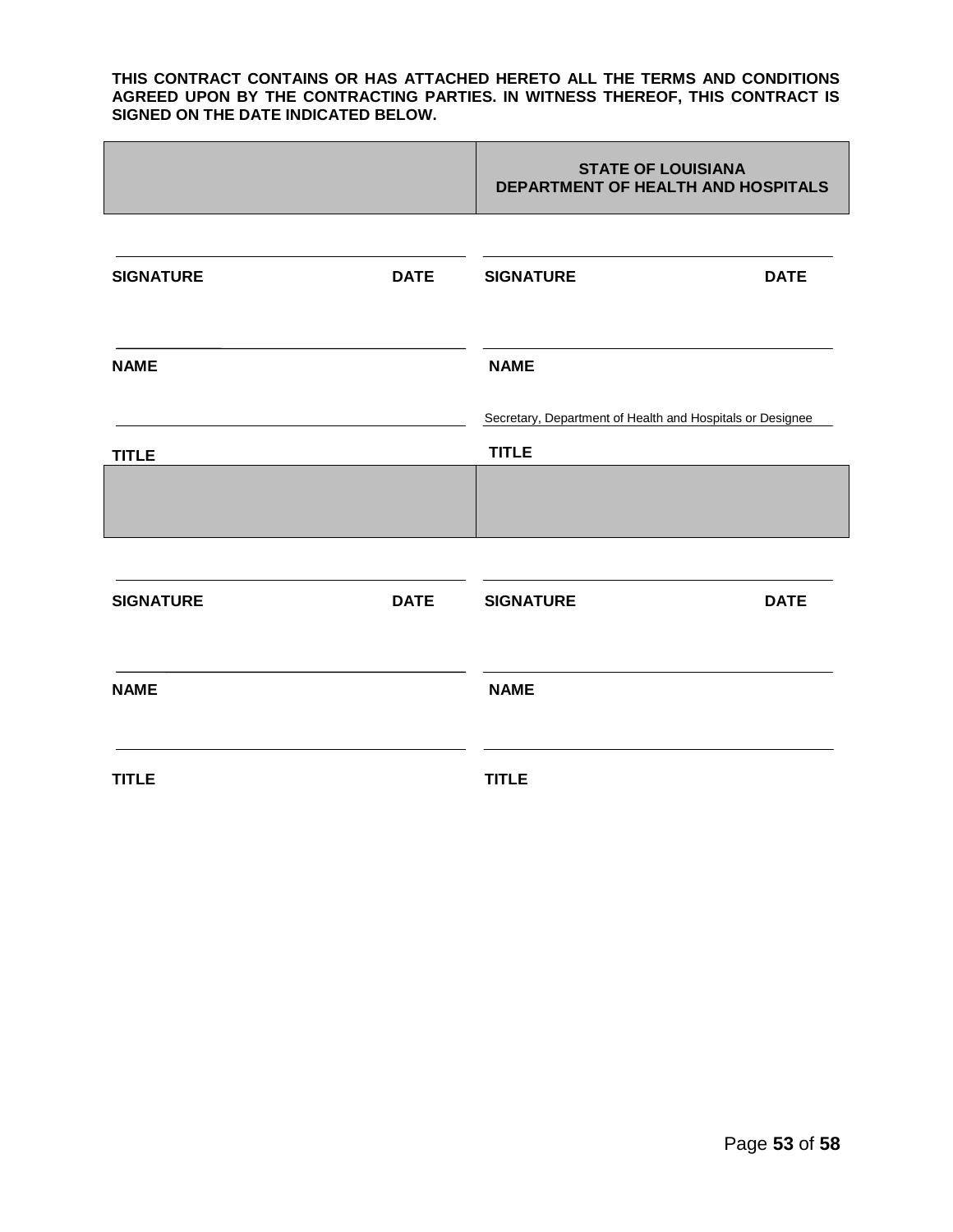#### **HIPAA Business Associate Addendum:**

This Business Associate Addendum is hereby made a part of this contract in its entirety as Appendix **\_\_**  to the contract.

1. The U. S. Department of Health and Human Services has issued final regulations, pursuant to the Health Insurance Portability and

Accountability Act of 1996 ("HIPAA"), governing the privacy of individually identifiable health information. See 45 CFR Parts 160

and 164 (the "HIPAA Privacy Rule"). The Department of Health and Hospitals, ("DHH"), as a "Covered Entity" as defined by HIPAA,

is a provider of health care, a health plan, or otherwise has possession, custody or control of health care information or records.

2. "*Protected health information*" ("PHI") means individually identifiable health information including all information, data,

documentation and records, including but not limited to demographic, medical and financial information that relates to the past, present,

or future physical or mental health or condition of an individual; the provision of health care to an individual or payment for health care

provided to an individual; and that identifies the individual or which DHH believes could be used to identify the individual.

"*Electronic protected health information*" means PHI that is transmitted by electronic media or maintained in electronic media.

"*Security incident*" means the attempted or successful unauthorized access, use, disclosure, modification, or destruction of information

or interference with system operations in an information system.

3. Contractor is considered a Business Associate of DHH, as contractor either: (A) performs certain functions on behalf of or for DHH

involving the use or disclosure of protected individually identifiable health information by DHH to contractor, or the creation or receipt

of PHI by contractor on behalf of DHH; or (B) provides legal, actuarial, accounting, consulting, data aggregation, management,

administrative, accreditation, financial or social services for DHH involving the disclosure of PHI.

4. Contractor agrees that all PHI obtained as a result of this contractual agreement shall be kept confidential by contractor, its agents,

employees, successors and assigns as required by HIPAA law and regulations and by this contract and addendum.

5. Contractor agrees to use or disclose PHI solely (A) for meeting its obligations under this contract, or (B) as required by law, rule or

regulation or as otherwise permitted under this contract or the HIPAA Privacy Rule.

6. Contractor agrees that at termination of the contract, or upon request of DHH, whichever occurs first, contractor will return or destroy

(at the option of DHH) all PHI received or created by contractor that contractor still maintains in any form and retain no copies of such

information; or if such return or destruction is not feasible, contractor will extend the confidentiality protections of the contract to the

information and limit further uses and disclosure to those purposes that make the return or destruction of the information infeasible.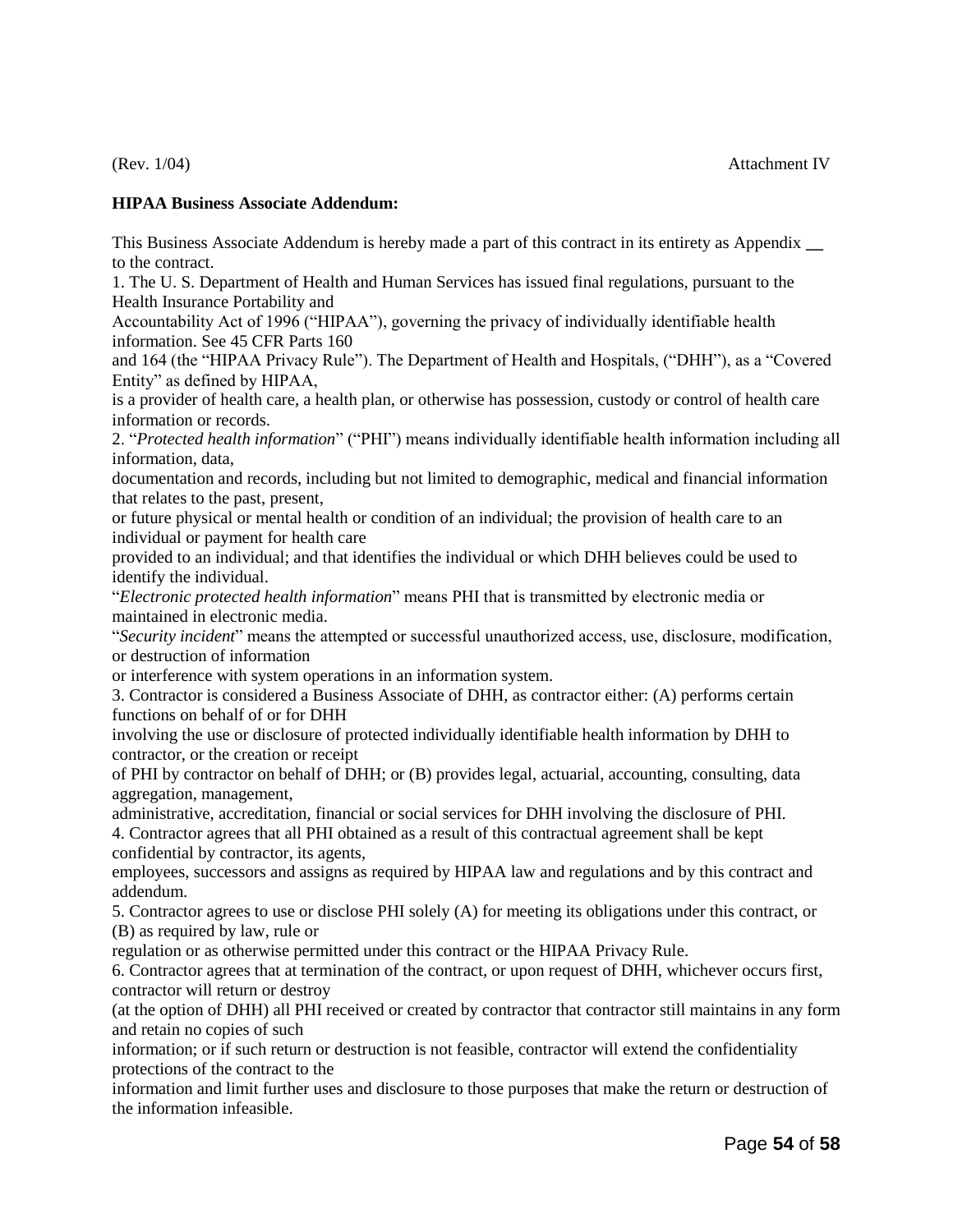7. Contractor will ensure that its agents, employees, subcontractors or others to whom it provides PHI received by or created by contractor

on behalf of DHH agree to the same restrictions and conditions that apply to contractor with respect to such information. Contractor

also agrees to take all reasonable steps to ensure that its employees', agents' or subcontractors' actions or omissions do not cause

contractor to breach the terms of this Addendum. Contractor will use all appropriate safeguards to prevent the use or disclosure of PHI

other than pursuant to the terms and conditions of this contract and Addendum.

8. Contractor shall, within 3 days of becoming aware of any use or disclosure of PHI, other than as permitted by this contract and Addendum,

report such disclosure in writing to the person(s) named in section 14 (Terms of Payment), page 1 of the CF-1.

9. Contractor shall make available such information in its possession which is required for DHH to provide an accounting of disclosures

in accordance with 45 CFR 164.528. In the event that a request for accounting is made directly to contractor, contractor shall forward

such request to DHH within two (2) days of such receipt. Contractor shall implement an appropriate record keeping process to enable

it to comply with the requirements of this provision. Contractor shall maintain data on all disclosures of PHI for which accounting is

required by 45 CFR 164.528 for at least six (6) years after the date of the last such disclosure.

10. Contractor shall make PHI available to DHH upon request in accordance with 45 CFR 164.524.

11. Contractor shall make PHI available to DHH upon request for amendment and shall incorporate any amendments to PHI in accordance

with 45 CFR 164.526.

12. Contractor shall make its internal practices, books, and records relating to the use and disclosure of PHI received from or created or

received by contractor on behalf of DHH available to the Secretary of the U. S. DHHS for purposes of determining DHH's compliance

with the HIPAA Privacy Rule.

13. Compliance with Security Regulations:

In addition to the other provisions of this Addendum, if Contractor creates, receives, maintains, or transmits electronic PHI on DHH's

behalf, Contractor shall, no later than April 20, 2005:

(A) Implement administrative, physical, and technical safeguards that reasonably and appropriately protect the confidentiality, integrity,

and availability of the electronic protected health information that it creates, receives, maintains, or transmits on behalf of DHH;

(B) Ensure that any agent, including a subcontractor, to whom it provides such information agrees to implement reasonable and

appropriate safeguards to protect it; and

(C) Report to DHH any security incident of which it becomes aware.

14. Contractor agrees to indemnify and hold DHH harmless from and against all liability and costs, including attorneys' fees, created by a

breach of this Addendum by contractor, its agents, employees or subcontractors, without regard to any limitation or exclusion of damages

provision otherwise set forth in the contract.

15. Notwithstanding any other provision of the contract, DHH shall have the right to terminate the contract immediately if DHH determines that contractor has violated any material term of this Addendum.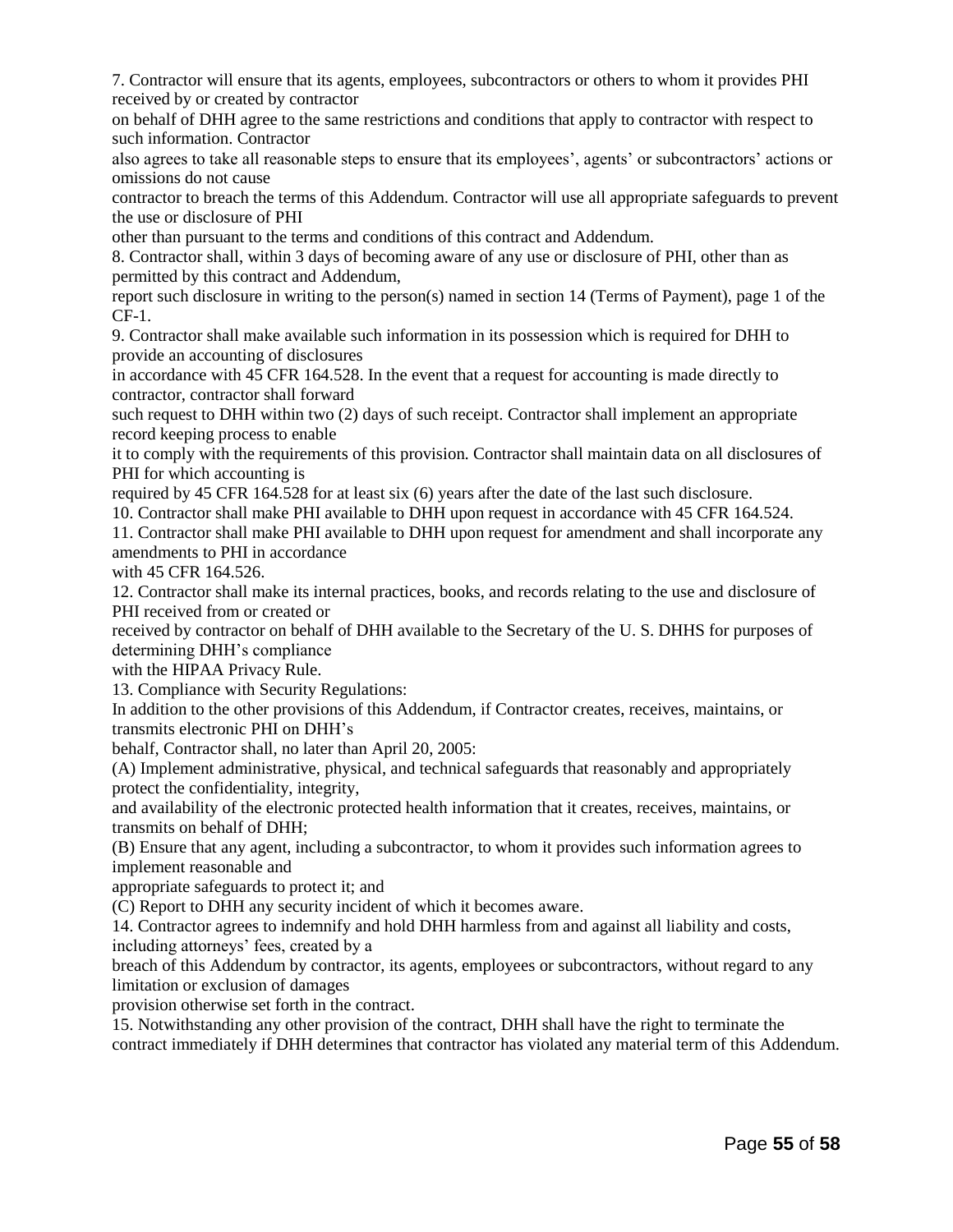#### Attachment V Cost and Pricing Template

| <b>Cost and Pricing Template</b> |  |
|----------------------------------|--|
| Proposer:                        |  |
|                                  |  |
| Address:                         |  |
|                                  |  |
|                                  |  |
| City, State, Zip Code:           |  |
|                                  |  |

**Proposal shall include all anticipated costs of successful implementation of deliverables for the SMO review. Proposer shall provide an all-inclusive price for each deliverable listed below.**

Year 1 Requirements

| Desk Review and On-site Visit                              |
|------------------------------------------------------------|
| Review of Compliance with Federal Managed Care Regulations |
| Validation of SMO information systems capabilities         |
| <b>Encounter Data Validation</b>                           |
| <b>Performance Measure Validation</b>                      |
| Validation of Consumer and Provider Surveys                |
| <b>Technical Assistance</b>                                |
| Determination of MLR Quality Activities                    |
| PIP Validation (price per PIP)                             |

Total Year 1 Costs: \$

Year 2 Requirements

| Desk Review and On-site Visit                              |
|------------------------------------------------------------|
| Review of Compliance with Federal Managed Care Regulations |
| Validation of SMO information systems capabilities         |
| <b>Encounter Data Validation</b>                           |
| <b>Performance Measure Validation</b>                      |
| Validation of Consumer and Provider Surveys                |
| <b>Technical Assistance</b>                                |
| Determination of MLR Quality Activities                    |
| PIP Validation (price per PIP)                             |

Total Year 2 Costs: \$\_\_\_\_\_\_\_\_\_\_\_\_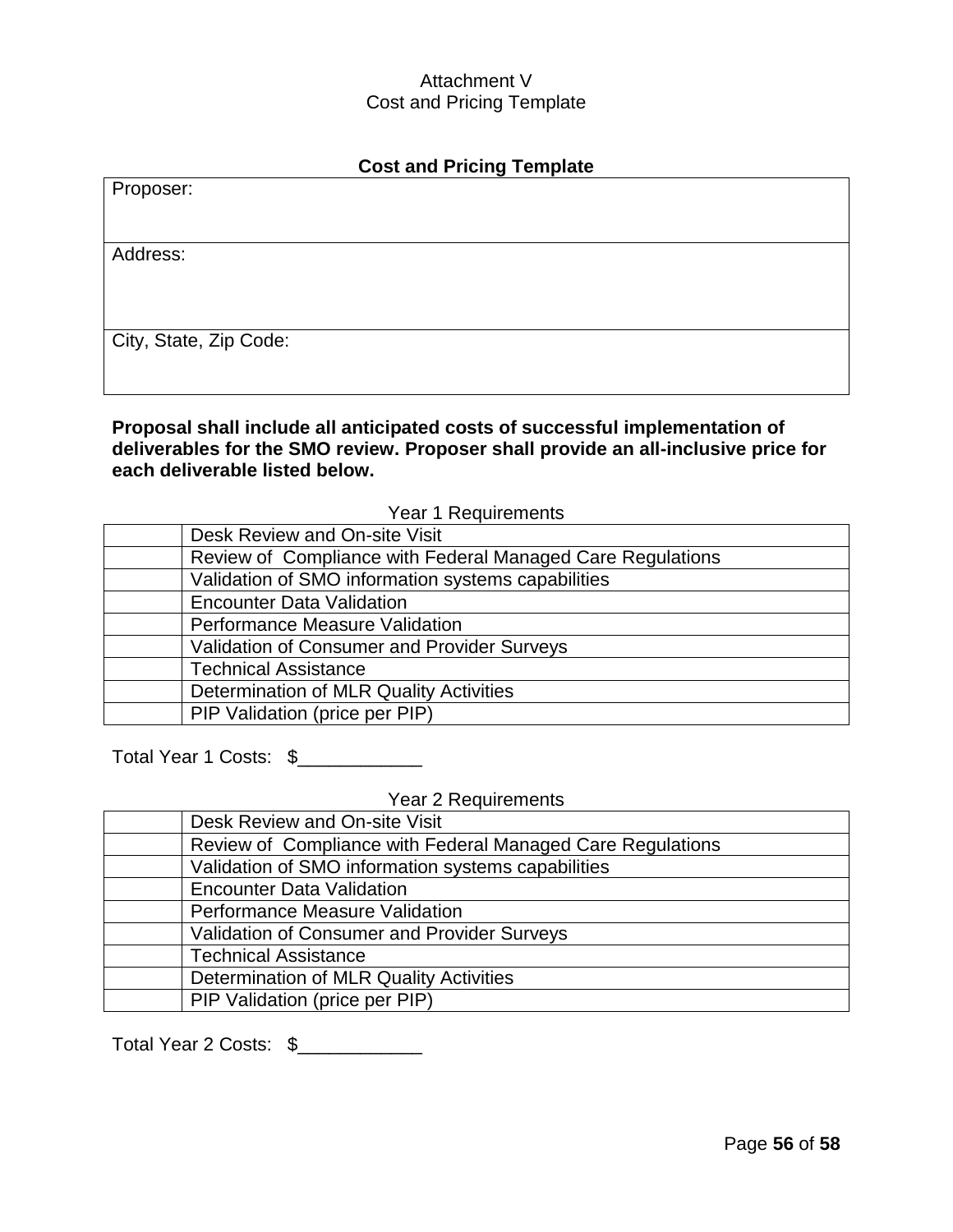Year 3 Requirements

| Desk Review and On-site Visit                              |
|------------------------------------------------------------|
| Review of Compliance with Federal Managed Care Regulations |
| Validation of SMO information systems capabilities         |
| <b>Encounter Data Validation</b>                           |
| <b>Performance Measure Validation</b>                      |
| <b>Validation of Consumer and Provider Surveys</b>         |
| <b>Technical Assistance</b>                                |
| Determination of MLR Quality Activities                    |
| PIP Validation (price per PIP)                             |

Total Year 3 Costs: \$\_\_\_\_\_\_\_\_\_\_\_\_\_

Total Costs (Years 1-3): \$